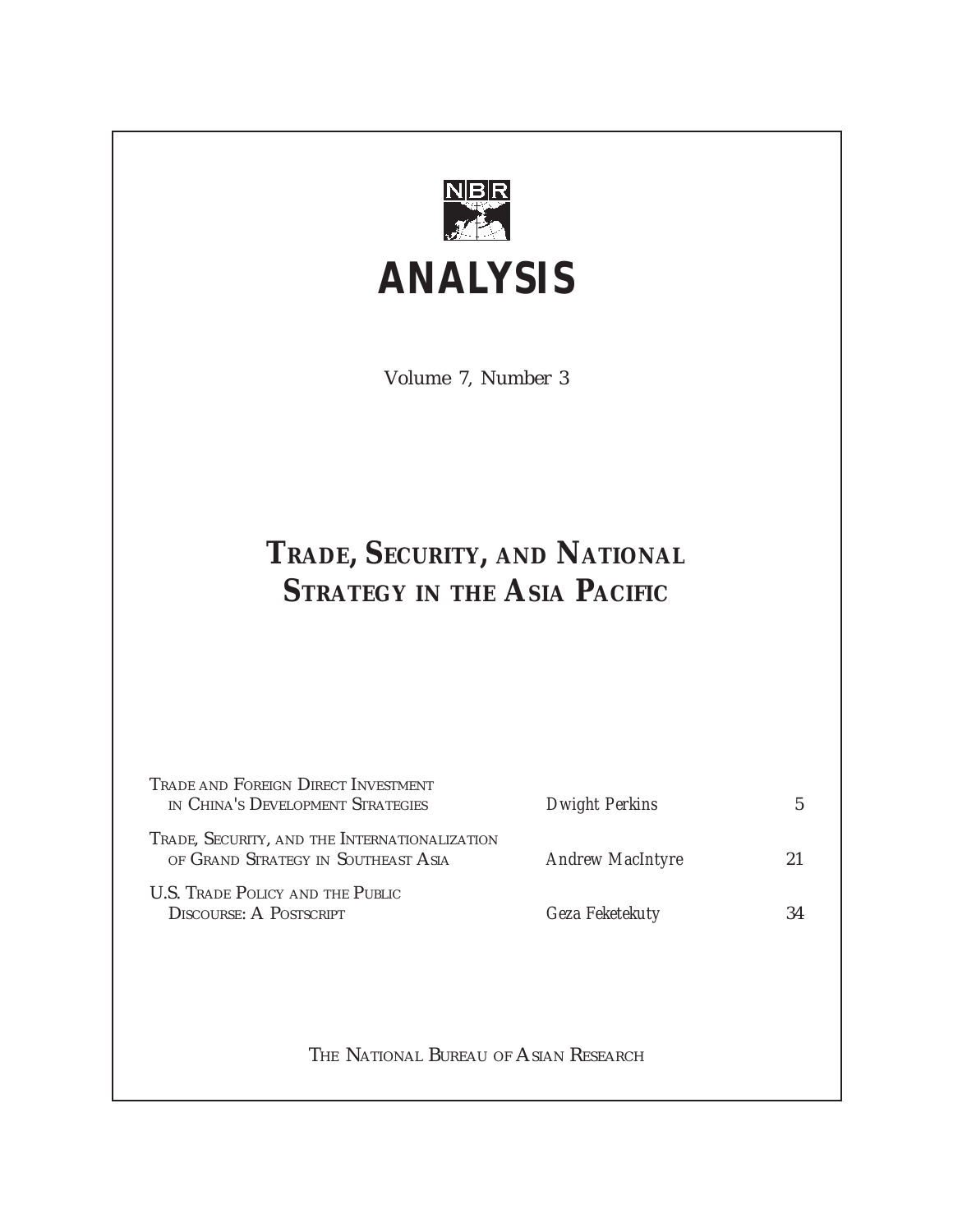© 1996 by The National Bureau of Asian Research.

#### ISSN 1052-164X

Printed in the United States of America.

The National Bureau of Asian Research, a nonprofit, nonpartisan institution, conducts advanced policy research on contemporary and future issues concerning East Asia, Russia, and U.S. relations with the Asia-Pacific region. NBR does not advocate policy positions, but rather is dedicated to providing expert information and analysis for effective and far-sighted policy decisions.

The *NBR Analysis*, which is published five times annually, offers timely reports on countries, events, and issues from recognized experts. The views expressed in these essays are those of the authors, and do not necessarily reflect the views of other NBR research associates or institutions that support NBR.

This report may be reproduced for personal use. Otherwise, its articles may not be reproduced in full without the written permission of NBR. When information from this report is cited or quoted, please cite the author and The National Bureau of Asian Research.

Funding for this publication was provided by the Henry M. Jackson Foundation.

Publishing and production services by Laing Communications Inc., Redmond, Washington.

NBR is a tax-exempt, nonprofit corporation under I.R.C. Sec. 501(c)(3), qualified to receive tax-exempt contributions.

This is the twenty-eighth *NBR Analysis.*

For further information about NBR, call or write:

#### THE NATIONAL BUREAU OF ASIAN RESEARCH

715 SAFECO Plaza Seattle, WA 98185 Tel: (206) 632-7370 Fax: (206) 632-7487 E-mail: nbr@nbr.org http://www.nbr.org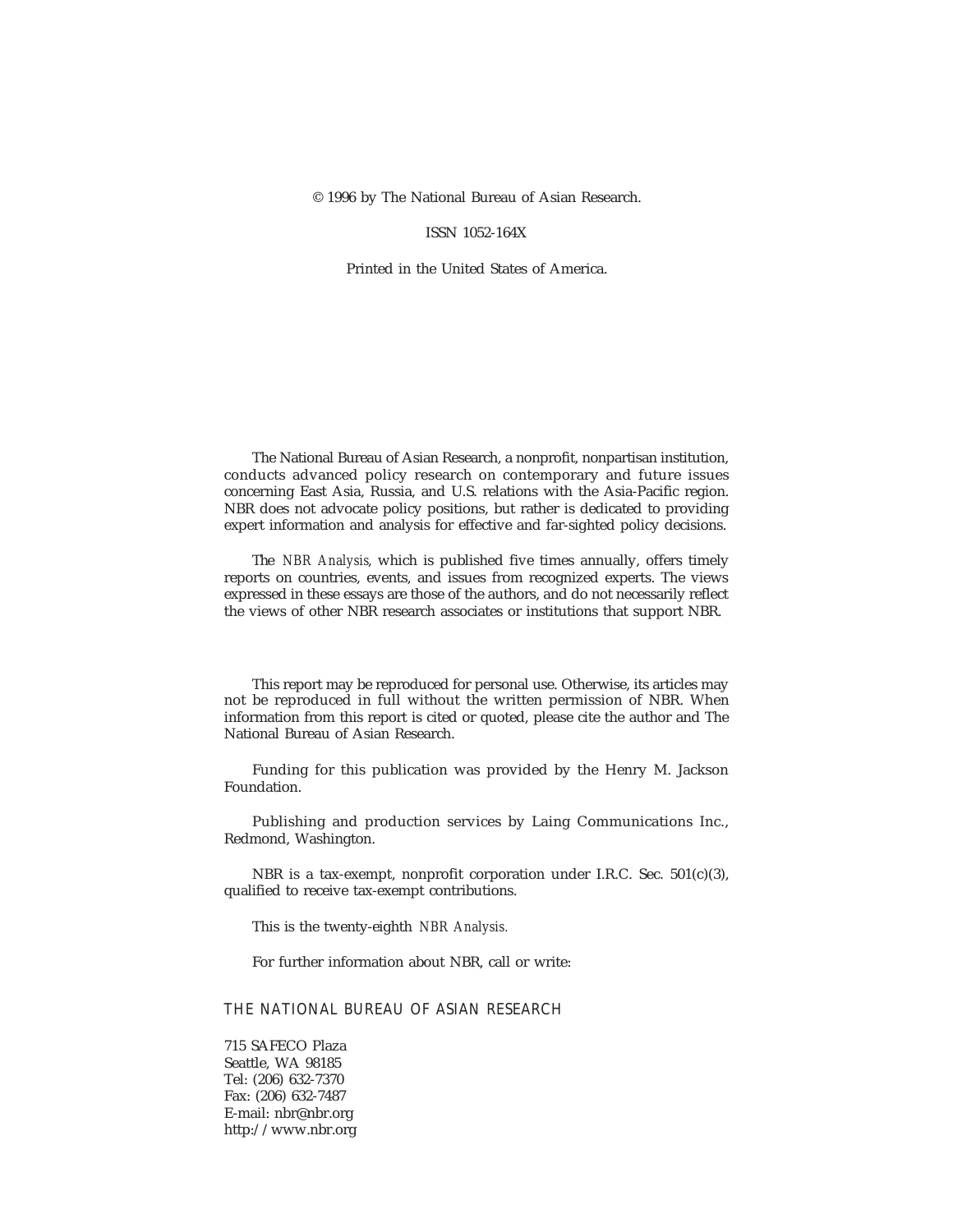# **FOREWORD**

The Clinton Administration has pressed for the worldwide reduction of trade barriers and the strengthening of a market-oriented, rules-based international economic system, continuing a strategy pursued by U.S. policymakers since the end of World War II. Yet, trade disputes that were submerged in the security-dominated Cold War era increasingly have become sources of tension. Furthermore, the implementation of a rules-based, market-oriented system faces immense obstacles in countries with a tradition of government involvement in the economy and where government has been based more on personal discretion than rule of law.

The essays in this issue of the *NBR Analysis* explore the rationales, processes, and strains that are accompanying strategies of economic liberalization in East Asia. They examine the effects that openness to world markets has had on regional security, and the difficulties these developments have presented for the United States. In the opening essay, Professor Dwight Perkins of Harvard University argues that numerous factors inhibit smooth and successful Chinese involvement in the world economic system, including state control over enterprise decision-making, the lack of transparent, published laws, and the leadership's concern that China not become dependent on potential adversaries for supplies of strategic goods. Yet several trends counteract these inhibiting forces, such as the development of new, dynamic business organizations that have a substantial degree of autonomy from the national government; the leadership's growing desire to control corruption; and the continued need to import technology and equipment. Perkins concludes by pointing out that Chinese leaders, who are by no means ideological devotees of liberal economic policies, will participate in the international economic system only if they see tangible economic and security benefits from doing so. The challenge for U.S. trade negotiators, in Professor Perkins' view, is to apply consistent pressure to make China's economic practices more liberal and transparent, and to remain cognizant of the historical constraints and security concerns that will make Chinese integration into the world economic system a very gradual process.

In the second essay, Professor Andrew MacIntyre of the University of California-San Diego examines how several Southeast Asian nations have shaped their "grand strategies" to reflect the post-Cold War economic and security challenges they face. He contends that meaningful involvement in the international economy by the Philippines, Malaysia, Indonesia, and Thailand occurred only after these countries underwent a balance-of-payments crisis brought on by the collapse of international commodities prices. Their export-driven economic growth has meant that access to U.S. markets and Japanese capital is essential, and therefore these countries are becoming increasingly invested in a stable and open global economy. As a result, they have sought to minimize economic disputes with the United States and other trade partners. On the security front, Southeast Asian nations have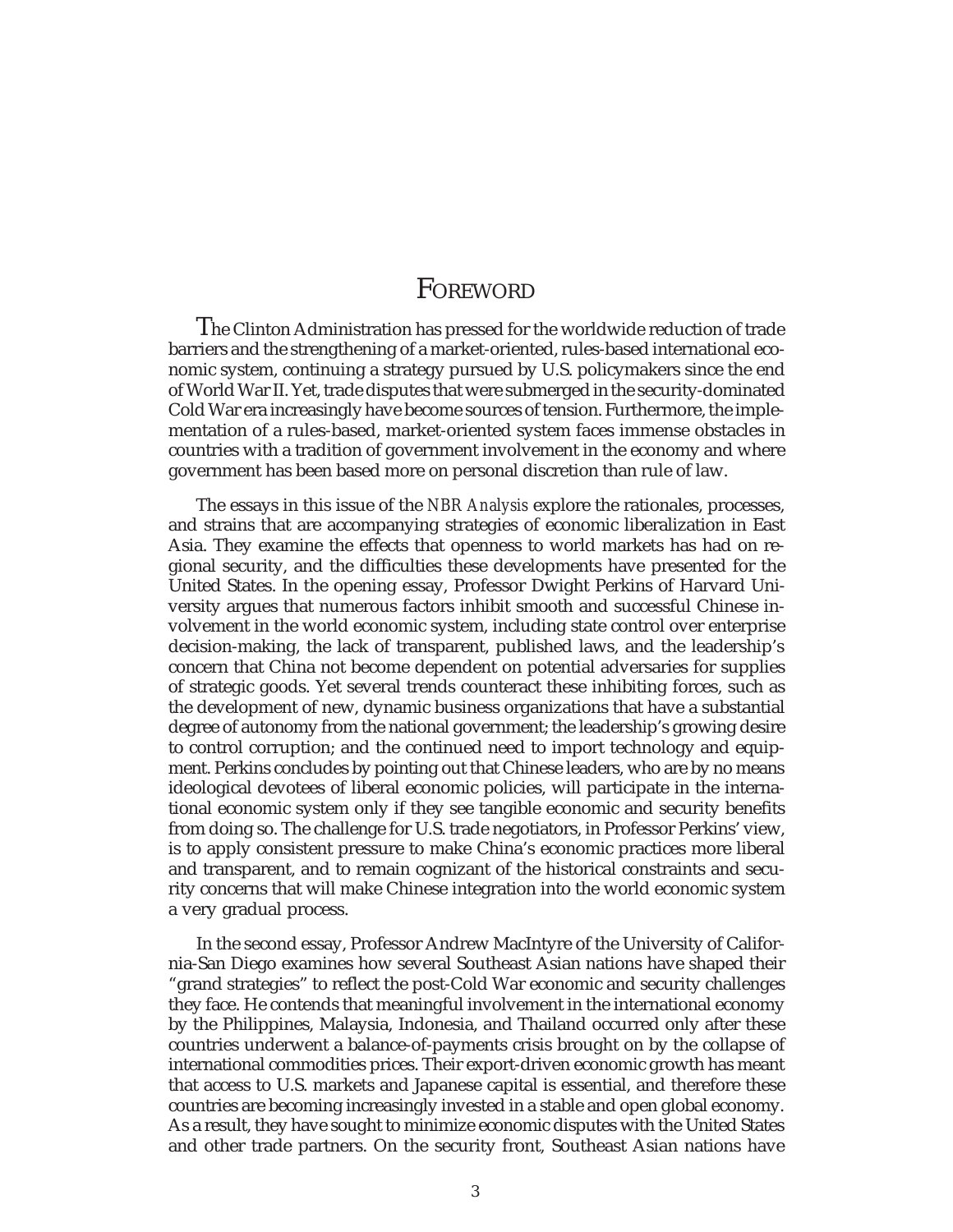turned their attention from domestic threats to the development of regional multilateral security organizations, and have urged the United States to remain committed to East Asian security.

In the concluding essay, Geza Feketekuty, director of the Center for Trade and Commercial Diplomacy at the Monterey Institute of International Studies, points out that intense global competition and the resulting rapidity of economic change have increased Americans' sense of economic insecurity and led to dissatisfaction with the open trading system developed since the Second World War. He urges U.S. policymakers to develop a trade strategy that rebuilds public confidence in international agreements and contains effective remedies against anticompetitive practices of other countries.

These papers were initially prepared for a conference organized by The National Bureau of Asian Research entitled "National Strategies in the Asia-Pacific: The Effects of Interacting Trade, Industrial, and Defense Policies." Held in Monterey, California on March 28–29, 1996, the conference was generously sponsored and hosted by the Center for Trade and Commercial Diplomacy of the Monterey Institute of International Studies.

> Richard J. Ellings Executive Director The National Bureau of Asian Research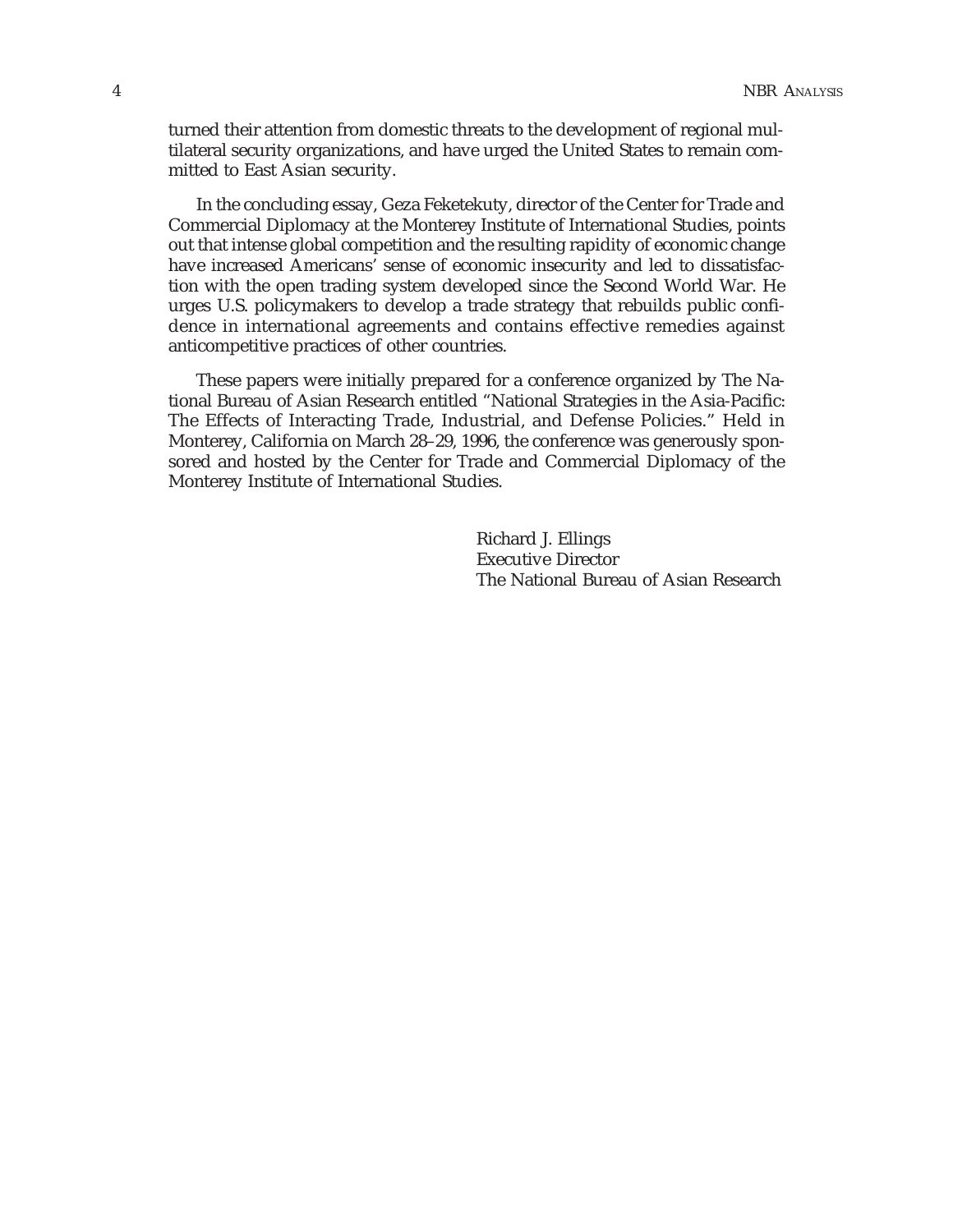# **TRADE AND FOREIGN DIRECT INVESTMENT IN CHINA'S DEVELOPMENT STRATEGY**

### *Dwight Perkins*

Trade and foreign direct investment have been at the core of China's development strategy since the Communist Party Central Committee's decision in December 1978 to adopt Deng Xiaoping's program of economic reform. The goal of that reform, and hence of trade and investment policy, has been to make China rich and powerful. Maoist dreams of a fundamentally different kind of socialist society are dead, but the goal of reducing inequalities remains, if for no other reason than that it is widely believed that political stability depends on ameliorating gaps in income between rich and poor, and between the coast and the interior. Power, in Chinese eyes, is not synonymous with wealth or the maximization of the rate of growth of gross national product, although they are closely related. In China, as elsewhere, power also involves such issues as food and raw material security. Security in this context is sometimes confused with self-sufficiency.

China's economic reform effort began with limited changes in the industrial sphere. The initial objective was to make the command economy work better, not to replace it with a market-oriented system. Agricultural reforms were more radical, evolving within a few years into the outright abandonment of collective agriculture. In 1984, reform in the industrial sector began in earnest. Although reform was still oriented toward making state-owned enterprises more efficient, the role of market forces in the distribution of industrial inputs and output expanded steadily. Only in the 1990s, however, did the government clearly state that the goal was to move to a market-based system, albeit a "socialist market economy."

Like China's general economic reform efforts, its trade and foreign direct investment strategies have evolved step by step as policymakers gradually have acquired greater understanding of what achievement of their goals requires. The opening up to foreign trade actually began before December 1978 with decisions to encourage the import of foreign equipment and technology. The flood of import orders that followed made it clear that China had to find additional sources of foreign exchange if it were to be able to pay for rapidly rising imports. The export promotion effort followed. The decision to abrogate the prohibition on foreign direct investment came shortly thereafter. Initially foreign direct investment was seen as exclusively a source of new technology and a support to the export drive. A rather general joint venture law was passed and special economic zones were created. But pressure from prospective investors, among other reasons, led Chinese policymakers to draft steadily more laws related to foreign investment activities and commercial practices in general. The exclusive emphasis on exports and technology was modified to allow substantial production for the domestic market, even for such nonstrategic goods as

Dwight Perkins is professor of economics at Harvard University and former director of the Harvard Institute for International Development. He is author of *Reforming Economic Systems in Developing Countries* (1991) and *China: Asia's Next Economic Giant* (1986), among many other works.

<sup>© 1996</sup> by The National Bureau of Asian Research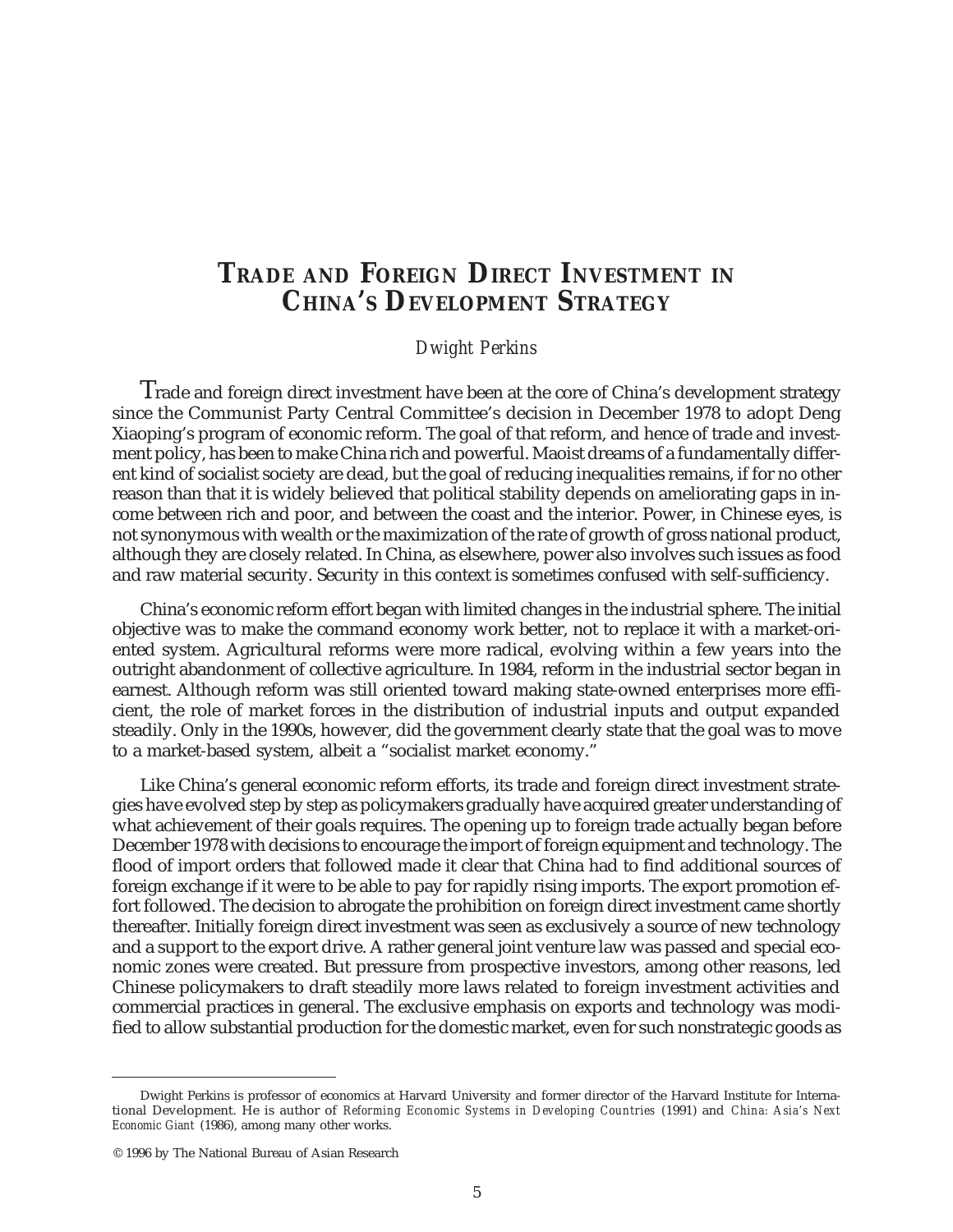*. . . it should surprise no one that a consensus has not yet developed among Chinese policymakers regarding the details of industrial policy in general or trade and investment policy in particular. Substantial differences of view exist both within the highest levels of the leadership and within the working levels of the bureaucracy.*

Coca-Cola. Foreign exchange controls were reduced and markets for foreign exchange created, making it easier, although not necessarily easy, for foreign investors to repatriate their profits.

Given this history, it should surprise no one that a consensus has not yet developed among Chinese policymakers regarding the details of industrial policy in general or trade and investment policy in particular. Substantial differences of view exist both within the highest levels of the leadership and within the working levels of the bureaucracy. Still, a broad outline of what China's policymakers hope to achieve is possible. What they hope to accomplish, however, is not the sole determinant of how the Chinese system will evolve. Because a key Chinese objective is to expand its role in the international economy, the terms on which that expansion will occur will be determined by the leading industrial economies as much or more than by China's own actions and desires. An analysis of China's trade and investment policy, therefore, requires some discussion of the external constraints on that policy.

## **China's Industrial Policy**

Once China decided to abandon the Soviet-style command economy, the central question for industrial policy was which development model the government would attempt to implement. The issue was to define the continuing role of the government in the management of the economy. Almost no economy today operates at either extreme of the alternative economic systems available—the full command economy at one end and laissez-faire capitalism at the other. All governments, even Hong Kong's, play some role in shaping the economy, and many Asian governments play a bigger role than most in Europe and North America.

The model that appears to have the greatest appeal to many Chinese leaders and bureaucrats is some version of the Japanese approach to industrial development in the 1960s and 1970s, or the South Korean heavy and chemical industry drive of the 1970s. This model has two key elements. The first element is a strong government ministry such as the Ministry of International Trade and Industry (MITI) in Japan or the Economic Planning Board and the president's Blue House staff in South Korea. MITI has broad discretionary powers to support industrial initiatives of the government. In the Korean heavy and chemical industry drive, industrial policymakers could, for example, grant import licenses for the many restricted imports, offer subsidized loans from the state banking system, and provide firms with a temporary monopoly over the domestic market.

The model's second element is the presence of large private conglomerates (*keiretsu* in Japan, *chaebol* in Korea) that carry out the government's desires. The conglomerates' relative strength vis-à-vis the government was weaker in Korea than in Japan, but in both cases they were private corporations with a substantial degree of autonomy from the government. They were allowed to succeed or to fail in carrying out the government's wishes. If they failed because of external forces beyond their control (as in the case of the Korean shipbuilders, who produced their first ships just as the market for ships collapsed), the government would help out. But if failure were the result of corporate mismanagement, no government safety net was provided. Japanese and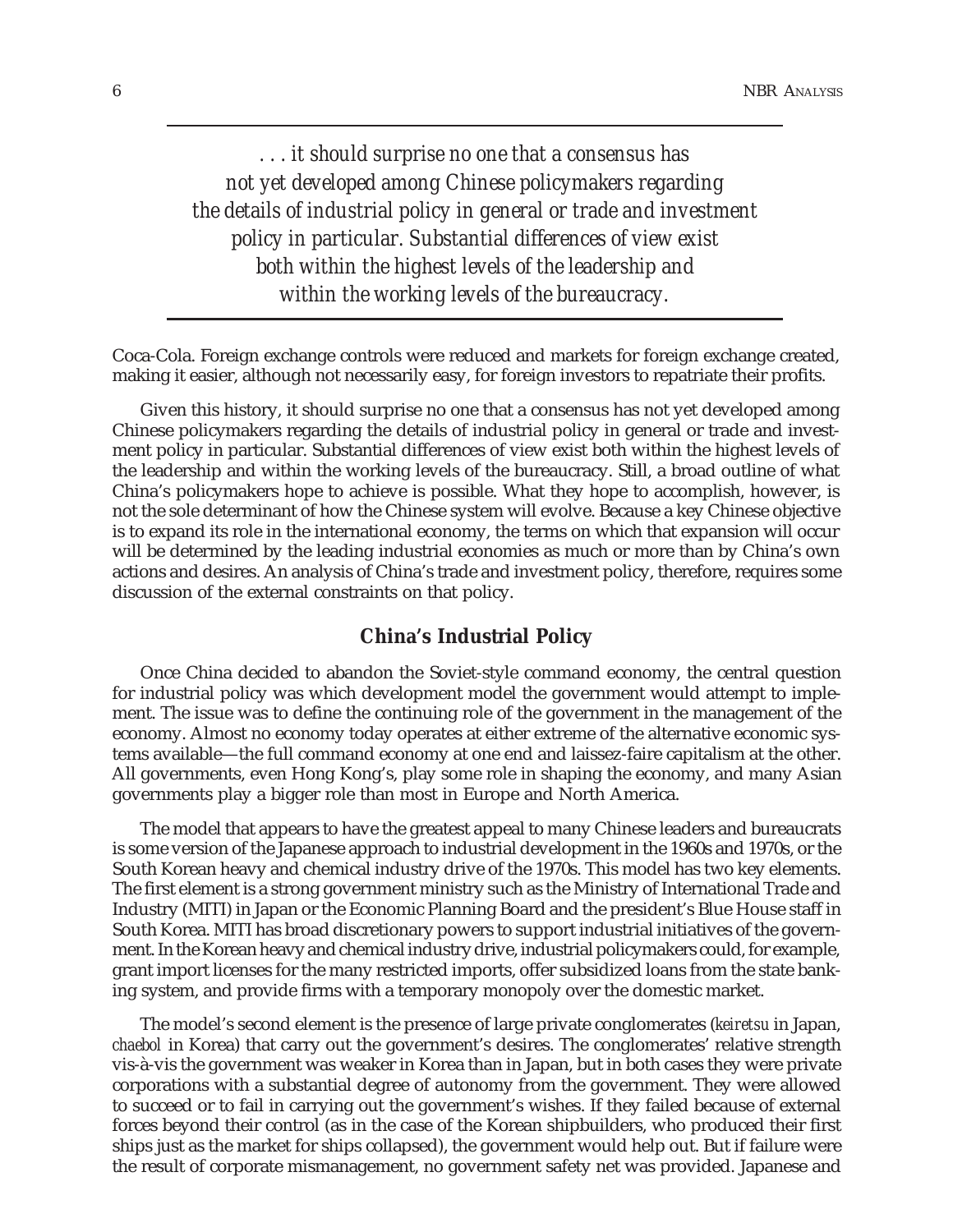#### Perkins the contract of the contract of the contract of the contract of the contract of the contract of the contract of the contract of the contract of the contract of the contract of the contract of the contract of the co

Korean firms faced a hard budget constraint: they would not be bailed out with subsidies and soft loans if they ran chronic losses.

This approach to industrialization clearly presents problems for international trading arrangements based broadly on free-trade principles. Direct discretionary authority over imports was one of the major controls manipulated by industrial policymakers. Foreign exchange controls were also important levers of government power. In both Japan and Korea in these earlier decades, foreign ownership of local industry and services was actively discouraged. All of these kinds of discretionary interventions have become unacceptable under rules established by the General Agreement on Tariffs and Trade (GATT) and even more unacceptable after the Uruguay Round and the creation of the World Trade Organization (WTO). For Japan and Korea, these WTO rules and procedures are not a problem. Both countries have moved a long way from the kinds of industrial policy levers used in the 1960s and 1970s. Partly under international pressure, partly for reasons of their own, Japanese and Korean rules now generally comply with WTO requirements. But, as this brief description makes clear, Japan and Korea were able to join GATT at a time when the rules for membership were nowhere near as stringent as they are today.

It is into this changed 1990s arena that the Chinese are trying to enter with a 1970s-style industrial policy. China's effort to promote a modern automobile industry illustrates the basic approach. Unlike the Japanese and Koreans, the Chinese have actively welcomed a number of major foreign producers to help in this process, but that is where the liberal approach ends. There are high tariffs on imported automobiles because domestic producers, whether foreign joint ventures or not, cannot come close to achieving costs attained by producers of duty-free imports. Joint venture firms also face stringent domestic-content requirements. Mandated domestic content in the older version of Volkswagen's Santana, for example, reached 90 percent in 1995. This high level of domestic content did not come about because of the cheaper costs of local supplies. It was a result of the government's dictate, supported by trade and foreign exchange controls. Facing this pressure, Beijing Jeep had to go to the very top of China's leadership to get the foreign exchange needed to pay for the complete preassembly kits that some of its Chinese partners—but not those who controlled foreign exchange—had agreed to purchase.1

There is nothing unusual about China's policy; it is standard infant industry protection. In this case, protection is provided to an industry that will probably take more than a decade to become competitive. Almost all developing countries use this approach for some industries. But the Chinese situation is complicated by the fact that nearly half of its industrial output is produced in state-owned enterprises, and a high proportion of these enterprises—the exact percentage is hard to know given the weaknesses of Chinese accounting practices—are running chronic losses even with high levels of protection from foreign competition. China has a bankruptcy law; however, only in the mid-1990s have a few state enterprises been allowed to go bankrupt. The rest have been bailed out with loans from state-owned banks that no one expects them to repay. A reduction in the level of protection for many of these enterprises would simply mean that the state banks would have to increase their loans. To allow a third or more of these enterprises to go bankrupt is deemed politically unacceptable because it would raise unemployment among an influential part of the urban population.

Many of these state-owned enterprises are directly or indirectly related to military security. Those that actually produce weapons are presumably not a major source of problems for China's trade relationships. Weapons are subject to all kinds of restrictions, many of which are not very effective, but which are outside normal WTO rules. Nevertheless, the international community, and the United States in particular, would like to see more limitations, not fewer, in the case of China's weapons exports. The United States has, in fact, threatened trade sanctions against China

<sup>1</sup> For a lively presentation of the Beijing Jeep story, see Jim Mann, *Beijing Jeep: The Short Unhappy Romance of American Business in China*, New York: Simon and Schuster, 1989.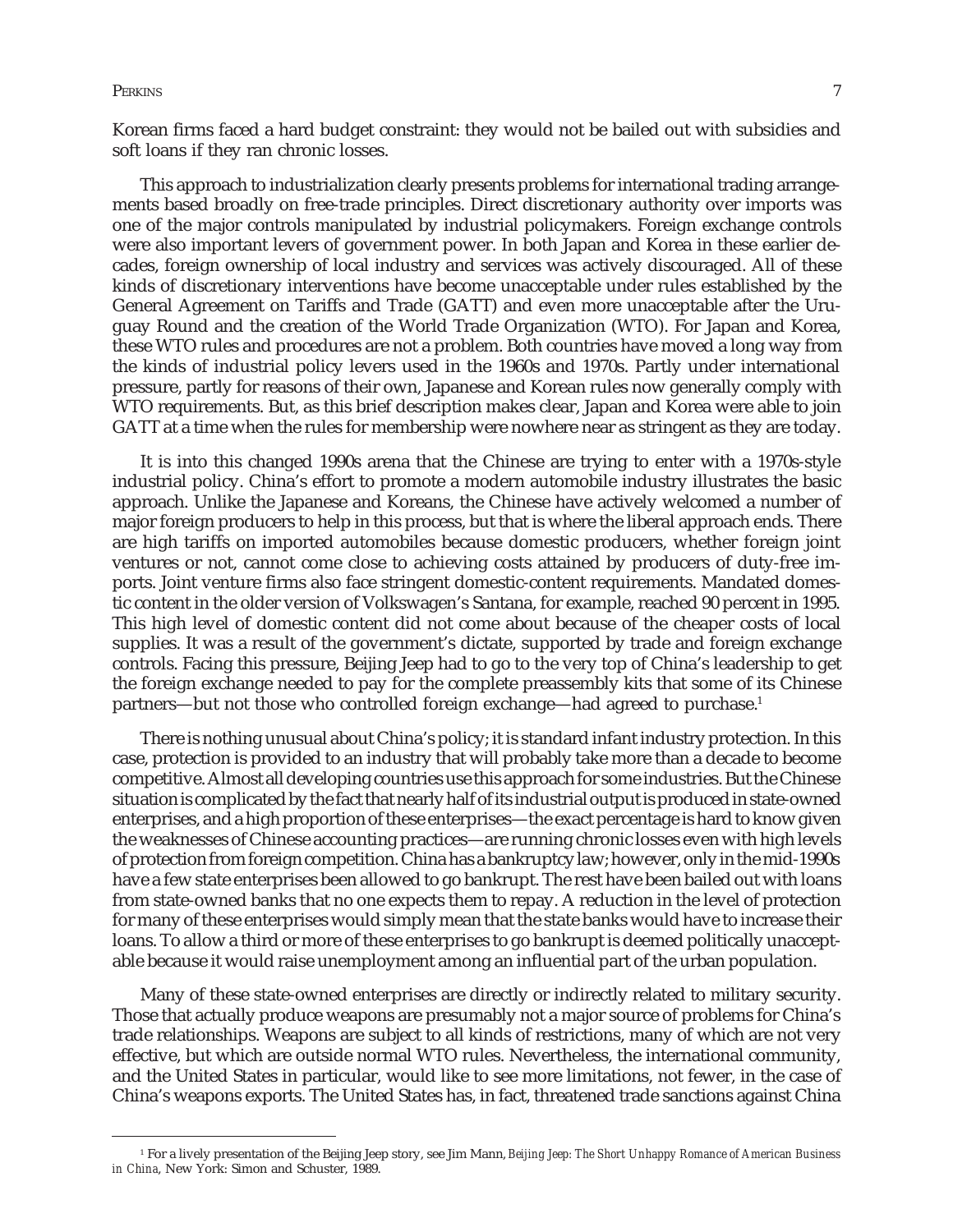for its export of nuclear equipment to Pakistan. Imports of weapons into China are also subject to numerous, usually not very effective, controls.

The problems for trade arrangements arise more in industries that are only indirectly related to security. The aluminum industry is a good example. China has a highly inefficient aluminum industry. It lacks a large domestic source of bauxite. Production takes place in a number of plants, each far too small to take advantage of the considerable economies of scale that are possible in the industry. Moreover, the aluminum process makes heavy use of electric power, which is in chronically short supply. Any rational economic calculation would lead to a decision to close down the entire industry and pay the workers to do nothing if necessary. But aluminum is probably seen as necessary for China's security. In this particular case, Chinese policymakers might be persuaded that the contribution to security is illusory because there are cheaper and perhaps more effective ways to assure an adequate supply of aluminum in the face of some kind of cutoff in external supplies.

> *But in [certain] sectors—such as petroleum, uranium, or grain—there may be a real security element, not just one based on primitive notions of self-sufficiency. If China were to become dependent on the international market in these sectors, policymakers would have to trust that the international market would be available to China when needed.*

But in other sectors—such as petroleum, uranium, or grain—there may be a real security element, not just one based on primitive notions of self-sufficiency. If China were to become dependent on the international market in these sectors, policymakers would have to trust that the international market would be available to China when needed. Would key natural resources always be available to China at less-than-exorbitant prices? Or would China, for whatever reason, be subject to sudden embargoes on its supply? We shall return to this subject later when the issue of food security is discussed.

Another issue regarding state-owned enterprises concerns the scope of enterprise management authority. In a true market system, enterprises are usually private, and management is picked by a board of directors representing the owners. Except in time of war, government officials have no authority to give direct orders to management or to play any role in the hiring and firing of that management. Although this is not the case in China, the Chinese government has tried all kinds of ways to make state enterprises more autonomous under the rubric of the enterprise responsibility system. Many enterprises, while not formally privatized, sell ownership shares to other enterprises, their workers, and the public.

However, Chinese shareholders have not been given the power to appoint enterprise senior management. That power is jealously guarded by the various ministries, not to mention the Chinese Communist Party (CCP). As long as the government retains the power to appoint management, true enterprise autonomy will be difficult or impossible to achieve. And without enterprise autonomy, China will not really need tariffs, quotas, and exchange controls to manage foreign trade and investment. The ministries can simply transmit their wishes to management by telephone. Formally the enterprise might have the right to refuse a ministry or party request, but if the price of refusal is transfer to a less desirable post, how many managers will exercise their formal right to autonomy? This problem arises in the area of taxation every day in China. In theory, state enterprises are subject to carefully drafted tax codes. In practice, local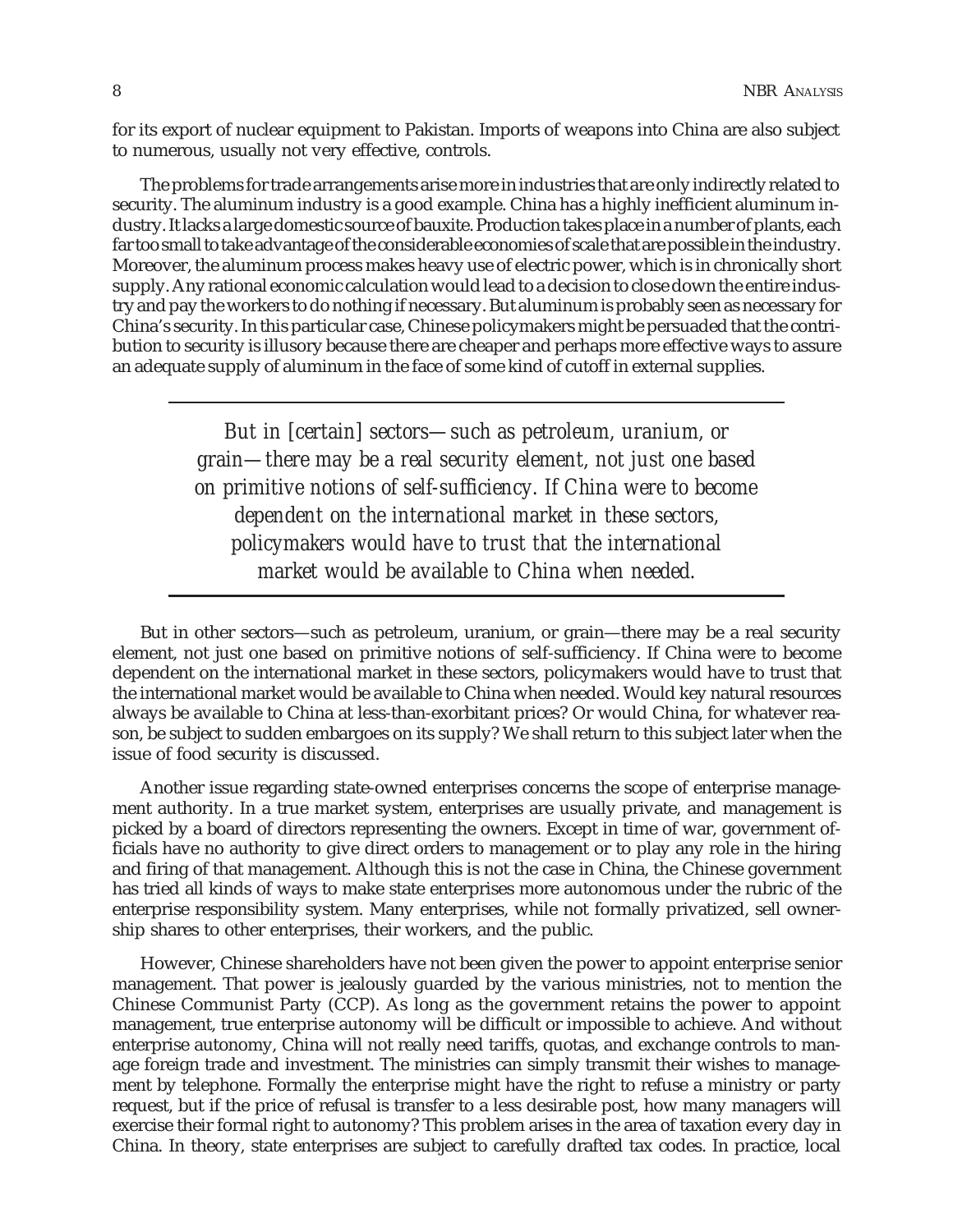governments regularly pressure enterprises in their jurisdiction to make additional, often quite large, contributions to the government's coffers. Only managers confident of their ties to higher officials are in a position to refuse such raids on their profits.

Some Chinese officials find the Japanese *keiretsu* or Korean *chaebol* form of business organization to be attractive because they see this structure as creating the kind of dynamic state enterprises that they seek. But a closer look reveals that these new Chinese conglomerates look suspiciously like government bureaus under a new name. With the demise of central planning, it is not surprising that large parts of the government bureaucracy are looking for new ways to justify their continued employment and perquisites.

# **Pressure for Unfettered Markets**

If the above discussion were the whole story of what is happening in China, there would be few grounds for optimism about China's ability to become integrated into the international economic system on terms that would be consistent with China's full participation in the WTO. Fortunately, there is another side to the story.

The other side involves forces at work outside the state sector, as well as elements within the government and the party. The major force outside the government is the rise of new, more dynamic forms of business organization. The township and village enterprises are the best known of these newer forms. But there are also joint ventures with foreign firms, and their share of goods and services is rising rapidly. And many of the smaller state enterprises are under local governments that themselves have become business- and profit-oriented.

These new organizations now account for more than half of all industrial output and an unknown but very large share of services. These enterprises are not bailed out with state bank loans. For the most part, management is not selected by the central ministries. Enterprises occasionally receive local government support. These governments, however, have limited ability and no incentive to restrict access to foreign imports or foreign exchange. Because the majority of these enterprises are relatively small, their bankruptcy is only a local concern, not a national political problem. Few of these firms are formally private, but they behave enough like autonomous private enterprises to meet the needs of an economy governed by market forces.

Because these newer forms of organization have been so dynamic and successful, they have put great pressures on large parts of the state-owned sector. In some cases the state sector has joined forces with these new firms. The larger joint ventures are mainly with divisions of large state firms and constitute a kind of back-door privatization. The state has generally abandoned the distribution of goods to the non-state sector. And many components required by state industrial enterprises are subcontracted out to township and village enterprises rather than produced in-house, as would have been the case in the past.

The Chinese government now talks openly of retaining ownership of only two thousand of the largest and most strategic industrial enterprises. This number is well below the current 3,800 large state enterprises and 10,400 medium-scale state enterprises.<sup>2</sup> Whether this long-run objective will ever be accomplished, and how much will be achieved by mergers of state firms rather than state divestiture or bankruptcy, remains to be seen. But the active consideration of this goal is a powerful indicator of the intentions of China's top leadership. Far from supporting the large stateowned sector at any price for political or ideological reasons, Chinese leaders are looking for ways to reduce substantially the burden of this sector on such truly important state economic objectives as finding the resources to strengthen the transport infrastructure or controlling inflation.

<sup>2</sup> State Statistical Bureau, *China Statistical Yearbook*, 1994, Beijing: China Statistical Publishers, 1994, p. 378.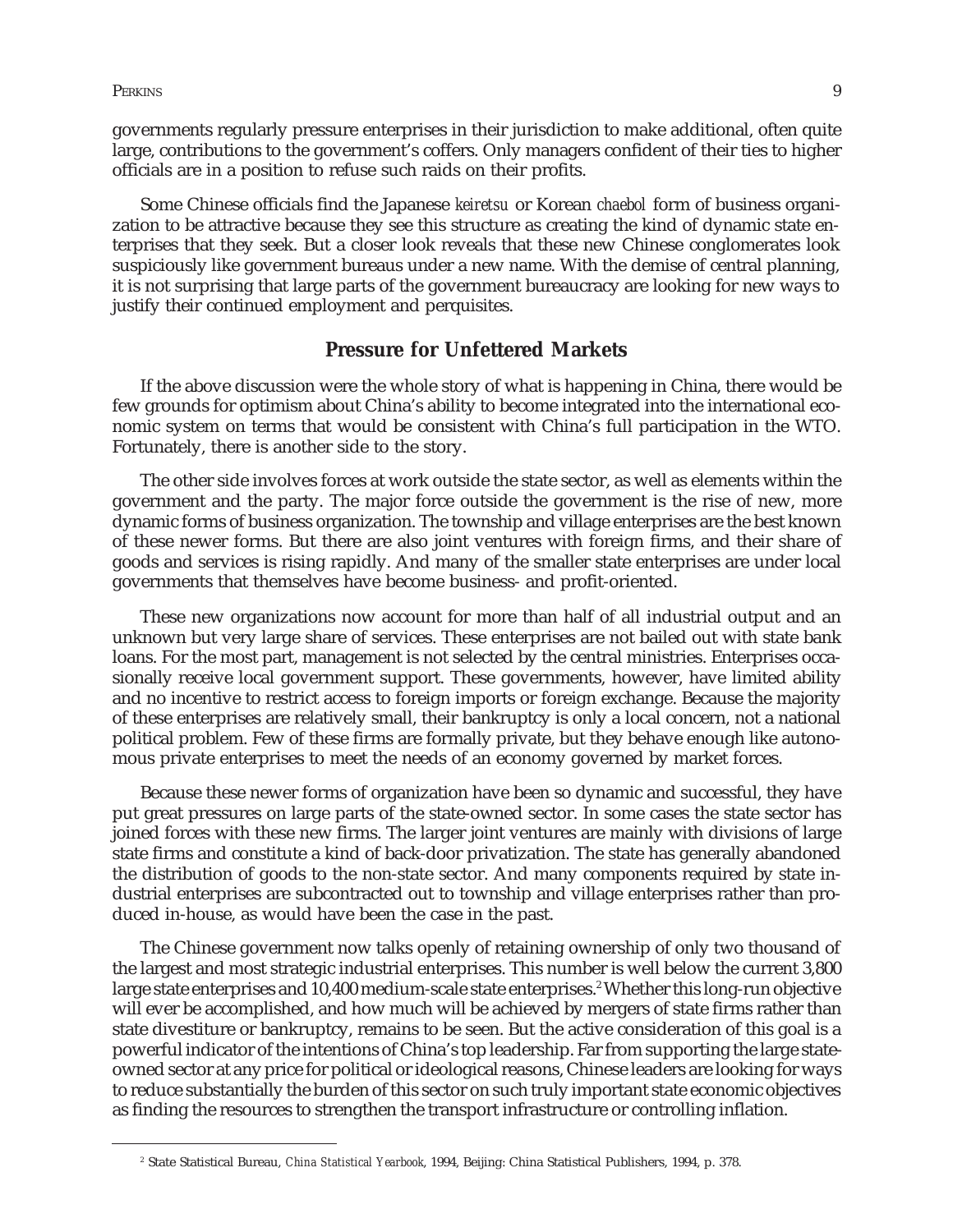A second pressure for decreasing the discretionary authority of the government economic bureaucracy arises from the desire to control corruption. It is difficult to gauge the strength of this pressure. Certainly the bureaucrats who use their discretionary powers to extract payments of various kinds are not a source of pressure for change. But there is widespread public discontent with what is perceived as pervasive corruption in the government bureaucracy, a percep-

> *When goods, services, capital, and land can be readily obtained on the market at the established market price, bribery has no role. When access to land, foreign exchange, or the right to open a business is controlled by licenses, often several different licenses, corruption is virtually inevitable.*

tion supported by international polls of businessmen about their impressions of the levels of corruption in various countries. These polls identify China as among the most corrupt, although impressions of this sort are highly subjective.

Many in the Chinese leadership see this widespread corruption as ultimately a threat to the party's role in Chinese society. What is less clear is how aware the leadership is of the close connection between corruption and an economic system riddled with discretionary government authority. When goods, services, capital, and land can be readily obtained on the market at the established market price, bribery has no role. When access to land, foreign exchange, or the right to open a business is controlled by licenses, often several different licenses, corruption is virtually inevitable. Certainly some Chinese in positions of influence see this connection; however, the emphasis on anticorruption campaigns and long jail sentences as the primary solution to the problem indicates that there are many who do not understand well the issues they are trying to resolve.

Pressure for a market system in China also comes from much of the rural population. More than half of China's population lives in rural areas. Moreover, many in the party and the army have rural backgrounds or rural ties, and are influenced by what goes on there. One of the most unpopular measures implemented by Beijing in recent years was the use of IOUs rather than cash to pay farmers for their crops. These IOUs arose because funds in the banking system were diverted to uses that local bureaucrats considered to be more important. Farmers are also being regularly pressured by officials to pay all kinds of special fees or to provide services in kind without compensation.

A highly centralized industrial policy along Japanese or South Korean lines simply will not solve the problems facing the great majority of the Chinese people. Japan and South Korea had economic bureaucracies that were largely insulated from political pressures and were relatively free of corruption. Decisions were made mainly on technical grounds. And the enterprises that carried out these decisions were private firms operating in a highly competitive environment. None of these conditions applies to China today. The dynamic sectors in China lie outside the central planning bureaucracy and the large state enterprises, which are too politicized and too corrupt to carry out a policy of sustained, broad-based, and rapid growth. In the absence of such growth, the social tensions that are very much present in China today could well explode. Most of China's leaders are aware of the political pressures that surround them. They also see the connection between sustaining a high growth in employment and the standard of living and the containment of these political pressures. What is not clear is how many in the leadership understand that these economic goals depend on an economic system substantially more market-oriented and rule-governed than the one they have today.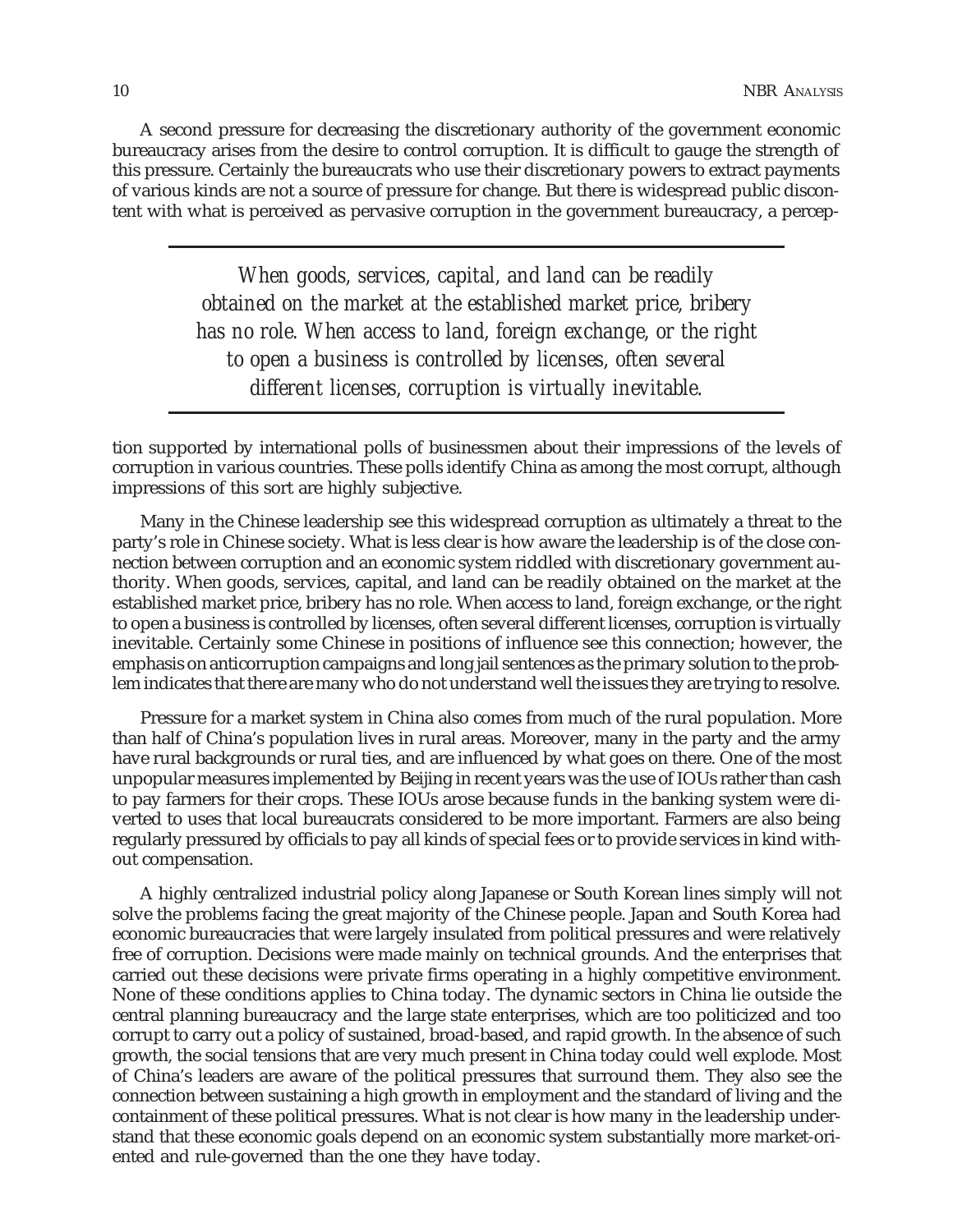Perkins 11

# **International Trade Pressures**

The Chinese leadership does not make industrial and trade policy decisions in isolation. The open economy policy was made independently, but implementation of that policy requires cooperation from trading partners and foreign investors.

If any Chinese leader strongly opposes the open economy policy, that person has kept silent. While there is considerable concern about the social consequences of the open policy (e.g. concerns about "bourgeois liberalization"), such concerns have not led any major Chinese leader to oppose the expansion of foreign trade or even the promotion of foreign direct investment. Conservative Chinese leaders have attacked what they perceive to be the excesses of the Special Economic Zones (the zones in Southern China that practice free-trade policies), but not the core of the open policy.

The original motivation for the open economy policy was the desire to import technology and equipment not available at an acceptable cost in China. To pay for these imports, China needed foreign exchange, and that led to the export-promotion drive. In the late 1970s there were grounds for pessimism about China's export development prospects, largely because of the nature of the country's Soviet-style economic system. How could a system geared to producing lowquality goods for a captive market suddenly compete in markets where quality, style, and timeliness were essential? The concept of marketing was virtually unknown within the Chinese manufacturing sector.

But China did solve the marketing problem, largely by relying on business in Hong Kong. Initially Hong Kong was essential because few in China knew how to penetrate Western markets for manufactures. As knowledge about what was required increased in China, so did an appreciation of Hong Kong's contribution. By 1995, with China's total exports reaching \$148 billion, a large share of those products that require marketing skill were still exported through Hong Kong.3 By turning to Hong Kong, China solved the problem of how to produce and market goods appealing to North American, Japanese, and European consumers.

> *The array of forces in the industrial world that had been mobilized to fight imports from Japan and the four "Asian tigers" (South Korea, Taiwan, Hong Kong, and Singapore) were still very much in place and more than ready to fight this potentially huge new tiger. China, for example, became a major target of antidumping complaints that were often little more than thinly veiled efforts to restrict China's exports.*

This solution did not, however, address the other half of the problem of raising export sales, namely the efforts of America and other industrial countries to restrict Chinese exports to their markets. Initially industrial country trade restrictions were not a major problem. Chinese exports of manufactures were small, and Japan, the United States, and Western Europe were all disposed toward helping China's development effort. But China's exports soon ceased to be small, and they tended to be concentrated in areas, notably textiles, where the world market

<sup>3</sup> For a careful analysis of the role of Hong Kong in China's trade, see Yun-Wing Sung, *The China-Hong Kong Connection: The Key to China's Open Door Policy*, Cambridge: Cambridge University Press, 1994.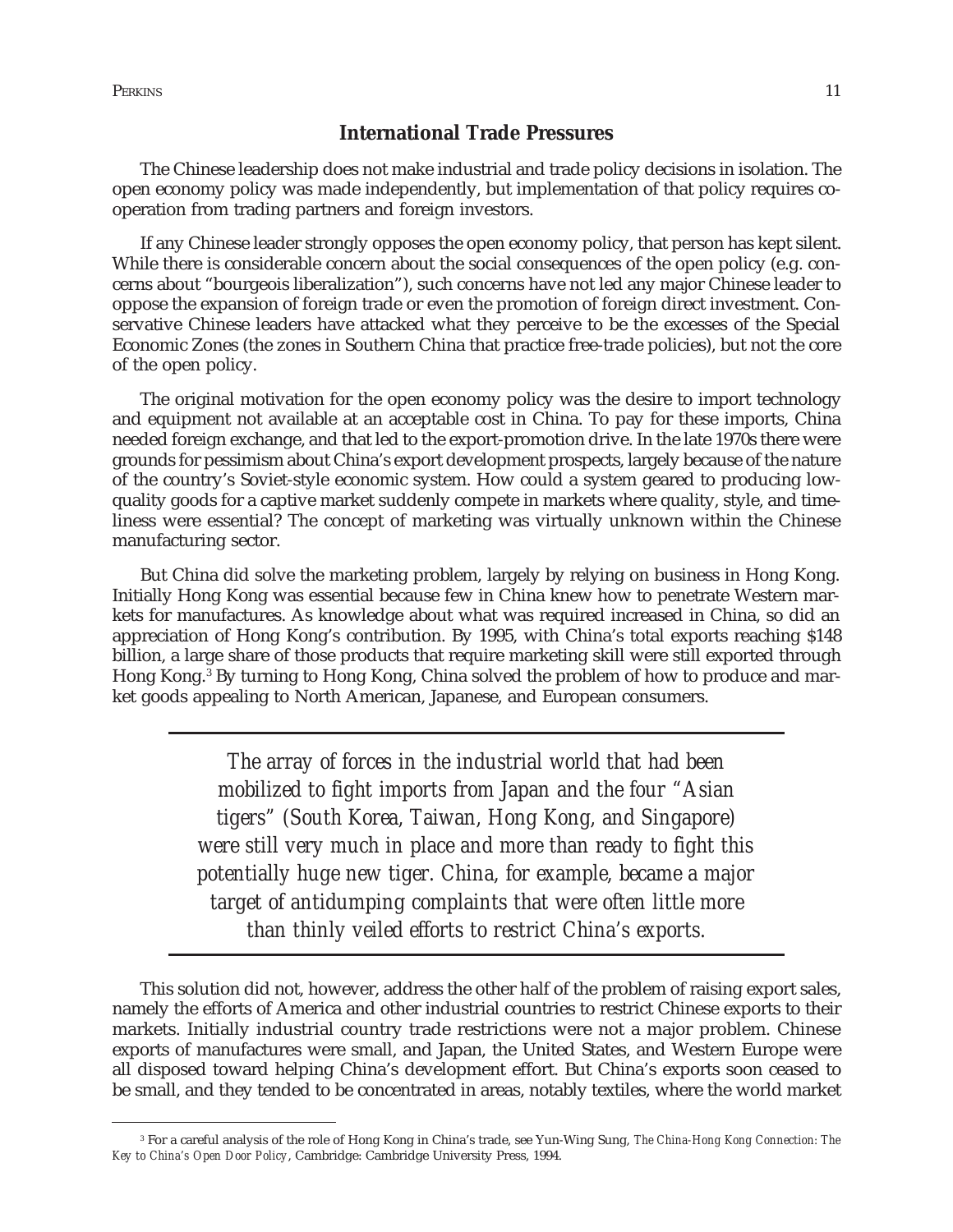was marked by trade restrictions of various sorts. The array of forces in the industrial world that had been mobilized to fight imports from Japan and the four "Asian tigers" (South Korea, Taiwan, Hong Kong, and Singapore) were still very much in place and more than ready to fight this potentially huge new tiger. China, for example, became a major target of antidumping complaints that were often little more than thinly veiled efforts to restrict China's exports.

It was not just protectionist forces per se that created a problem for China. Industrial country trade negotiators, notably the United States Trade Representative (USTR), were also an obstacle. The long-term goal of these negotiators was often to promote freer trade; however, promotion of free trade frequently took the immediate form of threatened sanctions against Chinese exports in retaliation for China's open deviations from free-trade principles on both the export and import side.

The leeway given China to use restrictive trade practices was substantially less than that given to several of China's neighbors. Japan, in a sense, had pioneered all of the techniques of promoting exports while keeping one's own domestic market closed to competitive manufactured imports. South Korea and Taiwan followed Japan, but were put under considerably more pressure than Japan by the USTR to liberalize trade more quickly. After the USTR and other trade negotiators had honed their skills on South Korea and Taiwan, China came along as a major trading nation.

As a result of these developments, the trade negotiation agenda of the 1990s was very different from that of the 1960s and 1970s.4 Intellectual property rights became a major source of contention between a variety of Asian nations and the United States; whereas in earlier years copyright piracy in Asia was almost taken for granted. By the 1990s the trade in services such as insurance was seen to be as important as the trade in goods; such had not been the case two decades earlier. Any real opening to services in Asia also required an open policy toward foreign direct investment because it is difficult for a company to run a broad-based insurance business or a chain of retail outlets if it cannot invest in land and other local facilities. Japan's and South Korea's vigorous and successful efforts to limit severely foreign direct investment in the 1960s and 1970s were criticized by private-sector interests, but were not a major item for official trade negotiators. By the 1990s, however, it was no longer considered entirely acceptable for a government to reserve major public or private infrastructure projects, from airports to electric power facilities, for domestic designers and construction firms.

The Uruguay Round was the culmination of this process. If the Uruguay Round had failed, one can assume that developing countries such as China would have faced more ad hoc and less well-defined positions from its principal industrialized trading partners. With the success of the Uruguay Round, the standards expected of major trading countries were clearly spelled out and very liberal. In Asia, the growing role of the Asia-Pacific Economic Cooperation (APEC) forum further reinforced this emphasis on liberal trade policies. The APEC leaders' decision to eliminate all barriers to free trade by the year 2010 for industrialized countries and 2020 for developing countries, while lacking an enforcement mechanism, further reinforced the pressure on each member country to move quickly toward a liberal trading system.

China, therefore, was under enormous pressure to move rapidly toward a broad-based liberal trading regime or face the prospect of not being a fully accepted member of the international economic system. This pressure took its most concrete form in the negotiations over China's attempt to become a charter member of the new WTO.

The WTO negotiations would have been more difficult for China if the United States, Europe, and other leading countries in the WTO were exclusively concerned with the integrity of

<sup>4</sup> The most complete discussion of this agenda as of the end of 1993 is in Nicholas Lardy, *China in the World Economy,* Washington: Institute for International Economics, 1994.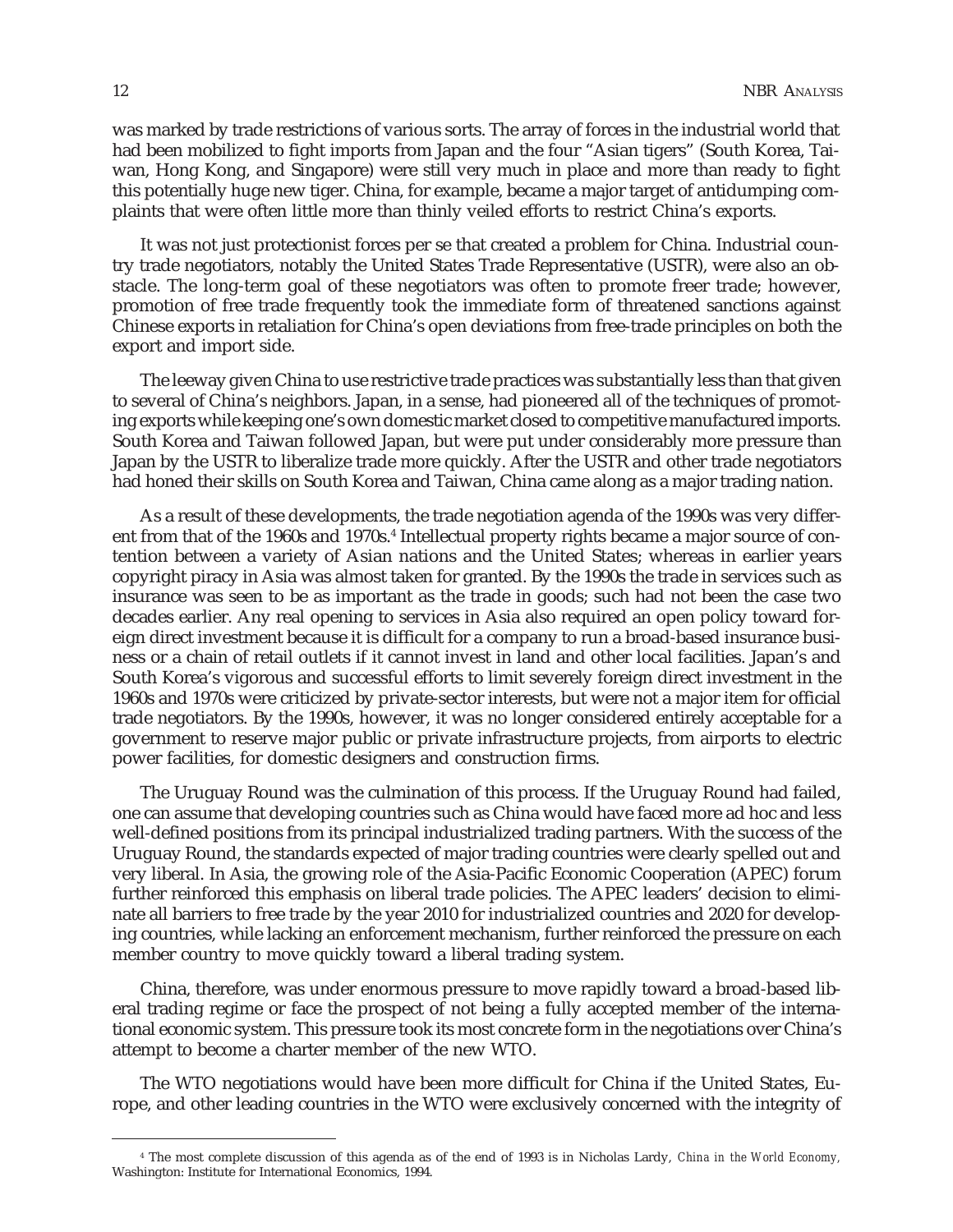Perkins the contract of the contract of the contract of the contract of the contract of the contract of the contract of the contract of the contract of the contract of the contract of the contract of the contract of the co

the international trading system and had been otherwise indifferent to what was happening in China. The central issue remains whether China will be allowed developing country status and, if so, for how long. China has argued plausibly that it is still a developing country and should be allowed the same kind of flexibility in applying WTO rules as other developing countries. The United States, supported by Europe, has argued that China is already too large a trading country to be admitted on developing-country terms. The middle ground mainly involves the speed at which China would be expected to approach full compliance.

Full compliance means that China would have to abolish most nontariff barriers such as quotas or domestic content requirements for foreign investment. Tariffs would have to be brought down sharply from their current high levels (China has nominal average tariff rates of 36 percent as contrasted with an average of under five percent for members of the Organization for Economic Cooperation and Development). Intellectual property rights would have to be enforced rigorously and foreign investors would have to receive something approaching treatment of domestic investors.

It is testimony to how much both China and the world at large have changed that these kinds of goals are not wholly unrealistic. China has eliminated many nontariff barriers. At the APEC summit meeting in Osaka in November 1995, President Jiang Zemin announced a sweeping downward revision in tariff rates, although the announcement was short on specifics.<sup>5</sup> An intellectual property rights agreement with the United States has been negotiated. From the point of view of foreign investors, national status would be a mixed blessing, mainly because many enjoyed better-than-national treatment in certain areas. Foreign investors are complaining, for example, about China's recent attempts to impose the same tax rates on them as it exacts on domestic firms. China unified its exchange rate in January 1994, and is very close to legalizing full convertibility of the Chinese currency for trade purposes. Foreign exchange reserves of over \$80 billion would make currency convertibility achievable with almost no threat of capital flight. Large amounts of capital already move in and out of China illegally with relative ease.

> *. . . China's domestic economic system remains in the twilight zone between plan and market, between socialist discretionary commands and the impersonal direction of prices. And therein lies a major part of the problem.*

All of these changes have occurred while China's domestic economic system remains in the twilight zone between plan and market, between socialist discretionary commands and the impersonal direction of prices. And therein lies a major part of the problem. How does a country introduce free-trade principles into the international side of its economy when the domestic economy is governed by discretionary administrative commands from party and government officials? The WTO rules do not just involve a few technical changes in the way trade is conducted. They go to the very heart of the way the whole economic system operates. China has accepted in principle a domestic system governed by world market prices and the free exchange of goods, but it is still a long way from achieving it in practice. To take one simple example, must China, in order to comply with WTO rules, eliminate subsidies to loss-making state-owned enterprises that participate in foreign trade, as many do? It might well be good for the Chinese economy if these lossmaking enterprises were eliminated, but the decision involves much more than trade issues. In the eyes of some, perhaps most, Chinese leaders, the elimination of loss-making state enterprises

<sup>5</sup> "China Undecided on Tariff Cut List," *Korea Times*, November 28, 1995, p. 7.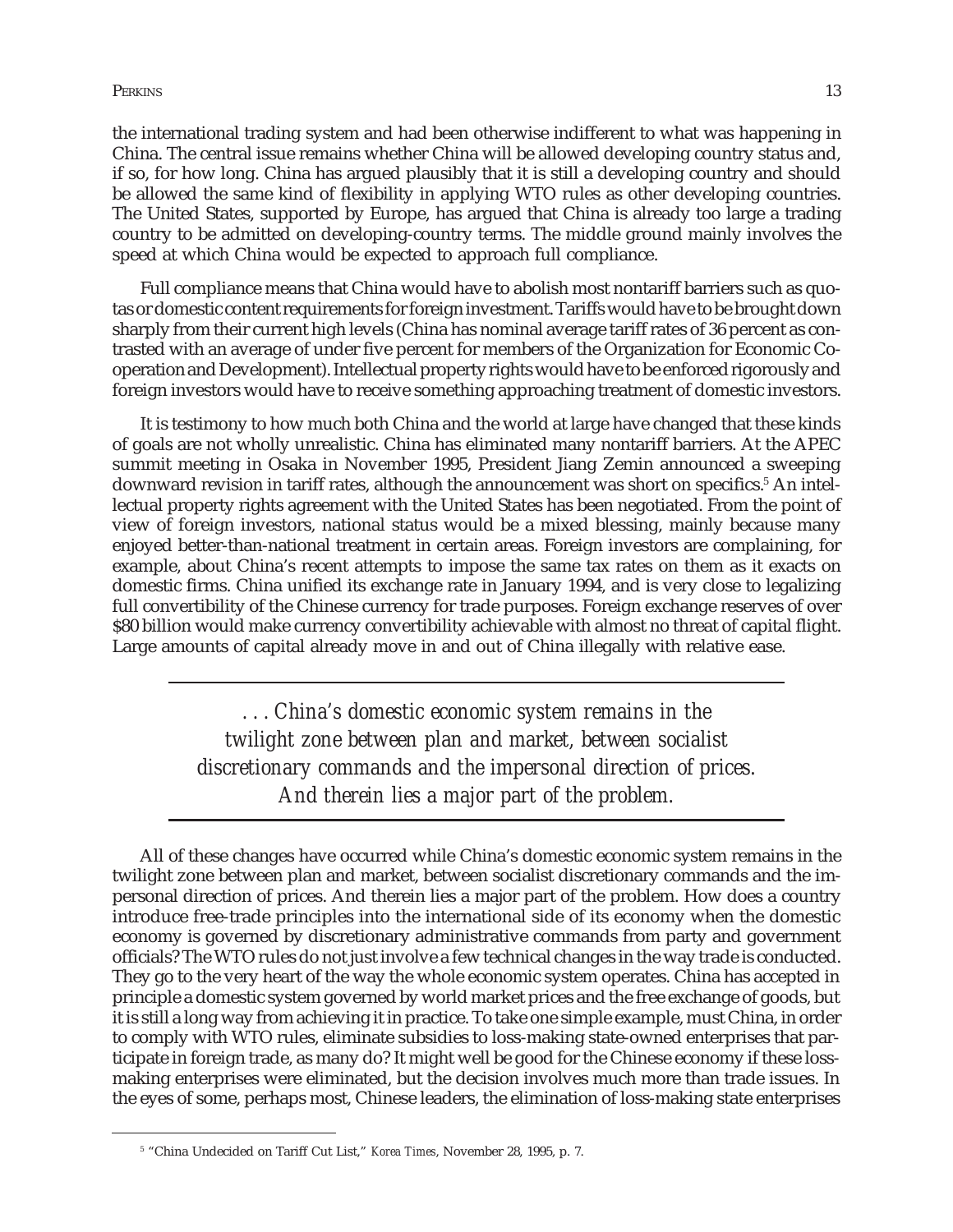would be extremely risky for the prospects for political stability. But if the government continues to provide subsidies for loss-making state enterprises to keep them from going bankrupt, what is to prevent subsidies for other enterprises to help them increase their exports?

Similarly, as suggested earlier in this essay, if state planners can "guide" enterprises to carry out certain domestic goals, how can they be kept from guiding these enterprises in the international trade and investment sphere? Discretionary licensing authority used to promote one goal can easily be used to achieve some other goal. Does it follow that to be accepted fully into the international economic community, China would have to abandon most forms of state intervention in its own economy? The literal answer to this question is "no." China's government can still intervene in the economy in many ways as long as it does so in a transparent manner that does not discriminate against foreign imports and foreign investors. The government's actions must be guided by, among other things, published rules and laws.

But no Chinese government in history has been governed primarily by transparent, published rules and laws. Good government in the Confucian tradition meant government by good people, not by good laws. Good government in the communist period since 1949 has meant rule by party and government officials steeped in the values of Marxist-Leninist-Mao Zedong thought. At the height of the Cultural Revolution, in what admittedly was a caricature of this mode of governance, most laws and the legal profession itself were abolished. China by the mid-1990s, in contrast, has many laws and an increasing number of lawyers. Many of these laws are on the books precisely because they are necessary to attract foreign investment or to operate in the international market economy in some other way. But there is also acceptance by many Chinese, including those in the leadership, that China needs law for its own sake in order to reduce the arbitrary actions of sometimes predatory officials.

Accepting in principle the need for more rule by law does not lead easily to a society that is actually governed by law. Investors in China have always relied primarily on personal relationships (guanxi) with officials and others to provide security for their investment. Contracts play a role, but a distinctly subordinate one. Many foreign investors in China operate in the same manner. The great majority of foreign investors are overseas Chinese. Some come from countries in which the rule of law is more important than it is in China. However, the colonial laws under which overseas Chinese lived in the period prior to the 1950s were often applied in an indifferent way to the local Chinese community. These individuals relied heavily on *guanxi* and did not fundamentally change their way of doing business when they began to invest in China.

> *If China faces realistic and consistent pressures to transform its international economic practices into ones that are liberal and transparent, there is a reasonable prospect that China will gradually adopt and actually enforce the rules and laws required. It will do so primarily because it will be in China's own interests to do so.*

Introduction of the rule of law into China, therefore, is going to be a long-term process even with active support from Chinese leaders. Basic patterns of behavior will have to change at all levels, and that will take time. If the commitment of the Chinese leadership to this effort is often weak and ambivalent, as seems to be the case, the process will take even longer. The pattern where Chinese negotiators agree to end some practice (the pirating of computer software, for example),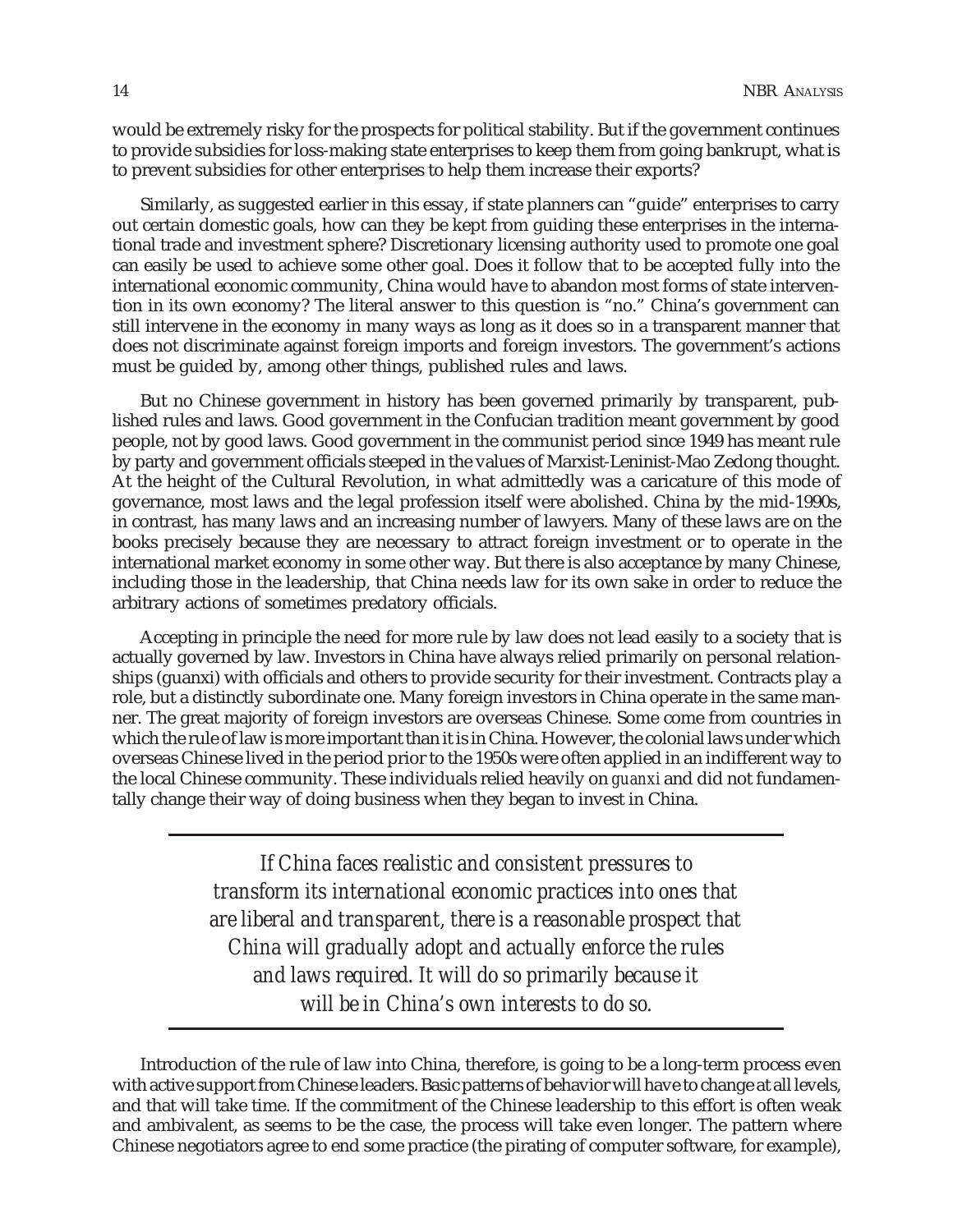followed by failure to achieve compliance, will be repeated many times. In some cases the Chinese negotiators will be sincere in their willingness to abolish a particular activity, but will be unable to make the new rules stick in practice. In other cases the negotiations will be a charade, but it will not always be easy to tell which is which. Sanctions and other external pressures may eventually compel compliance, but sanctions and external pressures are not the rule of law.

# **Other Sources of External Pressure**

If China faces realistic and consistent pressures to transform its international economic practices into ones that are liberal and transparent, there is a reasonable prospect that China will gradually adopt and actually enforce the rules and laws required. It will do so primarily because it will be in China's own interests to do so. Compliance with international economic rules will greatly facilitate China's export drive, which could see annual exports passing \$300 billion in one decade and possibly doubling again in two. Certainly figures of that magnitude are not very likely if China tries to operate its economy outside of international rules. As the rules and laws take hold, Chinese businesses will become supporters of further application of the rule of law for reasons unrelated to international requirements. Chinese businesses, legitimate ones at least, also fare much better in a predictable and transparent environment.

But will the external pressures on China be realistic and consistent? Or will China face an ever-changing kaleidoscope of demands that will encourage nationalistic Chinese officials to go their own way in designing their economic system, even if their own way involves a partial turn back inward? To begin with, the United States and Europe have goals vis-à-vis China that go well beyond simply ensuring compliance with standard trade and investment practices. It is currently an explicit goal of American foreign policy to promote the spread of market economics. The WTO negotiations with China are seen by some as a vehicle for furthering this goal. Trade is often seen as being useful for achieving many other kinds of goals, both international and domestic.<sup>6</sup> It is not difficult to conceive of a trade negotiation strategy with China that is consistent with achieving Chinese compliance with specific trading rules and the broader goal of encouraging the development of a full market system and the rule of law in China. It is also not difficult to conceive of a strategy in which those negotiating with China overplay their hands, leading China to back away from the whole process.

Domestic politics plays a large role in most U.S. trade positions. The U.S. Congress in particular is largely driven by domestic, often protectionist, concerns. The American labor union movement has become steadily more protectionist over time, and that attitude is fully reflected in Congress. Many specific industries, fearful of Chinese competition, have representatives in Congress that support their positions. And Congress's power vis-à-vis the executive branch is clearly on the rise. For many in Congress, for some presidential candidates, and even for a few officials in the executive branch, China is a convenient whipping boy. China has no natural domestic constituency in the United States or Europe—except for companies that export a large share of their output to China—and so there is very little political cost to using China as a target.

Added to this situation is the human rights issue, which is much more than an American (and European) domestic political issue. Any country like China that throughout its existence has been ruled by "men" and not by "law," and has only recently emerged from the terror of the Cultural Revolution, is going to have a large number of human rights abuses. Given China's recent history of political turbulence, Chinese political leaders commonly see any open challenge to their authority as a challenge to order and stability, and therefore something to be vigorously suppressed.

<sup>6</sup> For a fuller discussion of the political influences on U.S. trade policy toward China, see James R. Lilley and Wendell L. Wilkie II, eds., *Beyond MFN: Trade with China and America's Interests*, Washington: AEI Press, 1994.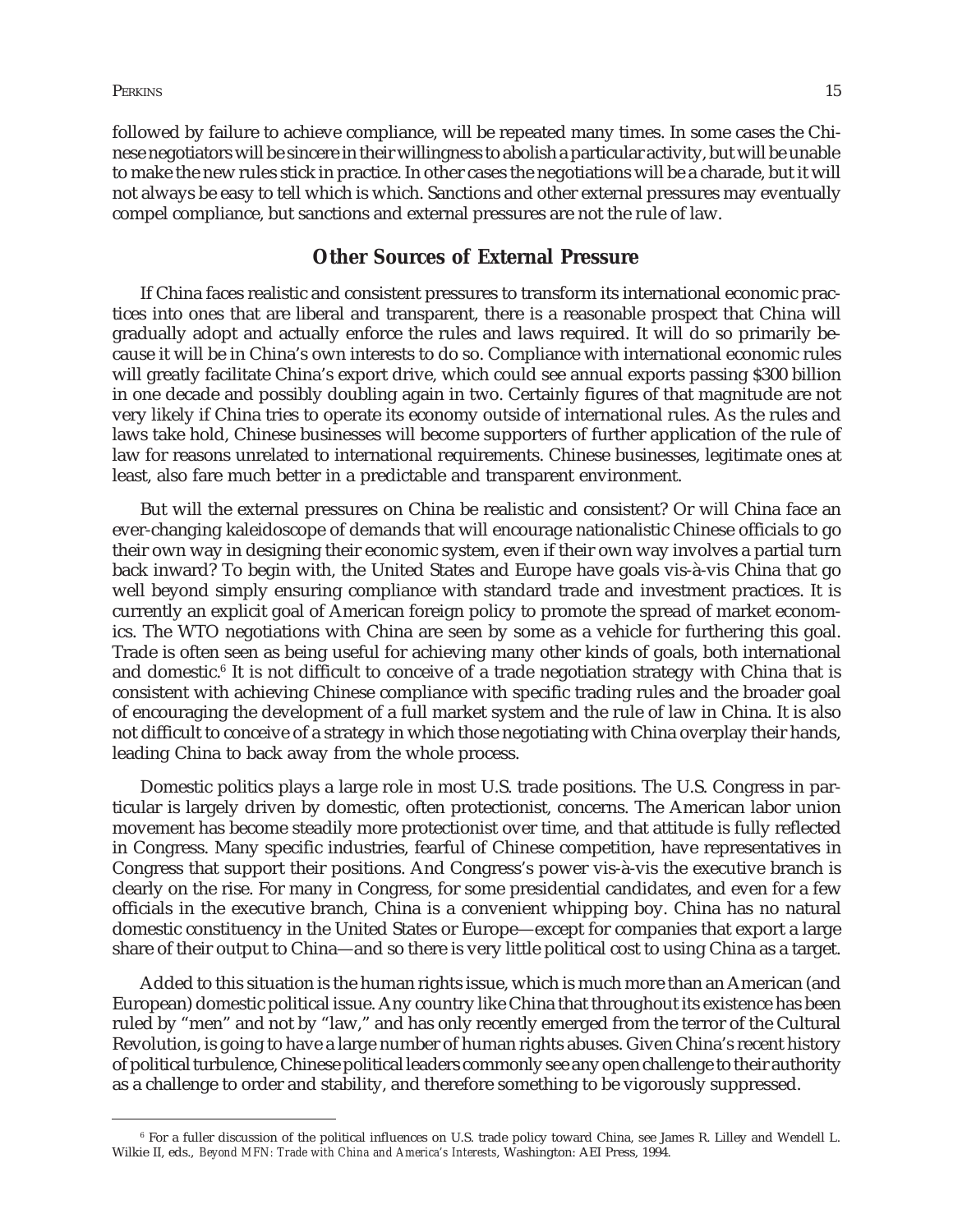With time, the rise of a more educated and prosperous middle class, and increasing experience with the rule of law, it is reasonable to assume that human rights abuses in China will decline gradually. But there are many in the West, and many in China as well, who are not willing to wait. By publicizing abuses they hope, with some reason, to bring them to an end more quickly. Yet few among those active in the human rights field are satisfied with simply publicizing abuses. They want to bring direct pressure on China to change its ways. Since military pressure is out of the question—it is hardly an instrument for promoting human rights—trade sanctions are the most viable means. So human rights becomes part of the trade negotiation agenda.

The annual American debate over most-favored-nation (MFN) status for China is the most obvious manifestation of the connection between human rights and trade issues. The Clinton Administration's narrow escape from actually having to deny MFN treatment for China, and hence undermine the open economy policies that are doing so much to change China, probably precludes the use of such a sweeping sanction in the immediate future. But narrower sanctions remain on the agenda, with goods made by Chinese prison labor as the most common issue. Chinese prisoners do produce goods that are exported, and some of those inmates are political prisoners. That said, the percentage of Chinese exports made by prisoners of any kind is almost certainly very small. Sanctions might encourage the Chinese authorities to enforce more vigorously the ban of such exports to the United States. Will this, however, actually make life better for China's prison population, political or otherwise? And what if Chinese trade managers actually agree in the course of negotiations to comply with the ban on the use of prison labor in exports, but try to exchange compliance in that area for something more fundamental to the achievement of a transparent and predictable trading system? Will the rule of law and human rights gain by that maneuver?

What happens in Hong Kong after 1997 or in Beijing's relations with Taiwan will also play a role in trade negotiations. The fact that Hong Kong would have been hard hit by a cutoff of MFN status for China influenced the debate. If the political and human rights situation in Hong Kong were to deteriorate markedly after 1997, there is little doubt that China's trade relations with the United States, Europe, and Japan would sour in unpredictable but possibly profound ways. A military confrontation across the Taiwan Strait would have an even bigger impact. No one knows how the United States would respond militarily if such a confrontation involving casualties were to occur, but those Americans supporting continued normal trade relations with China would find themselves in a small minority.

> *If [China] concedes on major trade issues such as the speed of the transition to developed country status, it still might not secure growing export markets for a decade or more. The United States, for example, has made it clear that no matter what the Chinese agree to in the trade area, its MFN status will still be subject to annual review pursuant to the Jackson-Vanik Amendment.*

The Chinese government, therefore, does not always face a straightforward set of issues when deciding how to proceed in trade negotiations. If it concedes on major trade issues such as the speed of the transition to developed country status, it still might not secure growing export markets for a decade or more. The United States, for example, has made it clear that no matter what the Chinese agree to in the trade area, its MFN status will still be subject to annual review pursuant to the Jackson-Vanik Amendment. Even if a current American president promises not to cut off MFN, such a pledge cannot bind Congress or the president's successor.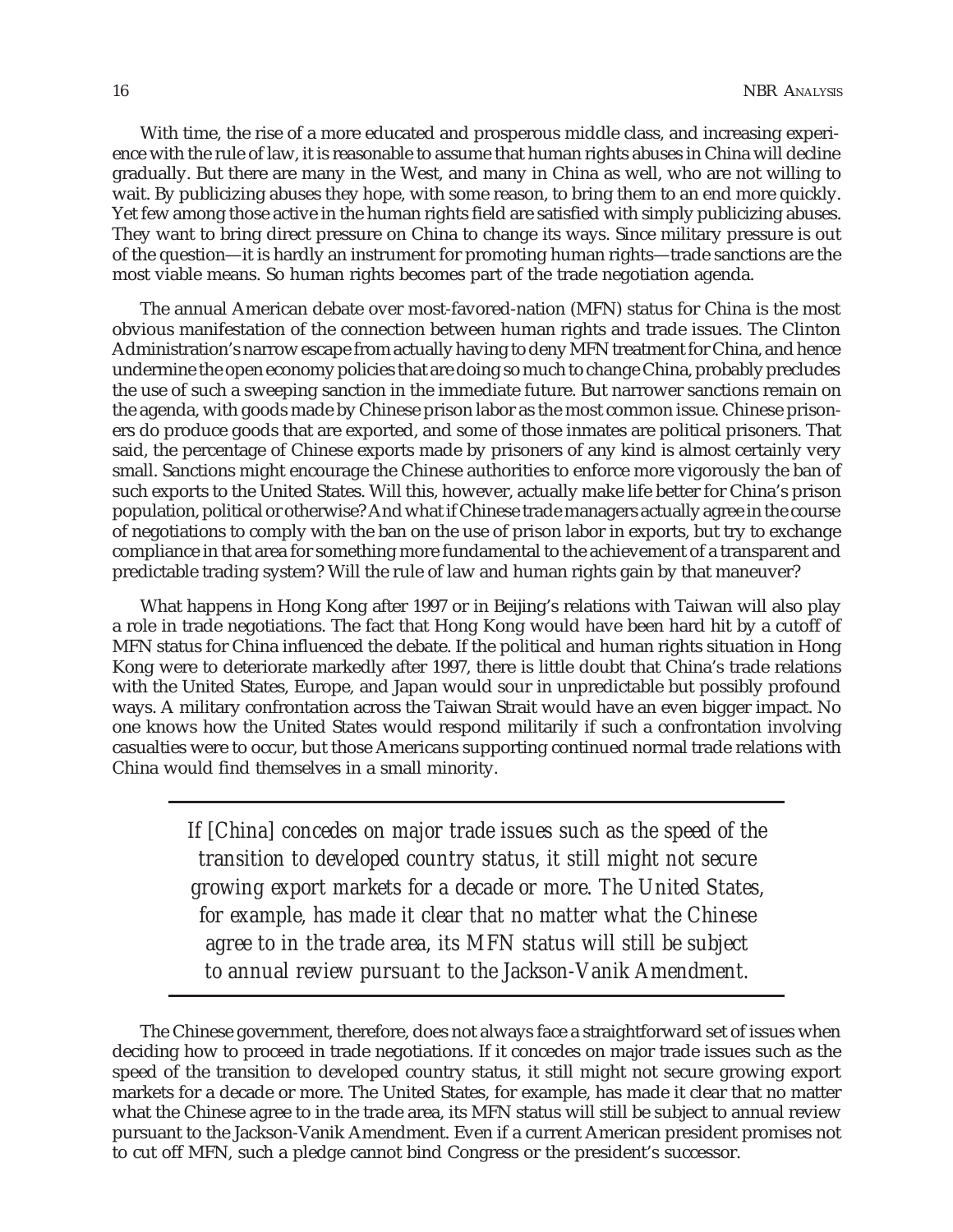Perkins the contract of the contract of the contract of the contract of the contract of the contract of the contract of the contract of the contract of the contract of the contract of the contract of the contract of the co

The Chinese government does not have a unified view of its trade negotiations strategy. There are substantial differences of opinion, for example, over how far it should go in order to obtain membership in the World Trade Organization. More importantly, there are even larger differences over who should hold power in China, differences that may not be resolved until Deng Xiaoping is long gone. Given China's historical experience with the imperial powers of the West and Japan, concessions to foreigners are not popular. Leaders maneuvering for power will be tempted to play the nationalist card in trade negotiations or in relations with Taiwan no matter how damaging such an action might be to China's long-term economic interests.

In summary, there is no simple way to describe China's overall economic strategy. In purely economic terms, the desire for rapidly expanding exports and a willingness to consider substantial changes in the way China manages its international economic relations are not entirely compatible with how China presently manages its domestic economy and how it hopes to manage that economy in the future. Moreover, purely economic terms are not the sole determinants of economic policy. Chinese trade issues are caught up in a broader set of domestic and international pressures that have an important bearing on the outcome of what on the surface appear to be narrow technical issues of trade and finance.

# **Special Trade Issues**

Not all products or commodities are equal when it comes to international economic policy. In China, as in many other countries, food supply is of particular importance. For nations in Europe and North America, grain and other agricultural crops are of special political significance because farmers represent, or used to represent, a large bloc of voters with a special set of interests. Politicians in these countries curried farmers' support with price subsidies, special food export promotion policies, and the like. As the number of farmers has dwindled, these same politicians have been more inclined to eliminate these subsidies and let farmers fend for themselves on the market. The Uruguay Round of the GATT codified this view at the international level, albeit only after overcoming considerable resistance from a number of industrialized nations.

For most low-income countries, including China, food production and consumption play a fundamental economic and political role far greater than in industrialized nations. Over half of the income of the typical consumer goes to buy food. A 30-percent rise in the price of food results in a 15 to 20 percent drop in a family's standard of living. Not surprisingly, large food price increases in urban areas often lead to riots that are sometimes big enough to bring down a government. In rural areas, a major drop in food production can be even more catastrophic. A fall in food output of 20 to 30 percent can lead to widespread famine among farmers who are close to subsistence levels in the best of times.

For China, changes in food output and prices of this magnitude are not just a theoretical possibility. Historically, Chinese emperors, at least the more conscientious among them, received regular reports on grain prices from every part of the country. These price reports were the emperors' main way of monitoring economic conditions that could threaten local prosperity and ultimately the stability of the dynasty. Government granaries were kept full throughout the country to protect against just such a contingency.

More recently, the mishandling of the crop failures of 1959–61 led to the premature death of some 30 million people. In the aftermath of this disaster, the Chinese Communist Party became deeply split over how to interpret what had happened. That split led directly a few years later to the Cultural Revolution, which further undermined the strength and reputation of the CCP and the government it controlled. Therefore, many Chinese political leaders in the post-1978 reform period saw a guaranteed adequate supply of grain not just as an economic benefit, but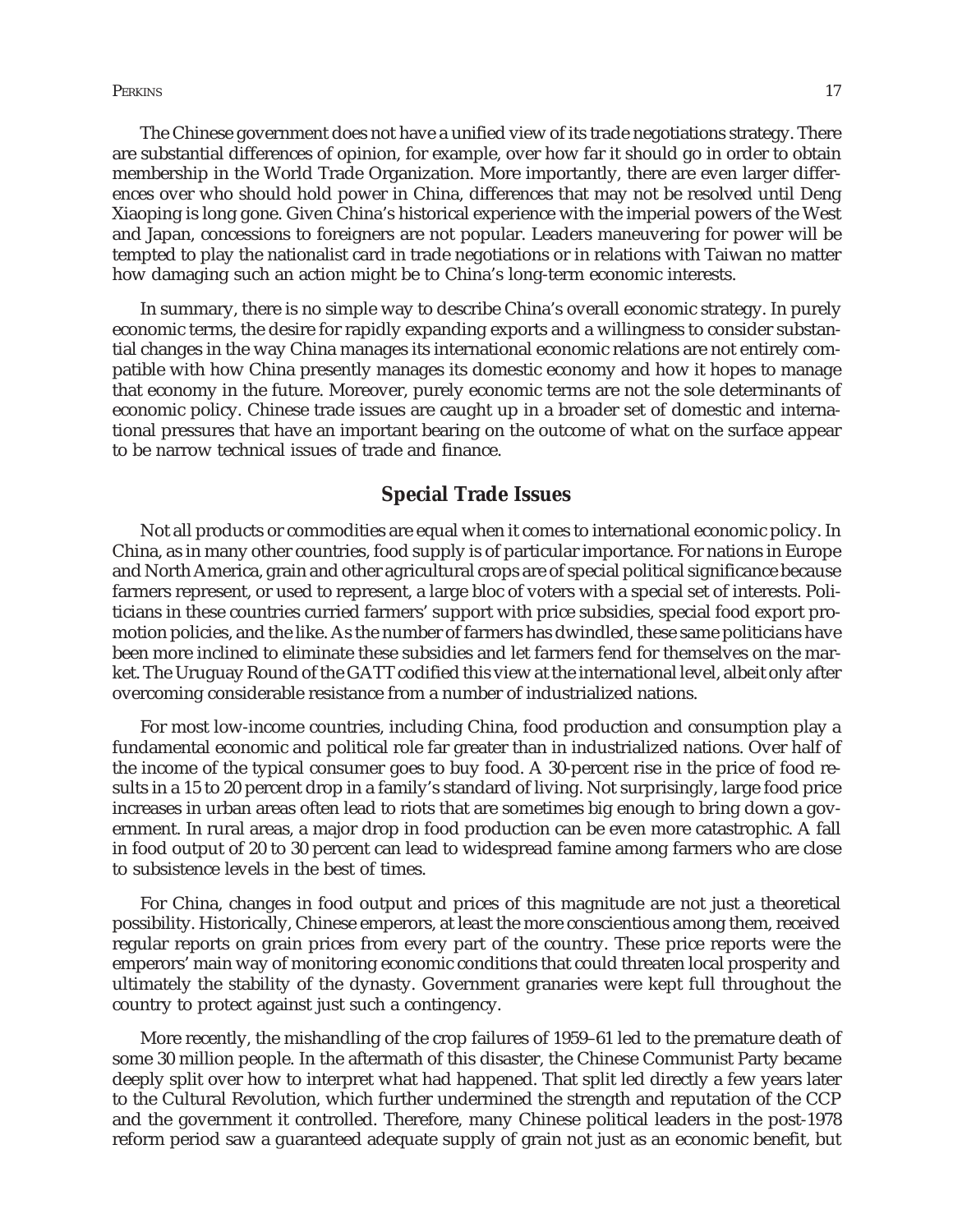as an essential condition for the survival of the Communist Party. To these leaders, most of whom were central planners who distrusted markets, a guaranteed adequate supply of grain meant a guaranteed domestic supply. For men like Chen Yun, the second-most-powerful figure in the reform period until his death in the early 1990s, the goal was grain self-sufficiency. Increasing reliance on the import of grain was a cause for alarm.

There was and is, however, a different view in China of the nature of the food supply that starts from the proposition that China today produces substantially more grain per capita than what is required for survival. Rising grain imports result not from a need to keep consumption above starvation levels, but from rising incomes that lead to more consumption of meat, which in turn requires more grain for animal feed. Reliance on imports for this purpose, as long as China has sufficient foreign exchange to pay for them, presents no danger to the system. As one leading rural reformer in China once put it, the answer to China's grain requirements is to export more television sets.

But reliance on imports to supply a portion (less than ten percent by the year 2000) of the nation's food requirements is a politically safe strategy only if grain imports are readily available on a timely basis and at a reasonable price. The relevant concept for China is not food self-sufficiency, but food security. Self-sufficiency involves producing everything you need yourself. Food security simply means that you can get the food you need, from whatever source, when you need it.

Would China have adequate food security if the country regularly relied on fairly large imports of grain and meat? Certainly the world grain market has more than adequate supplies to meet Chinese requirements of 50 million tons a year. Worldwide crop failures, as occurred in 1972 for example, could lead prices to jump substantially. It is hard to imagine, however, grain imports of 50 million tons costing China more than \$20 to 30 billion (out of total Chinese foreign exchange earnings in the year 2000 approaching \$300 billion), and costs of that magnitude would not last long.7 Moreover, if China built up large reserves of grain when prices were lower, it could avoid even a temporary boost in the cost of grain imports. Whether large reserves are, in fact, a good idea depends on how much it costs to maintain them.

This analysis of China's food security problem is unassailable as long as one assumes that China will have unfettered access to world grain markets. Is this a reasonable assumption? Certainly in normal times there should be no problem. It is unlikely that the human rights community would call for a grain embargo against China even if hundreds of dissidents were suddenly thrown in jail. But what if war were to break out in the Taiwan Strait, or if China were to try to impose an embargo on a Taiwan that had just declared its independence? The United States did embargo grain sales to the Soviet Union after the invasion of Afghanistan. A U.S. embargo alone might not mean much for Chinese food security, but would other major grain exporters follow suit?

For Chinese political leaders who have been exposed to the kinds of analysis presented above, the answer to the question is likely to be "no." Other countries are not likely to follow suit, and only ten percent of China's grain requirements are involved in any case. But most Chinese leaders are not economists and have not fully grasped such arguments if they have been exposed to them at all. These leaders see the penchant in some American and other circles to link trade with other foreign policy goals as a threat to China's food security. These leaders are likely to think in traditional Chinese terms about the need for something approaching food self-sufficiency.

 $^7$  Lester Brown argues that Chinese imports will be much larger than this, and that the world grain market will not be able to accommodate such large purchases at anything like current prices. Brown's view, however, is not shared by many other analysts of China's grain situation, mainly because of different assumptions about both China's likely import needs and the capacity of the world to respond. Lester Brown and Hal Kane, *Full House: Reassessing the Earth's Population Carrying Capacity*, New York: W.W. Norton, 1994.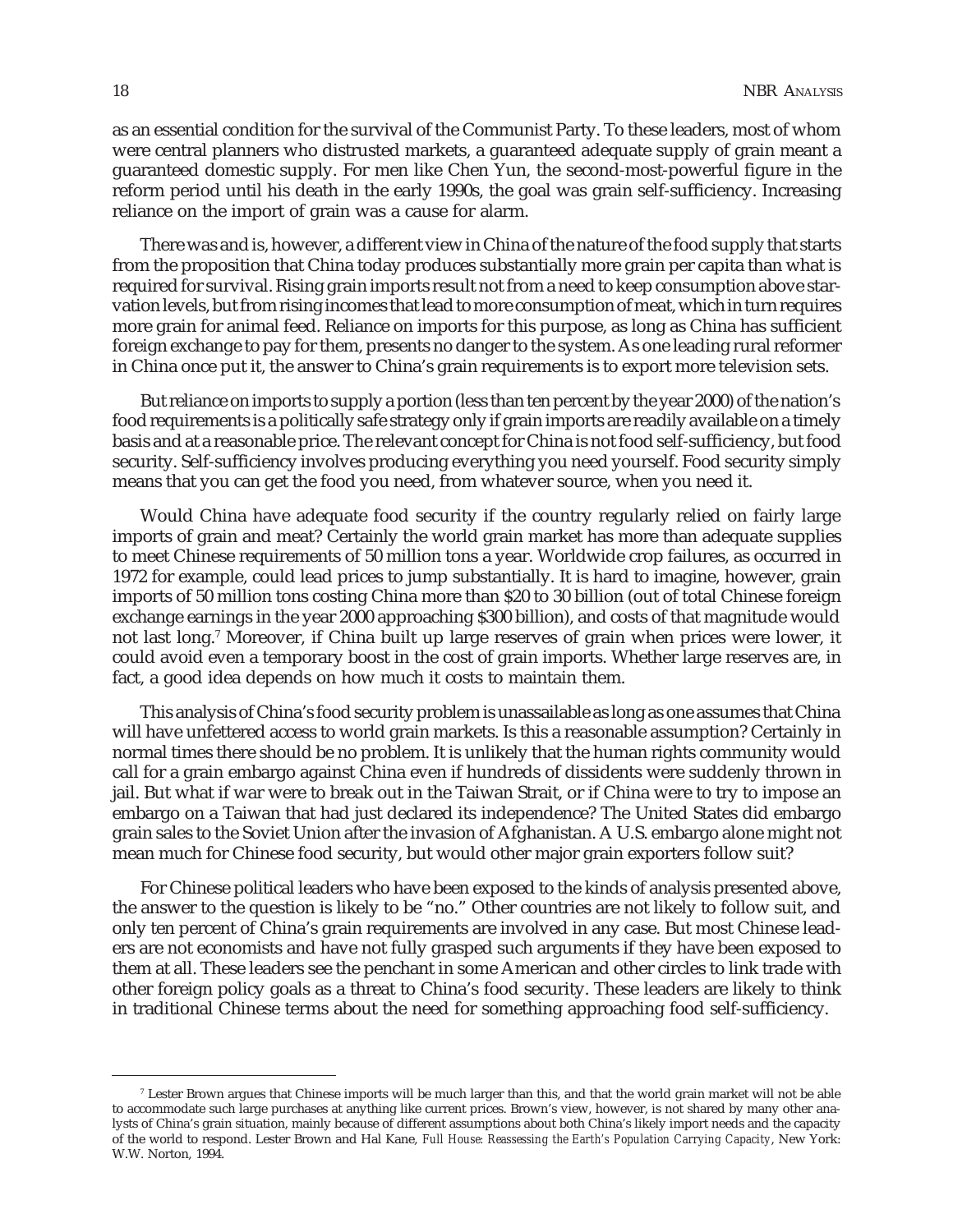#### Perkins the contract of the contract of the contract of the contract of the contract of the contract of the contract of the contract of the contract of the contract of the contract of the contract of the contract of the co

Food, of course, is not the only commodity where security considerations are raised, although it is undoubtedly the most important commodity in this regard. At the height of Mao Zedong's influence over the economy in the late 1960s and early 1970s, almost every commodity was considered of strategic importance. The goal was not only self-sufficiency for China as a whole, but for each Chinese region and even each small locality. That extreme view of Chinese security no longer exists, but a distrust of becoming dependent on the outside world does continue to play an important role in decisions.

This attitude is most apparent with respect to military weapons. The Chinese have purchased a number of military aircraft and submarines from Russia, but the numbers involved are modest both with respect to China's perception of its military needs and with respect to the country's ability to pay. With nearly \$200 billion a year in foreign exchange inflows, China could buy a great many modern fighter aircraft, for example, without seriously jeopardizing its economic development program. Given the dire straits of much of the defense industry of the former Soviet Union, these industries presumably would be happy to sell to China.

China has not gone far down the weapons purchase route because it does not see its security being greatly enhanced by becoming dependent on the weapons manufacturers of either Russia or the United States. China's interest since the 1950s has been to develop the capacity to build modern weapons systems within China. Most Chinese purchases (including the recent purchases from Russia) therefore involve broader agreements that include transfer of the technology and important parts of the production process. Where that kind of transfer is not possible, China has invested in research and development to build its own capacity independently.

This attitude on the part of the Chinese leadership (including the military) is not likely to change because it is a rational response, perhaps the only rational response, to the international environment in which China finds itself. China does not need modern weapons to defend itself against attacks from some Southeast Asian nation or even India. Right now, and for the next few years, China does not really face any adversaries that could or would be likely to threaten its fundamental security. But beyond the immediate horizon, the two most important potential adversaries would be Russia and the United States. Japan would presumably be the third if it were to rearm. Since relying on potential adversaries to be a reliable source of weapons is not a very realistic strategy, China has preferred to sacrifice some military capacity now in exchange for a more secure source of critical weapons in the future.

> *China is led by people who were educated to run a system based on central planning and who live in a country that has been threatened and even occupied for a time by one or more of the world's major powers going back a century and a half. China's willingness to participate in the international economic system is thus not based on deeply held beliefs about the benefits of liberal trading relationships rooted in a liberal society on the Western model. It is based on the calculation that China will be richer and more powerful if it does participate.*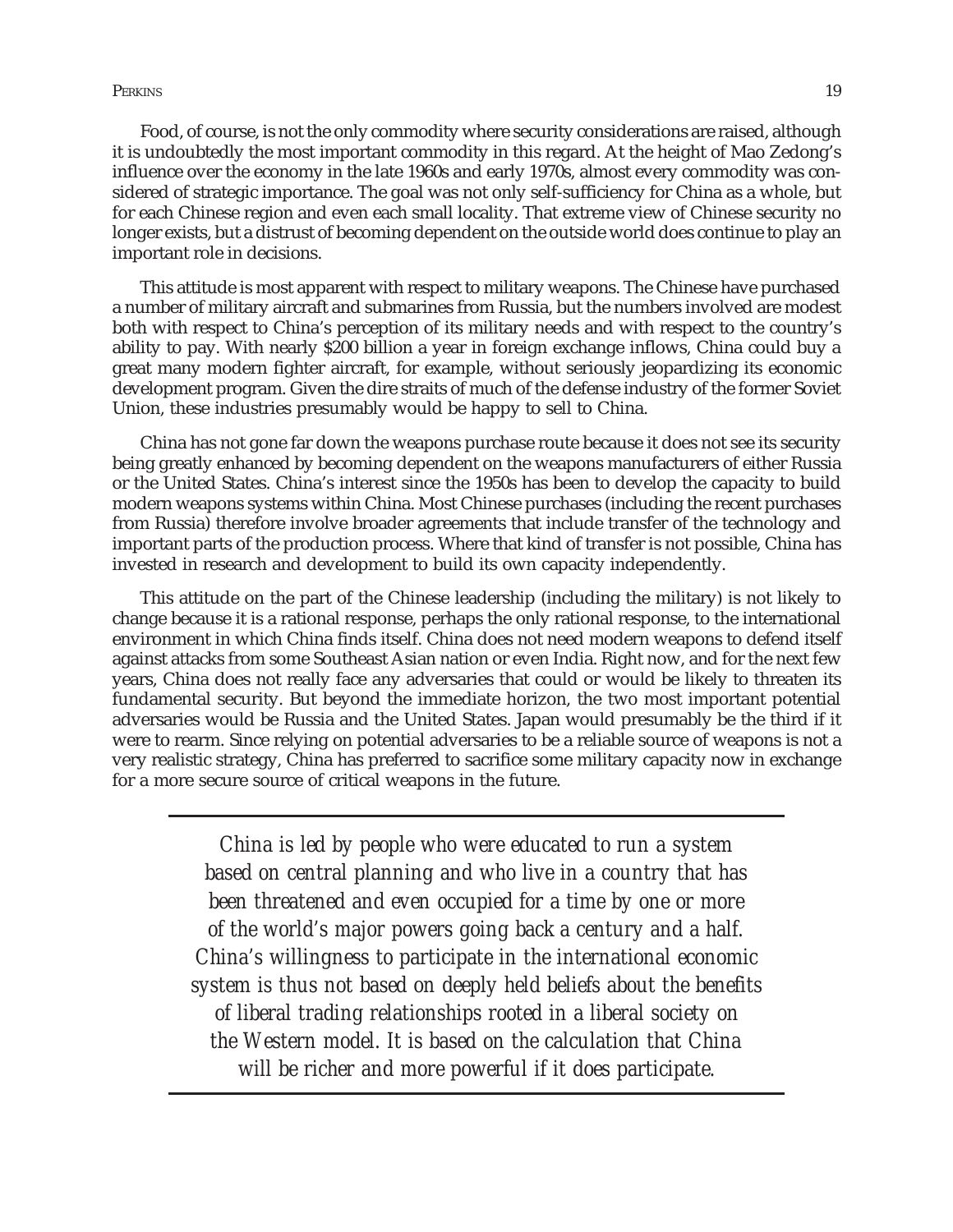A country at war, of course, needs more than weapons. There are industries that produce parts critical for a war effort, and there are strategic materials that are also important. The military security argument is often used by protectionists in many countries to justify support for all manner of industries from sugar to textiles. Most of the arguments are specious; even when the commodity is critical, there are other ways of achieving adequate security—by establishing stockpiles, for example.

Beyond defense, not many industries are really essential for security. While that may be the reality, it does not necessarily follow that Chinese military planners or the leadership in general see the issue that way. It is reasonable to assume that the strategic independence cum security issue will remain a powerful one in Chinese discussions of industry and trade policy. For the most part, it is an issue that weighs in on the side of trade restrictions, not further trade liberalization.

# **Conclusion**

China's policies regarding international trade and investment are, therefore, an integral component of the way China's leaders approach the development of their economy and the maintenance of the nation's security. China is led by people who were educated to run a system based on central planning and who live in a country that has been threatened and even occupied for a time by one or more of the world's major powers going back a century and a half. China's willingness to participate in the international economic system is thus not based on deeply held beliefs about the benefits of liberal trading relationships rooted in a liberal society on the Western model. It is based on the calculation that China will be richer and more powerful if it does participate. If China is to continue to play increasingly by international rules, the benefits from doing so must be tangible in both the economic and security realms.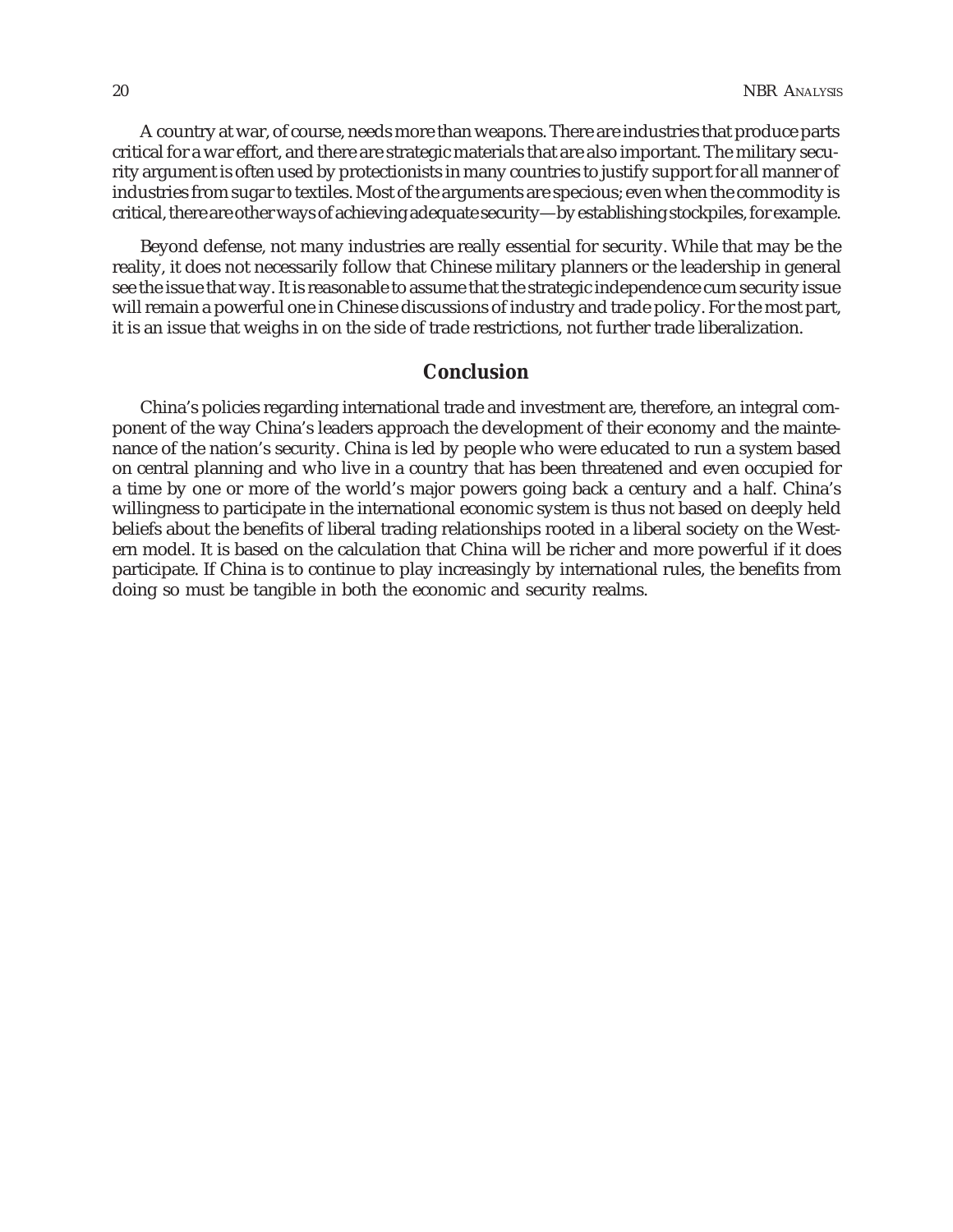# **TRADE, SECURITY, AND THE INTERNATIONALIZATION OF GRAND STRATEGY IN SOUTHEAST ASIA**

## *Andrew MacIntyre*

For some years now there has been intense debate over the significance of national strategy to the economic rise of East Asia. At the crux of the argument are theoretical disputes between mercantilist and liberal schools over the appropriate role of the state in promoting national economic welfare and security, as well as empirical disputes regarding the critical causal factors in the rapid economic growth of particular Asian countries. Initially focused on Japan and the first wave of Asian newly industrializing economies (NIEs), the debate has been broadened as extraordinary rates of sustained economic growth have come to prominence in other parts of East Asia.

This essay explores the experiences of a number of key Southeast Asian countries, focusing on their industrial and defense priorities and the extent to which these are integrated into broad overarching strategies for national advancement. The member countries of the Association of Southeast Asian Nations (ASEAN) are quite diverse. Rather than attempt to examine the trade and security orientations of all seven ASEAN countries—a rather laborious empirical exercise in contrasts—this essay will focus on the four most comparable of these countries: Indonesia, Thailand, Malaysia, and the Philippines. Economically, all four have swung in the last decade or so from relying on a strategy of import-substitution-based industrialization supported by natural resource exports to adopt much more outward-looking and export-driven patterns of industrial growth. On the defense front a comparable trend has emerged: defense planners in all four countries no longer focus so heavily on internal security issues and have begun to pay serious attention to the external security environment. Furthermore, although their political systems vary in design, all four countries suffer (in varying degrees) from comparable institutional weaknesses.

> *From being a region characterized by poverty and turmoil, Southeast Asia has emerged as an economically dynamic, politically stable, and diplomatically energetic region.*

Following the U.S. withdrawal from Vietnam in the 1970s, Southeast Asia disappeared from American radar. With the partial exception of the fall of Ferdinand Marcos and the withdrawal of U.S. bases from the Philippines, developments in Southeast Asia have gone largely unnoticed here.

Andrew MacIntyre is associate professor and associate dean at the Graduate School of International Relations and Pacific Studies at the University of California-San Diego. He specializes in Indonesian politics, comparative political economy, and international relations. His works on the Asia-Pacific region include *Business and Government in Industrialising Asia* (ed. 1994) and *Business and Politics in Indonesia* (1991).

<sup>© 1996</sup> by The National Bureau of Asian Research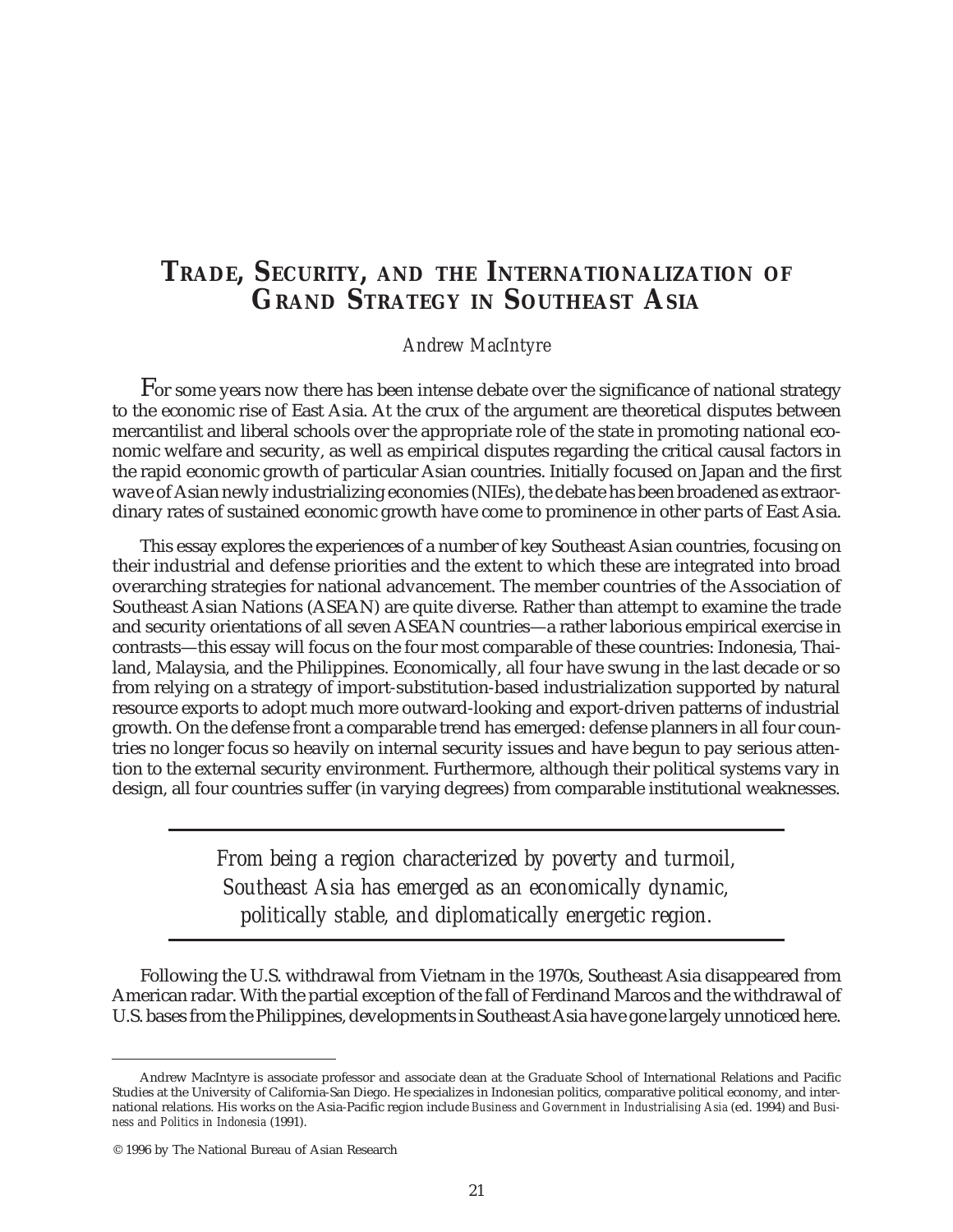And yet much that is of importance to the United States has been unfolding in the region over the past two decades. From being a region characterized by poverty and turmoil, Southeast Asia has emerged as an economically dynamic, politically stable, and diplomatically energetic region.

In exploring these themes, this essay is organized in four parts. The first looks at the relationship between national strategies, domestic political institutions, and the security environment. The second and third divide the recent history of Indonesia, Thailand, Malaysia, and the Philippines into two rough periods—the mid-1960s to the mid-1980s, and the mid-1980s to the present—for the purposes of highlighting the reorientation of their economic and defense policies. The final section offers some thoughts on the likely evolution of Southeast Asian national strategies over the next five to ten years.

# **National Strategies, Institutional Capabilities, and the Security Environment**

National strategy (or, in the language of international relations, grand strategy) refers to the overall mix of economic and defense policies that shape the terms on which a country deals with the rest of the world. Quite apart from the theoretical debate about whether state activism and interventionism tend to promote national advantage, there is the more applied question of whether the institutional frameworks of all states (or even most states) are conducive to an activist and interventionist role. Understandably, given their system-wide focus, international relations theorists tend to pay relatively little attention to the institutional characteristics of states (the bread and butter of comparative politics theorists). But as the experiences of these Southeast Asian countries highlight, activist and interventionist national strategies are dependent upon the institutional capabilities of the state. Theodore Moran cleverly deflates much abstract argumentation when he points out that real-world experience in public administration:

. . . is likely to pull would-be grand strategists in two conflicting directions on the issue of government intervention. On the one hand, it is axiomatic that anyone who has had to negotiate with the Japanese on market access for more than six months will feel the urge to advocate policies, no matter how unwise, that "show them a thing or two." On the other hand, anyone who has witnessed the mills of the U.S. government grind out economic policy (say, on antidumping) for more than six months will, I predict, begin to recommend the reading of Milton and Rose Friedman's *Free to Choose* to friends.1

Although perhaps not subject to the same degree of executive gridlock as the United States, the four Southeast Asian countries under examination here should not be thought of as possessing the super-bureaucracies of Japan and the first generation of NIEs (the so-called "tigers," South Korea, Taiwan, Singapore, and Hong Kong).<sup>2</sup> Three of them (Indonesia, Thailand, and Malaysia) have enjoyed sustained rapid economic growth for approximately three decades; the fourth (the Philippines) has begun to notch up quite impressive rates of economic growth in the last few years after being the laggard of the region for more than a decade. Not surprisingly in the context of widespread rapid economic growth in East Asia, the economic trajectories of these countries have been compared and linked with those of Japan and the first generation of Asian NIEs. However, closer examination reveals key differences in the overall national strategies between this new generation of industrializing countries and Japan and the first generation of NIEs.

I do not wish to suggest that the experiences and strategies of Malaysia, Indonesia, Thailand, and the Philippines have been completely different from those of Japan and the earlier NIEs, for

<sup>1</sup> Theodore Moran, "Grand Strategy: The Pursuit of Power and the Pursuit of Plenty," *International Organization*, vol. 50, no. 1 (1996), p. 196.

<sup>2</sup> Andrew MacIntyre, "Business, Government and Development: Northeast and Southeast Asian Comparisons," in Andrew MacIntyre, ed., *Business and Government in Industrialising Asia*, Ithaca, NY: Cornell University Press, 1994.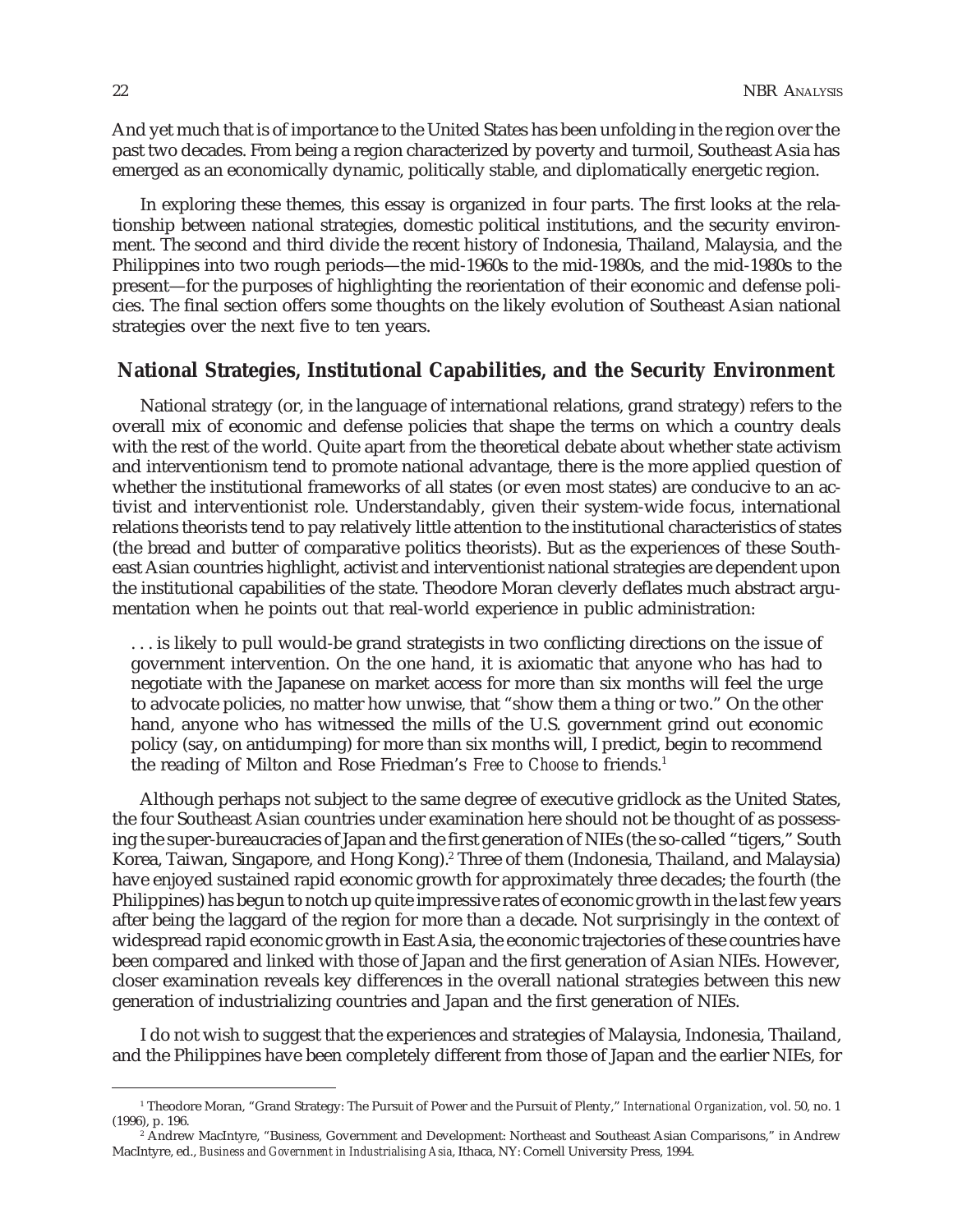there have indeed been some important similarities. As the World Bank in particular has emphasized, in all of these countries the core elements of macroeconomic policy have been generally sound (reasonably stable exchange rate management without a heavy anti-export bias, reasonable levels of inflation, good savings records, and reasonable fiscal behavior), and there has been generally strong investment in education and human resource development.<sup>3</sup>

> *In short, interventionist trade and industrial policies have been a significant component of national economic strategy in Southeast Asia. Nonetheless, it would be a serious—if common—mistake to conclude that these countries are somehow following in the footsteps of Japan, South Korea, Singapore, or Taiwan by adopting carefully planned and implemented industrial master plans for national advancement.*

It is also certainly the case that these four countries have adopted markedly more interventionist trade and industrial policies than the United States. All have employed various tools and strategies, including detailed national economic planning; tariff and nontariff trade barriers; fiscal incentives; investment restrictions; and state-owned enterprises.<sup>4</sup> In short, interventionist trade and industrial policies have been a significant component of national economic strategy in Southeast Asia. Nonetheless, it would be a serious—if common—mistake to conclude that these countries are somehow following in the footsteps of Japan, South Korea, Singapore, or Taiwan by adopting carefully planned and implemented industrial master plans for national advancement. Put simply, the patterns of intervention in these Southeast Asian countries have been markedly different from those of Japan and the first NIEs.<sup>5</sup>

The key differences may be summarized as follows:

- The vastly greater natural resource endowments of Thailand, Malaysia, Indonesia, and the Philippines have had important implications for trade and industrial policy. The luxury of easy foreign exchange earnings from natural resource exports enabled import-substitution arrangements to continue for much longer. Moreover, the two countries that happened to have major resource booms—oil exporters Indonesia and Malaysia—enjoyed fiscal bonanzas that enabled them to invest even more heavily in the public sector and subsidize sundry private-sector activities.
- The nature of trade and industrial policies has been quite different than those of Japan, South Korea, Taiwan, or Singapore. In the four Southeast Asian countries, protection and subsidies have generally not been counterbalanced by fierce competition in local markets or the enforcement of performance criteria. There has

<sup>3</sup> World Bank, *The East Asian Miracle: Economic Growth and Public Policy*, New York: Oxford University Press, 1993.

<sup>4</sup> Mohamed Ariff and Hal Hill, "Industrial Policies and Performance in ASEAN's 'Big Four'," in Hiromichi Muto, et al., eds., *Industrial Policies for Pacific Economic Growth*, Sydney, Australia: Allen and Unwin, 1986.

<sup>5</sup> Chalmers Johnson, Laura D. Tyson, and John Zysman, *The Real Story of Why Japan Works*, Cambridge, MA: Ballinger, 1989; Richard Samuels, *"Rich Nation, Strong Army": National Strategy and the Technological Transformation of Japan*, Ithaca, NY: Cornell University Press, 1994; Stephan Haggard, *Pathways from the Periphery: The Politics of Growth in the Newly Industrializing Countries*, Ithaca, NY: Cornell University Press, 1990; Alice Amsden, *Asia's Next Giant: South Korea and Late Industrialization*, New York: Oxford University Press, 1990; and Garry Rodan, *The Political Economy of Singapore's Industrialisation: National State and International Capital*, London: MacMillan, 1989.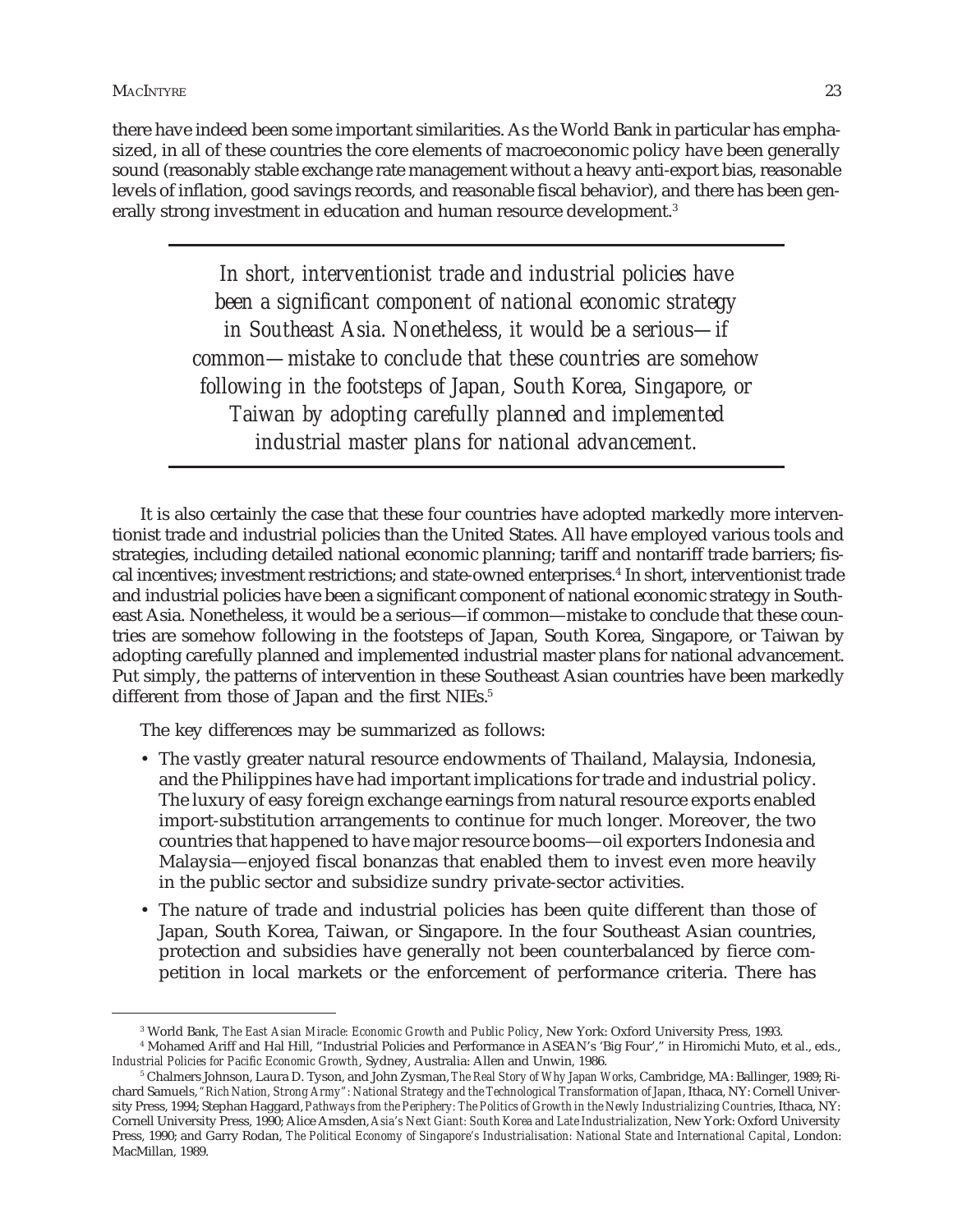been little effort to ensure that subsidies were used in a productive fashion consistent with national objectives. To use Alice Amsden's useful terminology, subsidies have been allocated on a "giveaway" rather than "reciprocity" basis.<sup>6</sup>

- The principal reason for the "giveaway" character of subsidies in Southeast Asia has been the institutional weakness, or poor bureaucratic capacity, of the state. Simply put, bureaucratic agencies have generally been less technocratic and meritocratic, less well-coordinated, less well-insulated from diversionary political pressures, and much more prone to capture and corruption.<sup>7</sup>
- The prevailing security environment of the four Southeast Asian nations has been quite different. Meredith Woo-Cummings has made the compelling argument that the highly threatening security environment faced by South Korea imposed strong discipline on the polity—providing a powerful incentive to establish effective state institutions, relatively free from diversionary pressures.<sup>8</sup> Borrowing from Woo-Cummings, Jeffrey Winters has suggested that the opposite was the case for Indonesia; that is, the absence of a seriously threatening security environment reduced the incentive for Indonesian leaders to run a tight administrative ship.<sup>9</sup> It seems evident that Taiwan and Singapore were in situations comparable to that of South Korea, whereas Thailand, Malaysia, and the Philippines, like Indonesia, faced no powerful external security threat from the late 1960s onwards.
- Consistent with these institutional limitations and the comparatively unthreatening external security environment, there has been relatively little effort to coordinate the economic and defense arms of national strategy in the four Southeast Asian countries. The institutional mechanisms to do so in any practical sense have either not existed or been very weak. While these countries have developed quite detailed national plans, the plans typically have been very poor predictors of outcomes, and often have been accorded little serious attention after publication.

# **The Early Years: Domestic Priorities**

During the first two decades of ASEAN's existence—roughly the mid-1960s to the mid-1980s—the national strategies of Thailand, Indonesia, the Philippines, and Malaysia were for the most part inwardly oriented. Both economic and defense policies were focused on domestic priorities.

### *Protected Industrial Development*

Agriculture dominated all four economies in the early years. Cushioned by strong natural resource exports, the priority of governments during this period was to support the development of new national industrial capabilities in order to raise living standards and promote na-

<sup>6</sup> Alice Amsden, *"Post-Industrial" Policy in East Asia*, Asia Project Working Paper, Council on Foreign Relations, New York, 1995, p. 32. Interestingly, Amsden argues that trade and industrial policy initiatives in Southeast Asia *have* been quite comparable with those of South Korea. In my view, her argument rests on a very uncertain evidentiary basis. See also A. Amsden, *Structural Macroeconomic Underpinnings of Effective Industrial Policy: Fast Growth in the 1980s in Five Asian Countries*, Discussion Papers, United Nations Conference on Trade and Development, Geneva, 1993.

<sup>7</sup> Andrew MacIntyre, "The Politics of Finance in Indonesia: Command, Confusion and Competition," in Stephan Haggard, Chung Lee, and Sylvia Maxfield, eds., *The Politics of Finance in Developing Countries*, Ithaca, NY: Cornell University Press, 1993; Andrew MacIntyre, "Business, Government, and Development," *op. cit.*; and Donald Crone, "ASEAN Industrial Policies," in Gunnar Sletmo and Gavin Boyd, eds., *Industrial Policies in the Pacific*, Boulder, CO: Westview Press, 1994.

<sup>8</sup> Meredith Woo-Cummings, *Race to the Swift: State and Finance in Korean Industrialization*, New York: Columbia University Press, 1991.

Jeffrey Winters, *Indonesian Development: A Missed Opportunity*, unpublished paper, 1994.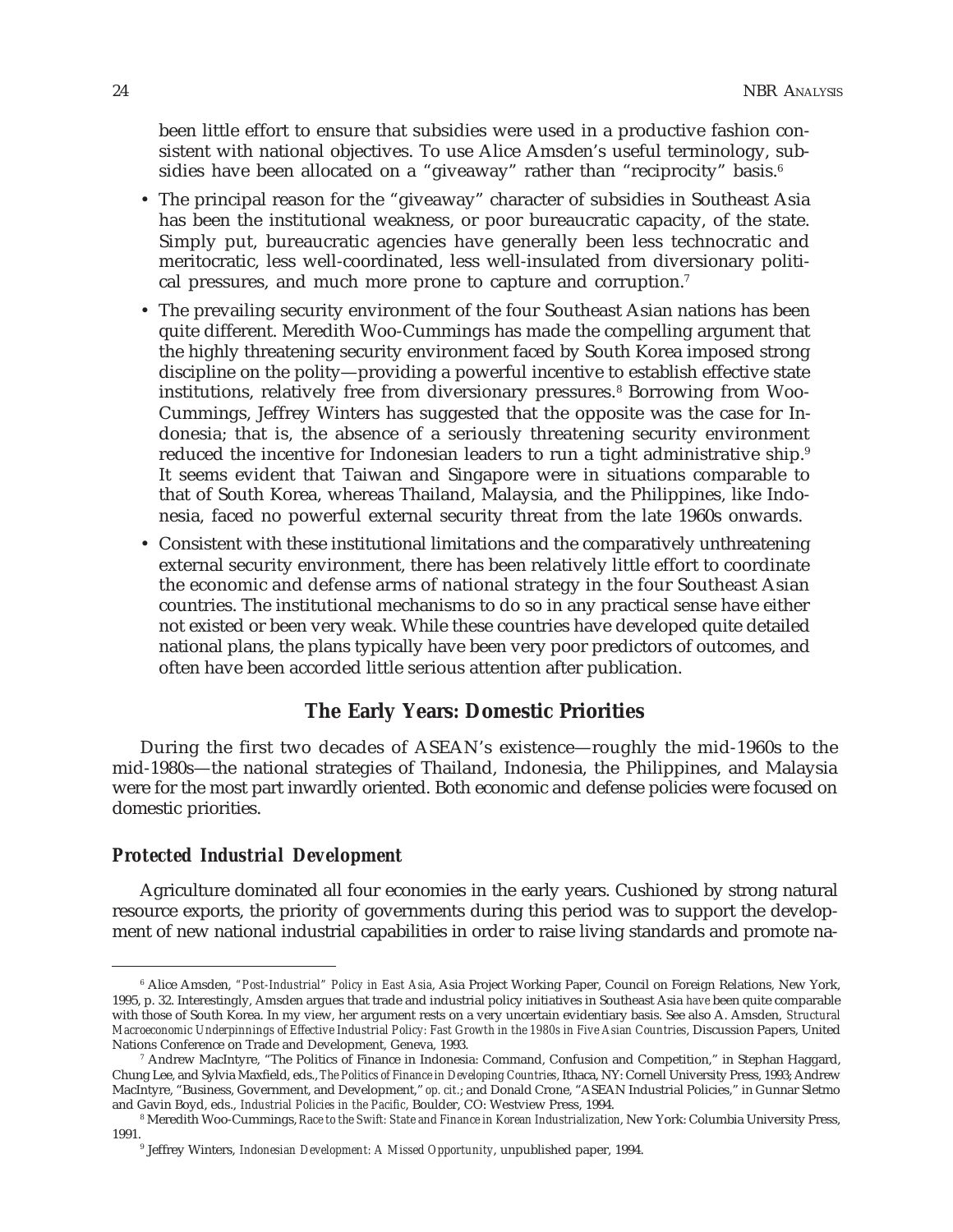tional stability. There was not much attention to questions of international competitiveness, since the domestic challenges of poverty reduction and basic industrialization were more elementary. As might be expected, import-substitution was an important element in the trade and industrial policy frameworks of these countries.

The Philippines had one of the most inward-looking economies in Southeast Asia during this period. At the end of the 1970s the manufacturing sector enjoyed the highest rate of nominal protection in ASEAN.10 However, rather than reflecting any considered economic logic on the part of state planners, the pattern of industrial protection and assistance in the Philippines was overwhelmingly a function of cronyism and corruption. For instance, preferential lending by the central bank was systematically plundered under a pattern of business-government relations that has been given the evocative term "booty capitalism."<sup>11</sup> Although government intervention was extensive in the Philippines, it typically reflected the monopolistic preferences of politically well-connected business groups rather than those of government planners seeking to pursue a national industrial master plan.

The story in Thailand was somewhat different. Although by no means an exemplar of laissezfaire economics, by comparison with many other developing countries (and certainly by comparison with Japan or South Korea at corresponding stages of development) the extent of state involvement in resource allocation has been modest. The Thai economy has long been fairly open to foreign investors. Direct state intervention through state ownership has been limited mostly to public utilities and a number of state enterprises used by the military as sources of easy revenue. Tariff barriers have been extensive but not particularly high, and there has been little use of preferential credit to target specific industries. Although the problems of cronyism and corruption during this period were apparently not as extreme as in the Philippines, it was generally the case that trade and industrial policy initiatives were subject to extensive manipulation by industry groups.12 As with the Philippines, it is difficult to portray Thailand as determinedly pursuing an activist national strategy for industrialization that bears close comparison with the experiences of Japan or the Asian NIEs.

The two countries in our sample that bear the most resemblance to Japan and the earlier NIEs are Indonesia and Malaysia. During the 1970s and early 1980s they both pursued intensive state-led drives to develop heavy industries and more advanced technological capabilities. Of the two, Indonesia has without question featured far more extensive state intervention in the marketplace and has a lengthy history of economic nationalism. Heavy use of tariff and nontariff barriers, restrictions on foreign investment, the injection of very large amounts of capital into state enterprises, and directed preferential lending from a state-dominated banking sector are among the instruments that have been used to support a drive to heavy and strategic industries (such as steel and petrochemicals) in the 1970s and aircraft building in the 1980s and 1990s.13

<sup>10</sup> Sisira Jayasuriya, "Structural Adjustment and Economic Performance in the Philippines," in Andrew MacIntyre and Sisira Jayasuriya, eds., *The Dynamics of Economic Policy Reform in South-East Asia and the South-West Pacific*, Singapore: Oxford University Press, 1992.

<sup>&</sup>lt;sup>11</sup> Paul Hutchcroft, "Selective Squander: The Politics of Preferential Credit Allocation in the Philippines," in Stephan Haggard, Chung Lee, and Sylvia Maxfield, eds., *The Politics of Finance in Developing Countries*, Ithaca, NY: Cornell University Press, 1993; and "Booty Capitalism: Business-Government Relations in the Philippines," in Andrew MacIntyre, ed., *Business and Government in Industrialising Asia*, Ithaca, NY: Cornell University Press, 1994.

<sup>12</sup> Peter Warr, ed., *The Thai Economy in Transition*, Melbourne, Australia: Cambridge University Press, 1993; Robert Muscat, *The Fifth Tiger: A Study of Thai Development Policy*, Armonk, NY: M.E. Sharpe, 1994; Daniel Unger, *Japan, the Overseas Chinese, and Industrialization in Thailand*, Berkeley, CA: University of California, 1989; Richard Doner and Anek Laothamatas, "Thailand: Economic and Political Gradualism," in Stephan Haggard and S. Webb, eds., *Voting for Reform: Democracy, Political Liberalization, and Economic Adjustment*, New York: Oxford University Press, 1994; and Mohamed Ariff and Hal Hill, *op. cit.*

<sup>&</sup>lt;sup>13</sup> Hal Hill, *The Indonesian Economy Since 1966: Southeast Asia's Emerging Giant*, Melbourne, Australia: Cambridge University Press, 1996.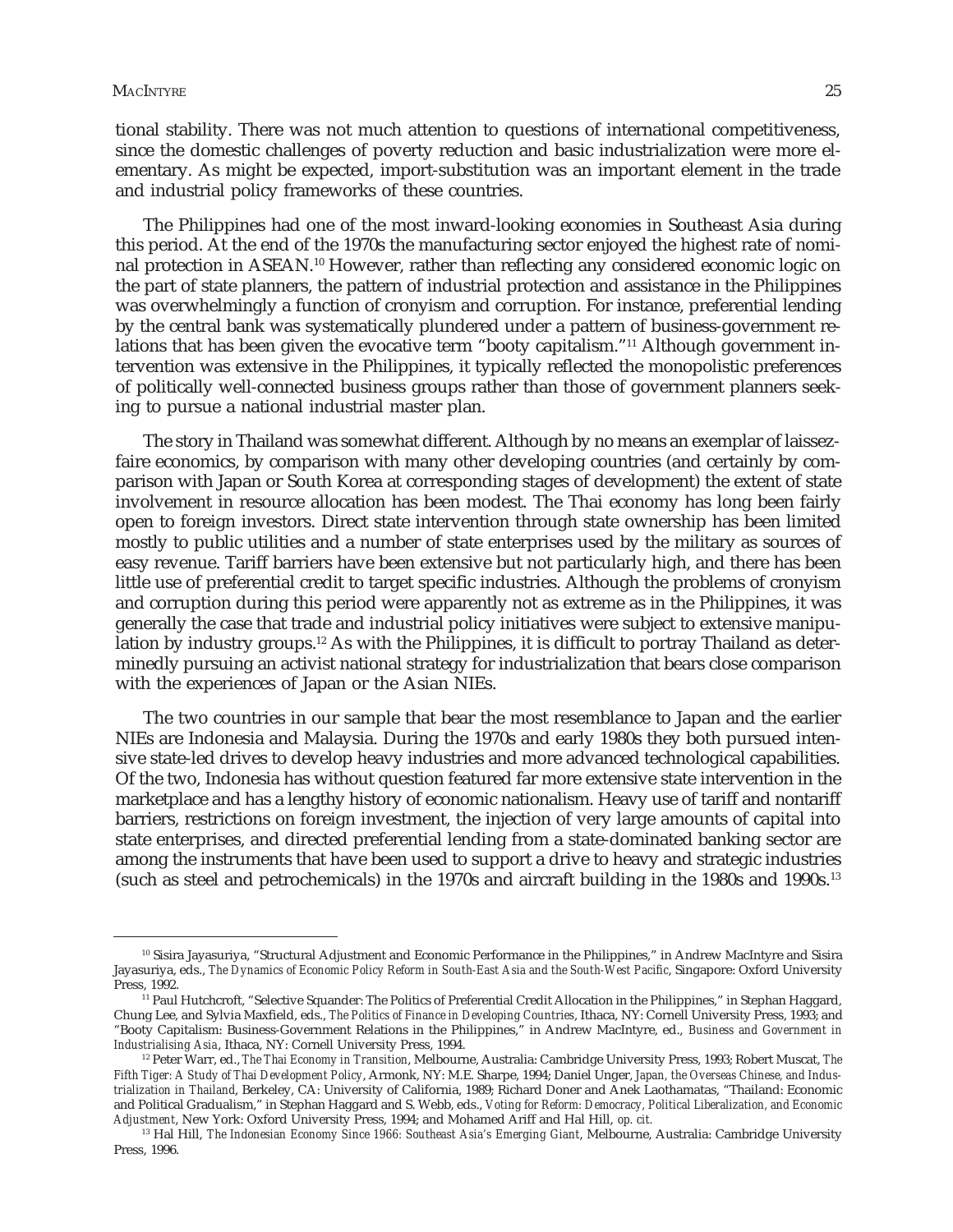*In Indonesia, the so-called strategic industries have been beset with deep and chronic fiscal problems, have shown little sign of producing goods that will be competitive on world markets, and have generated few appreciable spinoff advantages. . . . In Malaysia too the drive to develop strategic industries has been beset with major problems.*

Malaysia generally has had less interventionist trade and industrial policies than Indonesia (trade barriers have been markedly fewer, lower, and more often have taken the form of tariffs; and the attitude toward foreign investment has been much more welcoming). However, in the 1980s it also pursued a determined heavy industry drive under the auspices of the state-owned Heavy Industry Corporation, which entered into joint ventures with foreign investors in industries such as automobiles, steel, and cement.14 Not only did Malaysia look to Northeast Asia for capital and technology in this heavy industry drive, the government explicitly pursued a strategy based on South Korean experiences.

While both Indonesia and Malaysia pursued vigorous industrial policies, in neither case have the results been particularly impressive. In Indonesia, the so-called strategic industries have been beset with deep and chronic fiscal problems, have shown little sign of producing goods that will be competitive on world markets, and have generated few appreciable spinoff advantages. 15 Furthermore, there has been little sign of serious coordination between defense-related industries and the armed forces. Indeed, military leaders have generally been quite critical of requirements that they accept the output of these industries.16 In Malaysia too the drive to develop strategic industries has been beset with major problems. In the face of massive debt, inefficiency, and corruption, the Malaysian government in the late 1980s reconsidered its interventionist policies and undertook a major restructuring program of these industries, including considerable privatization.17

### *Internal Security Preoccupations*

Turning from economic priorities to defense, it was quite clear until the mid-1980s that the principal security concerns of Indonesia, Malaysia, Thailand, and the Philippines were fundamentally domestic in nature: insurgencies, ethnic divisions, secessionist movements, and gen-

<sup>14</sup> K.S. Jomo, ed., *Industrialising Malaysia: Policy, Performance, Prospects*, London: Routledge, 1993; Alisdair Bowie, "The Dynamics of Business-Government Relations in Industrialising Malaysia," in Andrew MacIntyre, ed., *Business and Government in Industrialising Asia*, Ithaca, NY: Cornell University Press, 1994; and Mohamed Ariff and Hal Hill, *op. cit.*

<sup>15</sup> Hal Hill, *Southeast Asian Economic Development: An Analytical Survey*, Canberra: Economics Division Working Papers, Research School of Pacific Studies, Australian National University, 1993; and David McKendrick, "Obstacles to 'Catch Up': The Case of the Indonesian Aircraft Industry," *Bulletin of Indonesian Economic Studies*, vol. 28, no. 1 (1992), pp. 39–66.

<sup>16</sup> A number of explanations for the military's hostility to these industries suggest themselves: military irritation at being compelled to purchase inferior equipment, military irritation at the loss of opportunity for significant kickbacks from the international arms suppliers, or political irritation with the champion of these industries, Technology Minister B.J. Habibie.

<sup>&</sup>lt;sup>17</sup> Alisdair Bowie, *op. cit.* There are two outstanding reasons why Malaysia and Indonesia had more activist trade and industrial policies than Thailand or the Philippines: the politics of ethnicity, and the fiscal bonanza created by the oil boom of the 1970s and early 1980s. Governments in both countries have been acutely conscious of the political resentment of the majority indigenous population toward the dominance in the modern sector of the economy by people of Chinese descent. This ethnic sensitivity has been a source of underlying political tension in both countries. In addition to any economic arguments about the importance of developing national industrial and technological capabilities, the idea of a state-led heavy industrialization strategy had strong political appeal as state-ownership was equated with a reduction in the economic dominance of Chinese-owned firms. If ethnic sensitivities created a demand for interventionist industrial policies, the boom in oil prices during the 1970s and early 1980s brought enormous windfall gains to Malaysia and particularly Indonesia—thus enabling the investment of large sums in the state enterprise sector.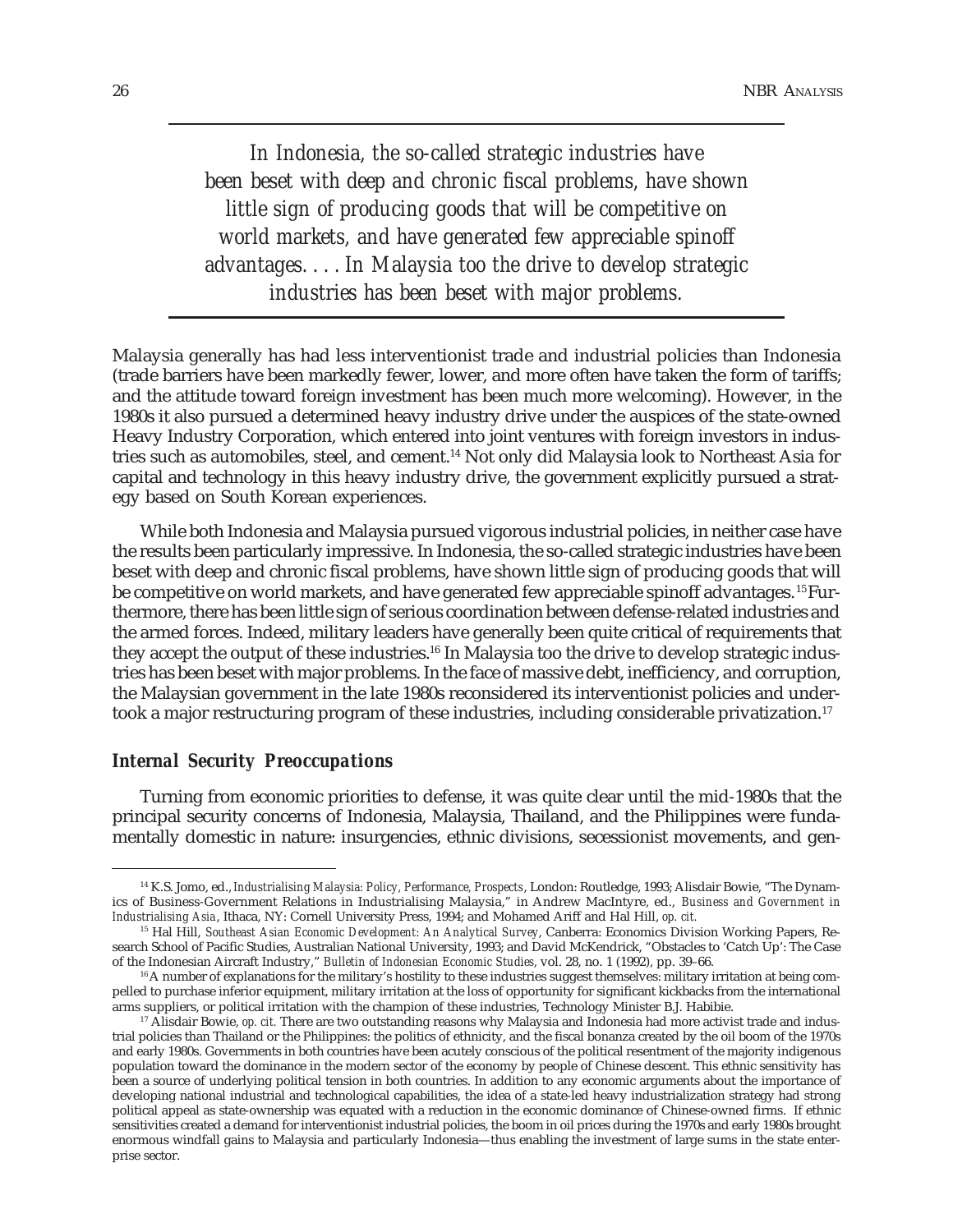#### MACINTYRE 27

eral political instability. It is scarcely surprising that the focus of defense planning was domestic—these countries were wrestling with very real problems of nation-building and poverty. National security was seen as dependent on political cohesion and stability, which, in turn, depended crucially on sustained economic development. To use the language of Indonesian defense doctrine (which was subsequently loosely adopted for all of ASEAN), national security depended upon national resilience.

This focus on internal security was reflected in the organizational structures of the armed forces, weapons procurement priorities, and ultimately the political standing of the various bureaucratic agencies (i.e., the importance of domestic intelligence agencies). With this heavy domestic orientation, relatively little attention was paid to external security threats or, correspondingly, the building of multilateral security arrangements in the region. Indeed, ASEAN as an institution studiously avoided doing anything of real significance in the area of security cooperation. Proposals for the establishment of a Southeast Asian Nuclear Weapons-Free Zone were floated but never pursued with any determination. The other key factor in the failure of ASEAN countries to pursue actively multilateral security cooperation was that there remained very real, if unstated, mutual suspicions and rivalries among members. The one striking case where ASEAN countries did cooperate in a significant way on an external security issue was the effort to help broker a settlement to the Cambodia conflict.18

# **Internationalizing Grand Strategy**

Over the course of the last ten years or so, and particularly during the 1990s, the well-established pattern of domestically focused national strategies has begun to change. Moreover, to the surprise of many people, the change has been quite rapid. Put simply, on both the economic and security fronts these four countries—and ASEAN as a whole—have become markedly more outward in orientation. Loose as they are, the national strategies of all four countries have shifted away from their previous domestic preoccupations to engage the wider regional and global environments. Accompanying this shift in orientation has been the emergence of a much more enthusiastic approach toward multilateral economic and security cooperation. Although diverse forces lie behind the reorientation of policy in these countries, the changes in economic and security strategies have been interactive and on the whole mutually reinforcing.

#### *Economic Liberalization*

On the economic front, the changes have been quite dramatic. Malaysia, the Philippines, Thailand, and Indonesia each underwent a period of serious economic downturn or even crisis and emerged with increasingly liberal and outward-looking economic strategies. All four countries have shifted to export-oriented industrialization strategies.<sup>19</sup> The precise sequence and speed of the policy reorientation varied, reflecting differing economic circumstances and political institutions, but all were gripped by serious balance-of-payments problems stemming from the collapse of international commodity prices. As the value of commodity exports fell, governments sought to service mounting debt levels by encouraging manufactured exports as alternative sources of foreign exchange. This entailed reducing trade barriers that protected industrial inputs needed for new export sectors and, because of severe fiscal constraints, winding back previously generous subsidies channeled to protected industries. Protectionism was certainly not abandoned altogether—a range of capital-intensive industries (such as automobiles, steel, petro-

<sup>18</sup> For useful overviews of ASEAN's early development, see Alison Broinowski, ed., *Understanding ASEAN*, London: MacMillan, 1982; and Michael Leifer, *ASEAN and the Security of South-East Asia*, London: Routledge, 1989.

<sup>19</sup> For details, see David Timberman, ed., *The Politics of Economic Reform in Southeast Asia*, Manila, Philippines: Asian Institute of Management, 1992; Andrew MacIntyre and Kanishka Jayasuriya, *op. cit*.; and Hal Hill, *Southeast Asian Economic Development, op. cit.*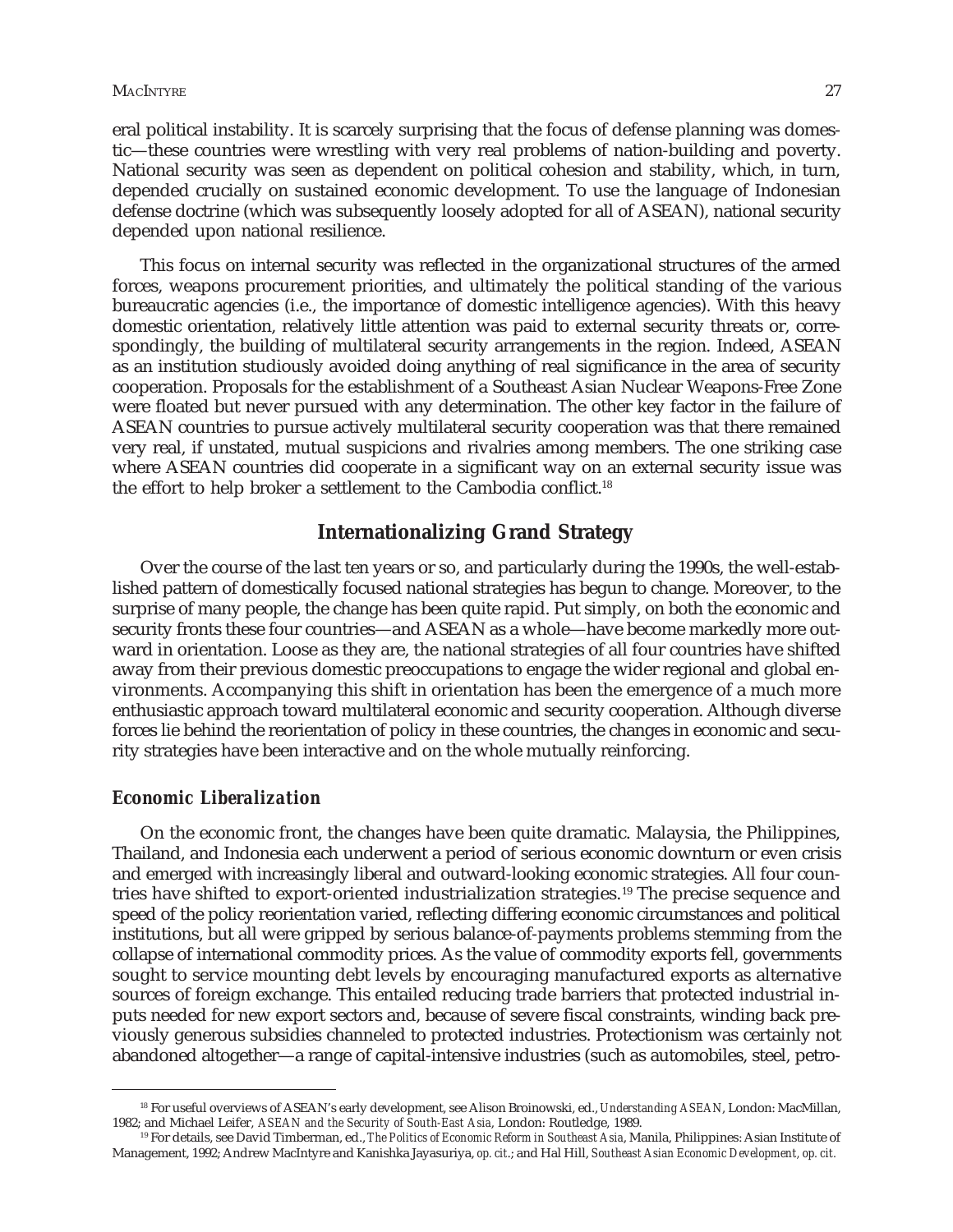chemicals, and aircraft) together with a number of lucrative markets controlled by the politically well-connected continue to enjoy major assistance. Nonetheless, industries such as textiles, footwear, consumer electronics, and agricultural processing, which have lost both protection and subsidies, have thrived in the more open policy environment and emerged as the star export performers of the late 1980s and 1990s.

In sum, the swing to export-led industrialization in these Southeast Asian countries has been accompanied by the "strategic retreat" of the state.<sup>20</sup> Nationalist economic sentiments have certainly not been abandoned—particularly in Malaysia and Indonesia—but there is fairly widespread recognition that industrial targeting has generally produced disappointing results.

> *. . . as these [Southeast Asian] countries have internationalized their economies it has become increasingly important to them that global economic conditions remain stable and conducive to the reasonably free movement of goods and capital.*

The changes unleashed by these reforms have in turn had ramifications for trade diplomacy. The liberal economic reforms in Thailand, Malaysia, Indonesia and, most recently, the Philippines have resulted in a rapid influx of foreign goods and capital. Along with renewed economic growth, driven by the success of the new export industries, has come an increased dependence on access to foreign markets in the industrial economies (especially the United States) and an increased dependence on foreign capital and technology (especially from Japan) to fuel further growth. Consequently, the possibilities of reduced access to the massive U.S. market for consumer exports and reduced investment inflows from Japan (as China and other lower-labor-cost economies compete for capital inflows) have become something to be feared. In other words, as these countries have internationalized their economies it has become increasingly important to them that global economic conditions remain stable and conducive to the reasonably free movement of goods and capital. More specifically, they have acquired a large and direct interest in the outcome of negotiations under the General Agreement on Tariffs and Trade (GATT) and its successor organization, the World Trade Organization (WTO).

Beyond a general interest in seeing global trade and investment regimes become more open, the ASEAN countries have also acquired a particular interest in minimizing bilateral trade tensions that might threaten their access to the U.S. market. All of these countries have been involved in bilateral trade disputes with the United States on specific issues such as market access and intellectual property rights.<sup>21</sup> Although acceding to U.S. demands has rankled officials, preserving the flow of exports to North America has become of vital strategic importance. Similarly, the ASEAN countries have acquired a direct interest in ensuring that bilateral disputes between the United States and Japan not disrupt the wider web of economic relationships spanning the Pacific.

The emergence of these new foreign economic policy priorities for Malaysia, Thailand, Indonesia, and the Philippines has led to a sudden upsurge of interest in multilateral forums for international economic cooperation. All four countries have become members of the GATT, but recognizing their lack of impact in that forum—both individually and as the ASEAN collec-

<sup>20</sup> Andrew MacIntyre, "Business, Government and Development," *op. cit.*

<sup>21</sup> United States Trade Representative, *1994 National Trade Estimate Report on Foreign Trade Barriers*, Washington, DC, 1994; and *1995 National Trade Estimate Report on Foreign Trade Barriers*, Washington, DC, 1995.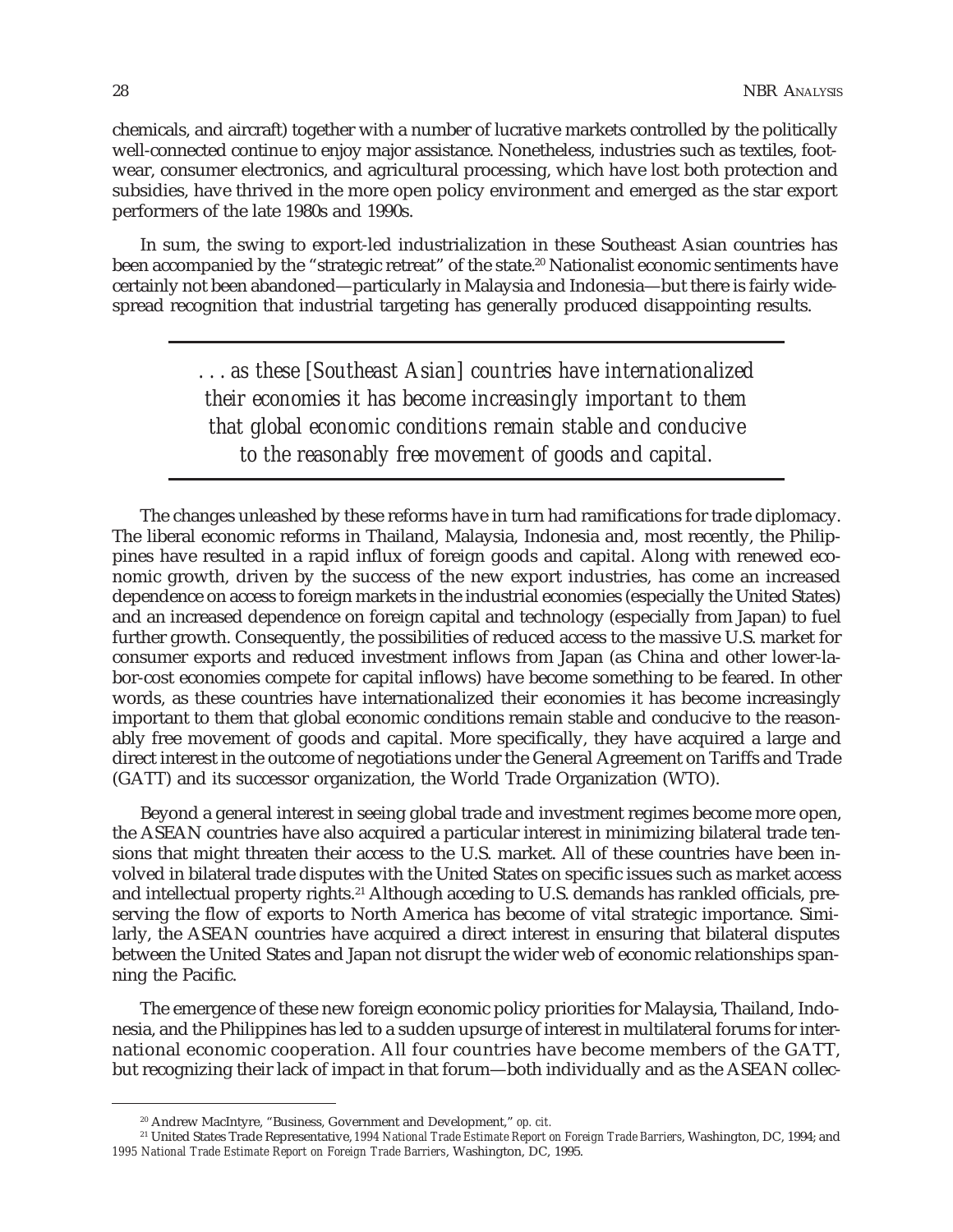#### MACINTYRE 29 NOTES AND RESERVE TO A SERVER A SERVER OF THE SERVER OF STREET AND RESERVE TO A SERVER OF THE SERVER OF THE SERVER OF THE SERVER OF THE SERVER OF THE SERVER OF THE SERVER OF THE SERVER OF THE SERVER OF THE SER

tive—they have looked for other multilateral groupings that could be employed to influence GATT negotiations. A number of new such opportunities emerged in the late 1980s and early 1990s. The first was the Cairns Group—an informal group of industrializing and industrialized countries launched by Australia in 1986 to advance the interests of agricultural producers in GATT negotiations. Indonesia, Malaysia, Thailand, and the Philippines all joined the Cairns Group and became active supporters of its programs. A much more contentious undertaking began in 1989 when, with some hesitation, they joined with nine other industrialized and industrializing countries around the Pacific Rim to launch the Asia-Pacific Economic Cooperation (APEC) forum.

Motives for joining APEC and supporting its development varied, but common to all four of these ASEAN countries were the hopes that APEC would help bring pressure to bear on the Europeans in GATT deliberations, help "manage" the increasingly difficult bilateral economic relationship between the United States and Japan by bringing them together in a reform-oriented regional grouping, and provide ASEAN with a forum for more effectively asserting its foreign economic interests.

Precisely because ASEAN was the only regional association in the Pacific, Southeast Asian countries have enjoyed an enhanced bargaining position in APEC deliberations. For instance, Southeast Asian concerns that APEC might become a strict rules-based organization dominated by the advanced industrial economies were reflected strongly in the original agreement reached in Canberra in 1989 and were codified in early 1990 with the adoption of a formal ASEAN policy document, the so-called Kuching Consensus.<sup>22</sup>

The principal concern these countries have had about APEC is that it might overshadow ASEAN, and that the interests of Japan and particularly the United States would predominate. While these concerns were shared to some degree by all ASEAN states, it is clear that Malaysia had much deeper reservations about APEC than the others. The 1990 proposal of Prime Minister Mahathir Mohamed of Malaysia for an "Asians-only" economic grouping generated considerable controversy. Much attention has been given to Washington's hostility and Japan's unenthusiastic response to the idea. Less well-noted was Indonesia's unusually blunt and public rejection of an Asians-only forum in 1990, together with the opposition of Singapore. The compromise ultimately brokered within ASEAN provided for a much diluted form of Mahathir's original idea, wherein an East Asian Economic Caucus (EAEC) was established as a discussion forum for Asian economies *within* APEC.

But it would be a mistake to conclude that Dr. Mahathir's proposal enjoyed little support in Southeast Asia (and East Asia more generally), or that the idea of an Asian-based grouping has disappeared. Perhaps the clearest evidence that the ASEAN countries' commitment to APEC is not exclusive and that they are now willing to explore vigorously all multilateral options as part of their national economic strategies is provided by the inaugural Asia-Europe Meeting (ASEM) in Bangkok in March 1996.<sup>23</sup> Expectations for the meeting were low, but it in fact produced a surprisingly full agenda for action, including coordination in the lead-up to WTO negotiations, negotiation on the reduction of bilateral trade and investment barriers, and various initiatives for interregional economic and security cooperation.<sup>24</sup> While there appears to be little potential for ASEM to become a coherent economic grouping—not least because it lacks any geographical logic—it does seem to have a clear strategic purpose: to put pressure on the United States in international trade negotiations and, from the point of view of most East Asian countries, to signal their unwillingness to sit

<sup>22</sup> *Joint Statement of ASEAN Foreign and Economic Ministers*, Kuching, Malaysia: February 1990. The Kuching Consensus called for a very loose organizational framework for APEC and consensus-style government for the forum.

<sup>&</sup>lt;sup>23</sup> The ASEM meeting was organized by ASEAN. In addition to the ASEAN countries, it brought together the other major East Asian countries (Japan, China, and South Korea) and the members of the European Union.

<sup>24</sup> Jusuf Wanandi, "Continuity of ASEM Assured," *Jakarta Post*, March 8, 1996, p. 4.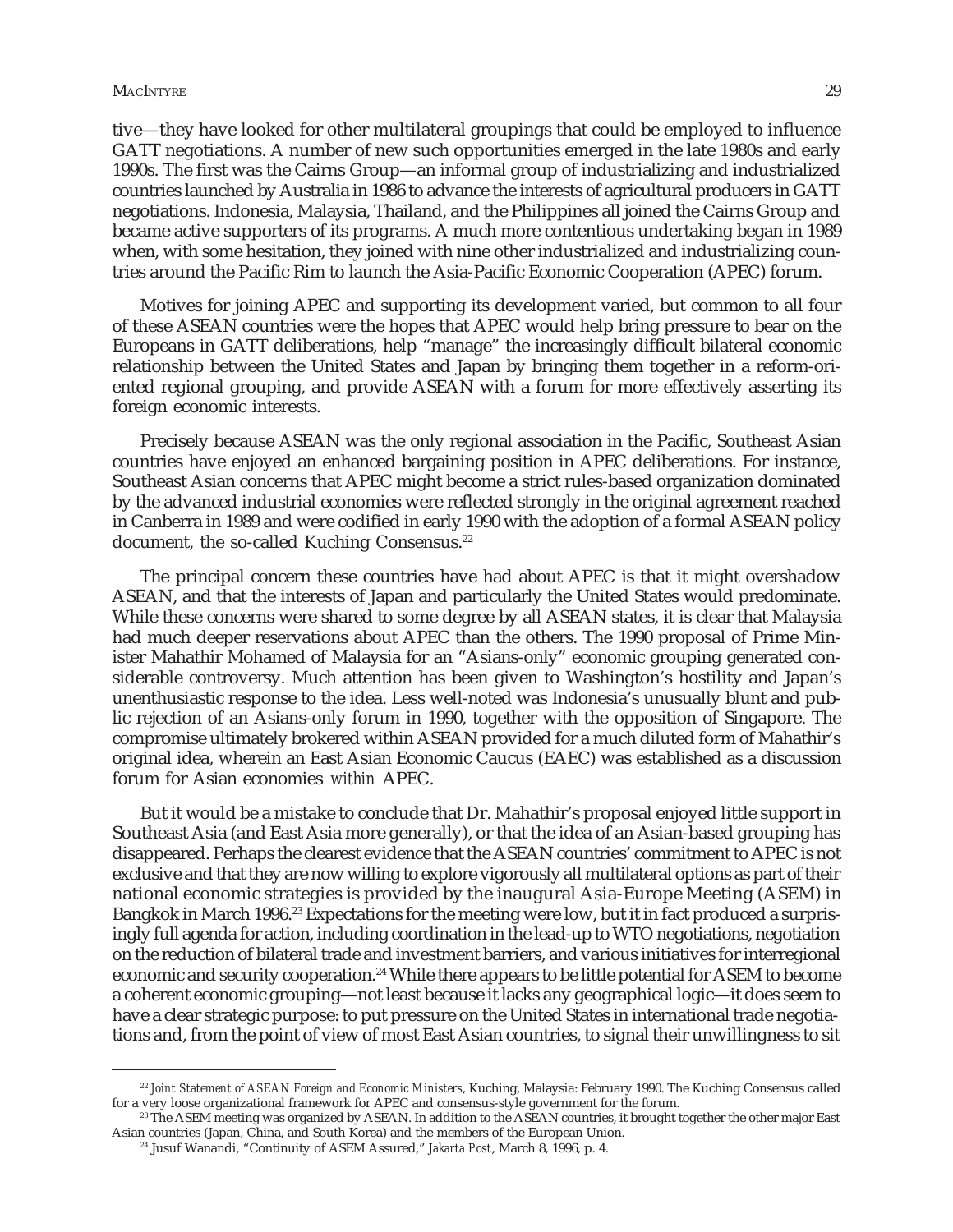passively as Washington targets them individually on bilateral trade disputes. Viewed from this perspective, ASEM brings Dr. Mahathir's vision of an East Asian grouping a step closer.

The final front on which these four Southeast Asian countries have been pursuing foreign economic policy goals on a multilateral basis has been within ASEAN itself. In 1992 ASEAN leaders agreed on the establishment of an ASEAN Free Trade Area (AFTA) built around a common effective preferential tariff system which would lower tariffs on most manufactured goods and processed agricultural products below five percent within fifteen years (subsequently shortened to ten years). Compared with ASEAN's record of economic cooperation in the preceding two decades, the creation of AFTA was a truly remarkable achievement. Nonetheless AFTA is likely to be of only modest economic significance. Not only is it weakened by a range of exemptions to certain industries, but the whole initiative runs the risk of being overtaken by wider international developments. Indeed, the principal reason for shortening the timetable for implementation from fifteen to ten years was that ASEAN countries would have been implementing most of the trade reforms sooner under their GATT obligations. Perhaps the most significant economic benefit likely to flow from the establishment of AFTA is the increased attractiveness of Southeast Asia to foreign investors by offering them easy access to all ASEAN economies (a market of over 400 million consumers).

> *Paralleling this more outward-looking and multilateral approach to industrial development has been a comparable reorientation of security strategies by these four countries. A range of domestic and international changes have caused these Southeast Asian countries to take a much keener interest in their external security environments. . . .*

#### *The Regionalization of Security*

Paralleling this more outward-looking and multilateral approach to industrial development has been a comparable reorientation of security strategies by these four countries. A range of domestic and international changes have caused these Southeast Asian countries to take a much keener interest in their external security environments, both on the basis of increasing cooperation among themselves and especially in conjunction with other countries in the wider Asia-Pacific region.

A number of factors have been at work here. Perhaps the most fundamental is that a quarter of a century of sustained rapid economic growth (at least in the cases of Indonesia, Malaysia, and Thailand) has wrought major social and political changes domestically. A sizable new middle class and urban working class have been created, poverty has been dramatically reduced, and income distribution has been equitable in comparison with most other developing countries. While many problems remain, it is clear that nation-building concerns are no longer as pressing as they previously were. Dissident (and in some cases secessionist) groups are still active, but the likelihood of any of these countries again experiencing the fundamental upheavals of past decades seems low.25 As a consequence, security planners are now more able to adjust their sights from purely domestic problems and contemplate external challenges to national security.

<sup>25</sup> For a useful overview of the range of internal security challenges confronting these countries, see Amitav Acharya, *A New Regional Order in South-East Asia: ASEAN in the Post-Cold War Era*, London: Adelphi Papers, International Institute for Strategic Studies, 1993.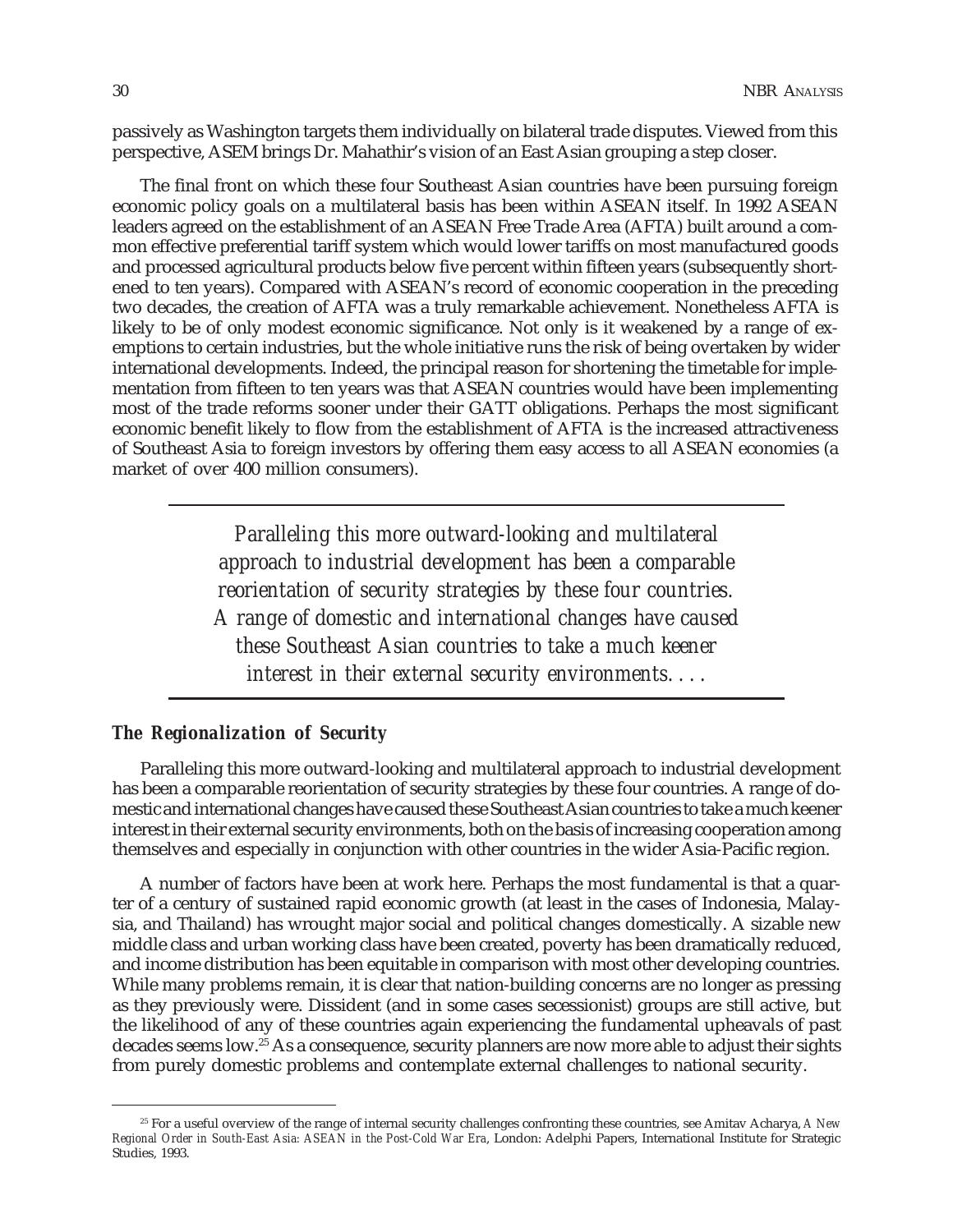#### MACINTYRE 31

The second critical factor has been the changing nature of the regional and global security environment. The old East-West international cleavages of the Cold War have been replaced by a much less certain environment.<sup>26</sup> There are real doubts in the minds of most Southeast Asian defense planners about the depth and value of the U.S. military commitment to the security of the region. The conclusion drawn by many observers in Southeast Asia in the wake of the Gulf War was that although the United States did indeed maintain very lethal force projection capabilities, a number of conditions would need to be met before Washington would commit itself to decisive intervention. Among these were that military action serve some fundamental U.S. interest, that it be supported by the president and both houses of Congress, that it enjoy at least the tacit consent of the major powers, that the prospects for victory be very good, and that the costs of such action could be defrayed by other countries. Some would say that the peacekeeping exercise in Somalia added a further condition: that there be no grim casualties captured on television.

Coupled with these concerns about the willingness and ability of U.S. leaders to commit to decisive military intervention is the reemergence of China as the proximate great power in Asia. This is clearly the fundamental international challenge with which Southeast Asian defense planners are attempting to grapple. Important territorial disputes with China in the South China Sea provide an immediate focus for these concerns, but the underlying issue is how to deal with an economically resurgent and self-confident China that is once again beginning to take an interest in issues outside its borders commensurate with its size and resources. In this regard, there can be little doubt that one of the attractions of admitting Vietnam to ASEAN was the acquisition of a strongly armed buffer state on China's doorstep.

If the easing of the problems of nation-building has permitted a wider security focus and the changed regional security environment has demanded it, a third factor at work has been the new-found wealth of these Southeast Asian countries. Larger budgets have enabled governments in the region to upgrade their military capabilities.<sup>27</sup> This enhanced military purchasing power, together with the changes in their strategic circumstances, has led these countries to adjust their force structure and to purchase weapons systems that afford greater air and maritime force projection capabilities. For example, ASEAN countries are acquiring combat aircraft, submarines, missiles, and guidance systems.

Paralleling the shifts in their economic strategies, the changes in the defense priorities of these four countries have led them to take a much keener interest in multilateral collaboration within ASEAN itself and, more importantly, with other countries in the region. This has been manifested in several ways. First, although still very modest, the level of defense cooperation among various subsets of the ASEAN membership is increasing.28 And, after more than a decade of weak and intermittent discussion, the decision was made to establish a Southeast Asian Nuclear Weapons-Free Zone at the ASEAN summit in Bangkok in December 1995. This was in spite of public opposition from the United States and China.

Without doubt, however, the most notable initiative to date has been the creation in 1994 of the ASEAN Regional Forum (ARF), an ASEAN-centered framework for dialogue on security

<sup>&</sup>lt;sup>26</sup> As Roger Uren rightly points out though, the impact of the collapse of the Soviet Union should not be exaggerated, as important changes in the East Asian security environment were already under way well before the Cold War ended. Roger Uren, "The Changing Role of External Powers in Southeast Asia," *Australian Journal of International Affairs*, vol. 47, no. 2 (1993), p. 279.

<sup>27</sup> Desmond Ball, "Arms and Affluence—Arms Acquisitions in Southeast Asia," *International Security*, vol. 78, no. 3 (1994), pp. 78–112; and Amitav Acharya, *An Arms Race in Post-Cold War Southeast Asia? Prospects for Control*, Pacific Strategic Papers, Institute for Southeast Asian Studies, Singapore, 1994.

<sup>28</sup> For details, see Amitav Acharya, *A New Regional Order in Southeast Asia, op. cit*., pp. 53–73.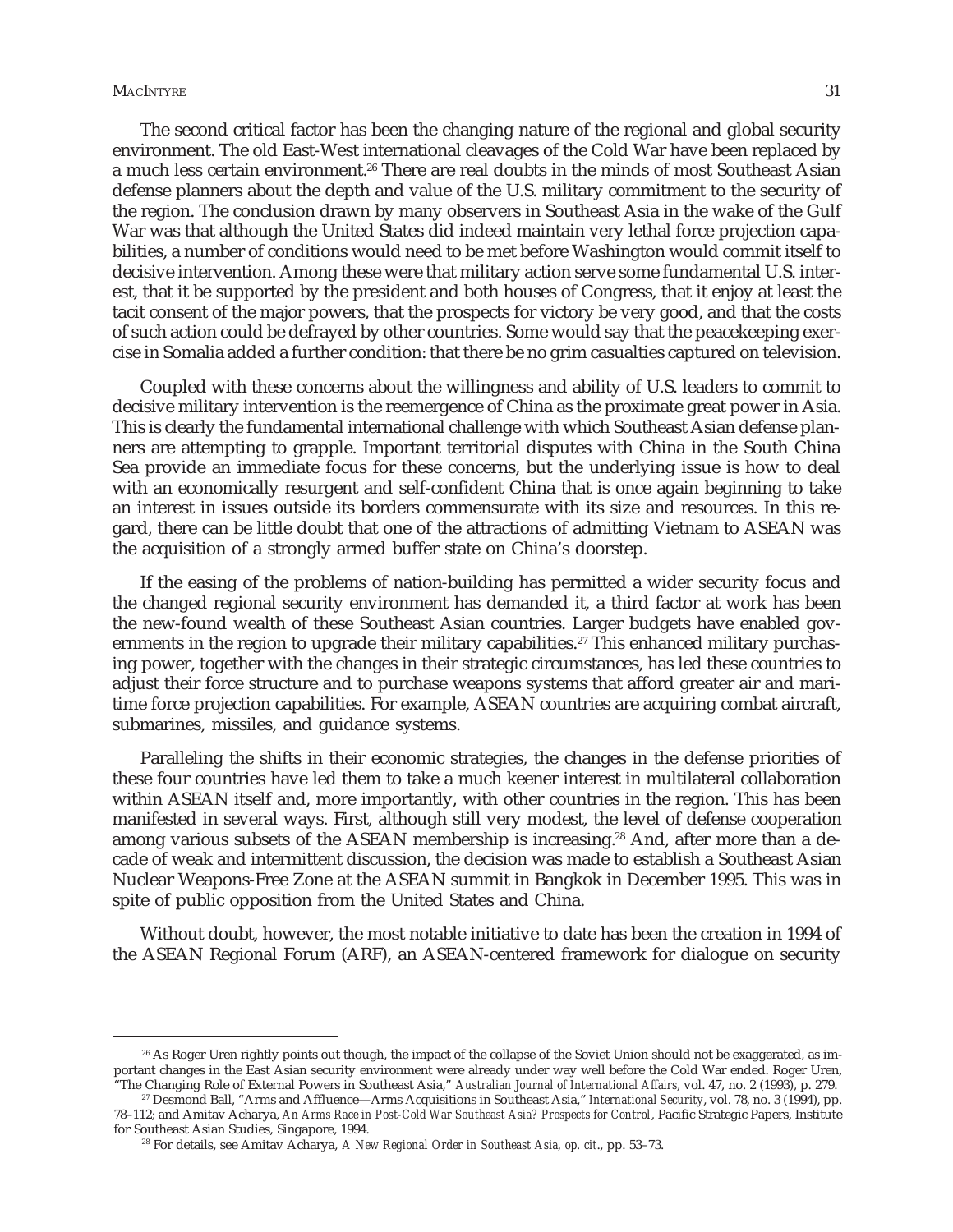issues linking most countries in the Asia-Pacific region.<sup>29</sup> Some analysts have been quick to focus on the lack of tangible outcomes from these exercises in multilateral security cooperation. But these skeptics miss three important points. The first is that the very act of establishing the ARF is itself quite remarkable given the long history of inaction and empty rhetoric in Southeast Asia about security cooperation. Secondly, the value of these initiatives as confidence-building measures should not be discounted. Given that the Asia-Pacific region has no history of region-wide dialogue on security issues, any move to promote information exchange and transparency must be welcomed.30 And finally, from a Southeast Asian viewpoint, even more so than APEC, the ARF has enabled ASEAN to secure a surprising measure of prominence and influence in Pacific affairs. Far from being overshadowed in a larger grouping, ASEAN has (thus far) secured control over the agenda and activities of the ARF—so much so that it has reportedly generated consternation in Washington.<sup>31</sup>

## **Conclusion: National Strategies and National Futures**

If the last decade has seen a reorientation of the economic and defense arms of national strategy in Indonesia, the Philippines, Malaysia, and Thailand, what do the next five to ten years hold? Specifically, are the new, more outward-looking orientations of these countries likely to remain in place? Among the wide range of conceivable challenges confronting these four countries over the next decade, two in particular stand out.

One challenge will be to maintain the impressive rates of economic growth. While there is widespread optimism about Southeast Asia's economic future among most commentators, in my view considerable caution is merited. Perhaps the single most important factor governing future economic performance will be the ability of these governments to maintain an appropriately tuned combination of growth-oriented economic policies. But as emphasized at the outset, this depends heavily on the institutional foundations of the machinery of government, and in these countries the foundations are weak. Indeed, it was only the balance-of-payments crisis that forced them all to begin to revise the cozy market-restricting arrangements enjoyed by the well-connected and which stood in the way of the development of industries capable of competing in world markets. The specific policy challenges these countries face in seeking to foster rapid economic development are clear: overcoming acute infrastructural bottlenecks, strengthening the domestic savings base, winding back crony-driven restrictive market arrangements (especially in export-related industries), upgrading technological capabilities and worker skills (so that they are not trapped in low-wage and low-value-added industries), and invigorating state enterprises.

Listing the problems is not hard: the real issue is the ability of these governments to tackle such problems effectively. Certainly there will be international pressures (the complaints of foreign investors and obligations under the WTO, AFTA, and perhaps APEC) as well as domestic pressures (principally from industry groups that do have to operate in competitive markets), but whether the institutional frameworks of these countries will be able to deliver the needed outcomes remains an open question. I am not suggesting that institutional arrangements are uniformly weak—the Philippines, for instance, seems to have greater problems than Malaysia.

<sup>&</sup>lt;sup>29</sup> The ARF is not an entirely new structure, as it was built upon the framework of the earlier ASEAN Post-Ministerial Conference. Nonetheless, it represents a major expansion and upgrading of the region's commitment to institutionalizing multilateral structures for security cooperation. The members of the ASEAN Regional Forum are the members of ASEAN itself (Indonesia, Malaysia, Singapore, Thailand, the Philippines, Brunei, and Vietnam) along with the United States, Japan, Australia, New Zealand, the Republic of Korea, Canada, the European Union, Cambodia, India, Burma (Myanmar), Russia, China, Laos, and Papua New Guinea.

<sup>30</sup> Desmond Ball, "A New Era in Confidence Building: The Second-Track Process in the Asia/Pacific Region," *Security Dialogue*, vol. 25, no. 2 (1994), pp. 157–176.

<sup>31</sup> *Far Eastern Economic Review*, March 14, 1996, p. 12.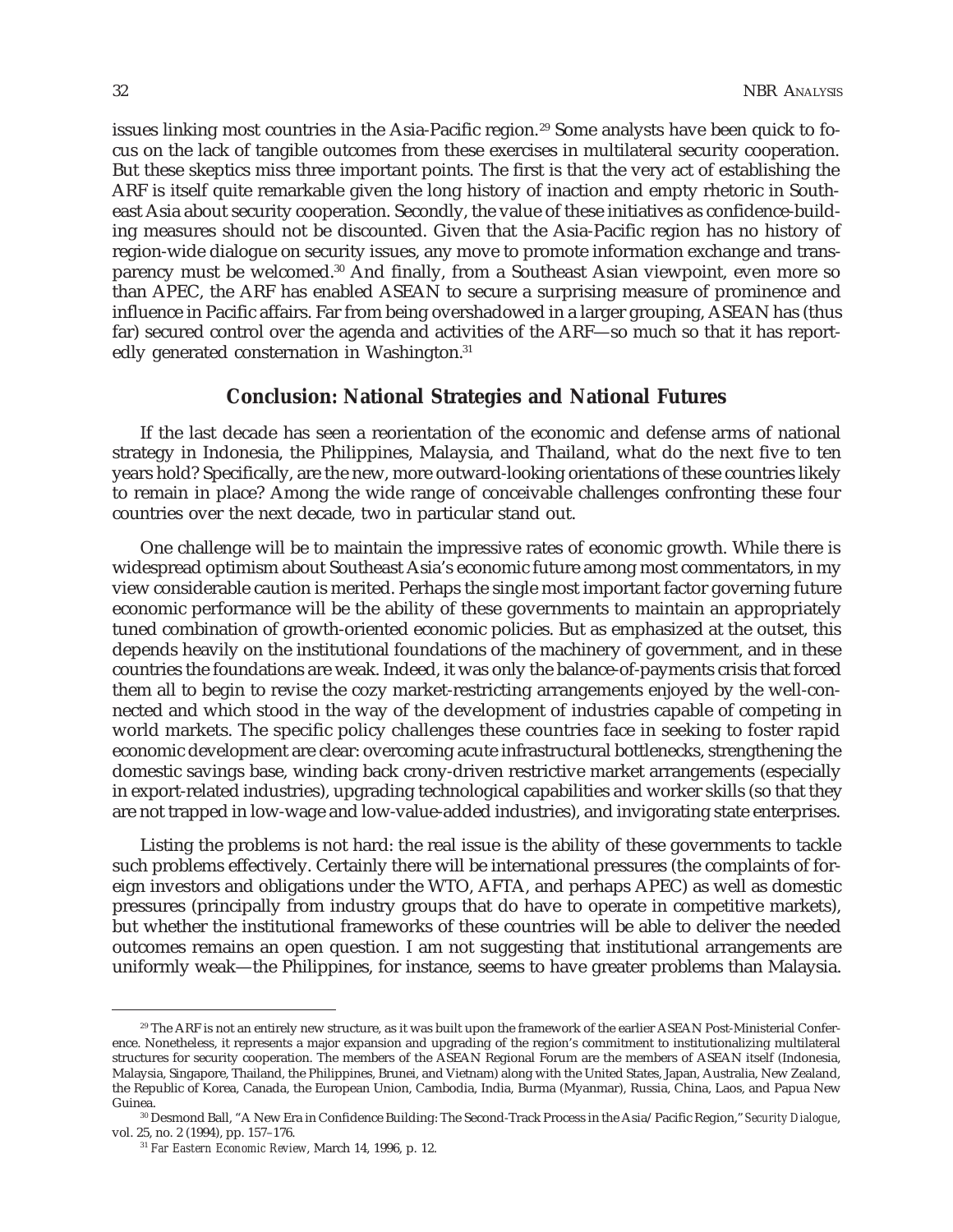Rather, by contrast with Japan and the first generation of Asian NIEs, all four countries appear to have markedly lower institutional capabilities. Further, economic catastrophe is not imminent. However, there are real questions about the ability of these countries to sustain growth rates of six to eight percent, as distinct from three to four percent.

> *Southeast Asian concerns focus on the reemergence of China and uncertainty about Washington's commitments to Asian security. In response to the changing security environment, a growing consensus in both scholarly and policy circles has emerged that multilateral cooperation is the most promising approach for promoting security and stability in the Asia-Pacific region.*

The second fundamental challenge for national strategy in these countries concerns the regional security environment. Southeast Asian concerns focus on the reemergence of China and uncertainty about Washington's commitments to Asian security. In response to the changing security environment, a growing consensus in both scholarly and policy circles has emerged that multilateral cooperation is the most promising approach for promoting security and stability in the Asia-Pacific region.

While this is of some encouragement, it is unclear whether the multilateral architecture for security cooperation which Southeast Asian countries are striving to put in place will be adequate for the task assigned for it. For instance, while the ARF's contribution to regional confidence-building is real and important (rather like increasing transparency in trade and industrial policy instruments) it is far from clear that the forum will be able to move much beyond confidence building to deal with more substantive forms of security cooperation. In short, building confidence is relatively simple compared to the more difficult task of diffusing disputes.

For the foreseeable future the general approach that the Southeast Asian countries are likely to pursue will be built around several components. First, they will endeavor to increase bilateral defense cooperation among some, if not all, ASEAN members, as well as with others in the immediate region (e.g., the remarkable security agreement signed between Indonesia and Australia in 1995). Second, they will seek to bolster the ARF (as they have done, for example, by bringing in other members such as Burma, Laos, Cambodia, and, very significantly, India). Third, they will continue to urge the United States to remain engaged in Asian security. Finally, without saying as much, they will become more accommodating of China's security goals in Asia.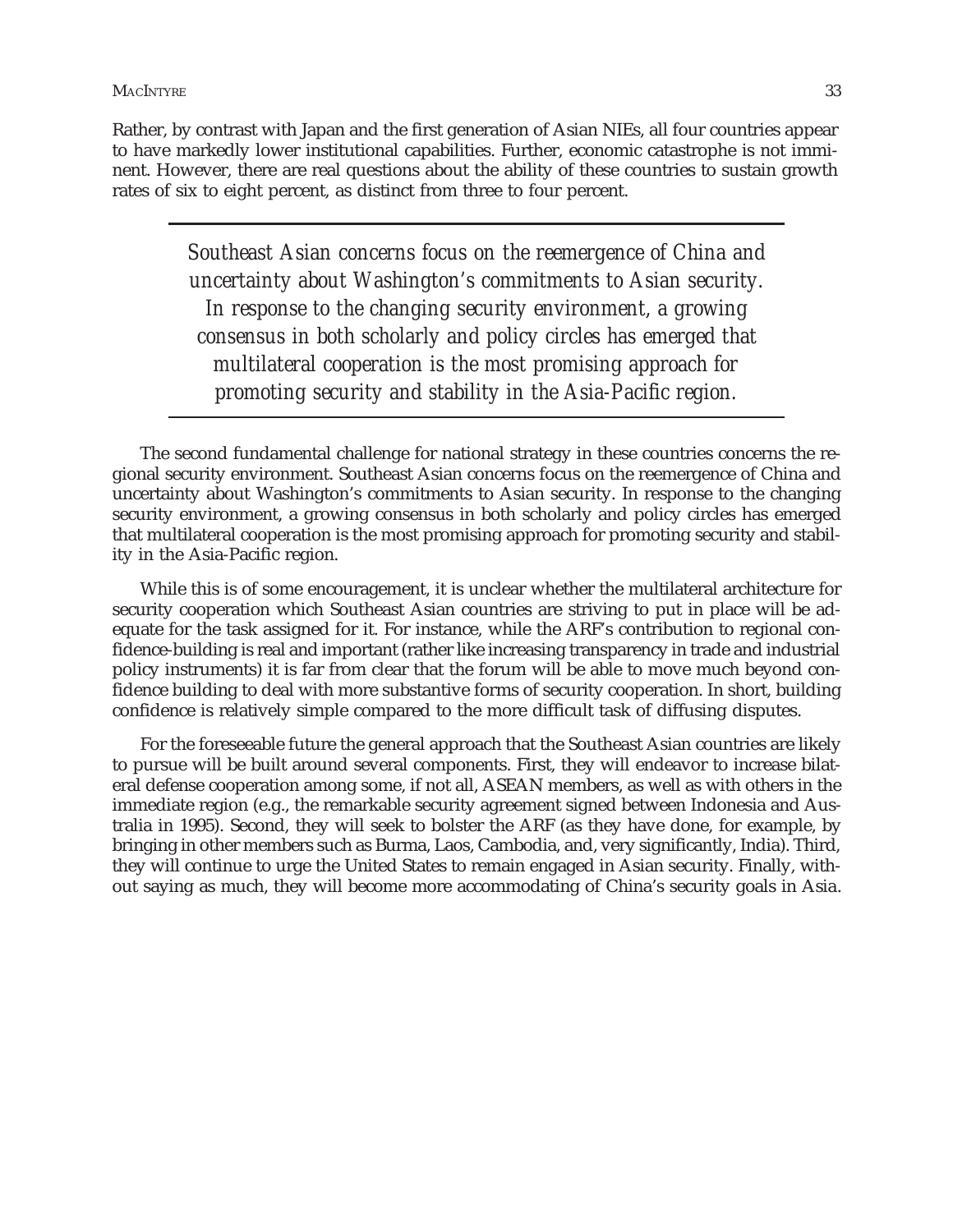# **U.S. TRADE POLICY AND THE PUBLIC DISCOURSE: A POSTSCRIPT**

*Geza Feketekuty*

Since World War II, the United States has pursued a trade policy focused on the worldwide reduction of barriers to trade and investment within a framework of global, market-oriented, and enforceable rules. This policy not only aided the growth of the U.S. economy and American consumer welfare, but also advanced U.S. foreign policy and security interests by encouraging peace based on prosperity. Until recently, this policy had broad public support: it was perceived to be in the national interest.

> *. . . a significant sector of the American public has begun to question the accomplishments and wisdom of postwar American trade policies, and there is growing concern that the United States has not equipped itself with the policy tools needed to remedy the injurious effects of foreign industrial policies on the growth and development of key U.S. industries.*

Since the end of the Cold War, however, the emphasis on building peace through prosperity has become less compelling. Americans face increasingly fierce global economic competition, both "fair" and "unfair." At the same time, they are less willing to overlook apparently inequitable policies on the part of trading partners. In the post-Cold War era, peace seems assured: national prosperity and individual economic security do not. As a result, a significant sector of the American public has begun to question the accomplishments and wisdom of postwar American trade policies, and there is growing concern that the United States has not equipped itself with the policy tools needed to remedy the injurious effects of foreign industrial policies on the growth and development of key U.S. industries.

Much of the current concern involves conspicuous trade disputes with the countries of East Asia. The Japanese market is difficult to penetrate, leading to accusations of discrimination against foreign products. Chinese exports, made by low-paid workers and occasionally prison labor, com-

Geza Feketekuty is director of the Center for Trade and Commercial Diplomacy at the Monterey Institute of International Studies. Previously with the Office of the U.S. Trade Representative, Mr. Feketekuty represented the United States on the Trade Committee of the Organization for Economic Cooperation and Development and, in recent years, served as chairman of that committee. Mr. Feketekuty has written numerous articles and books on trade policy issues, including *International Trade in Services: An Overview and Blueprint for Negotiations* (1988).

<sup>© 1996</sup> by The National Bureau of Asian Research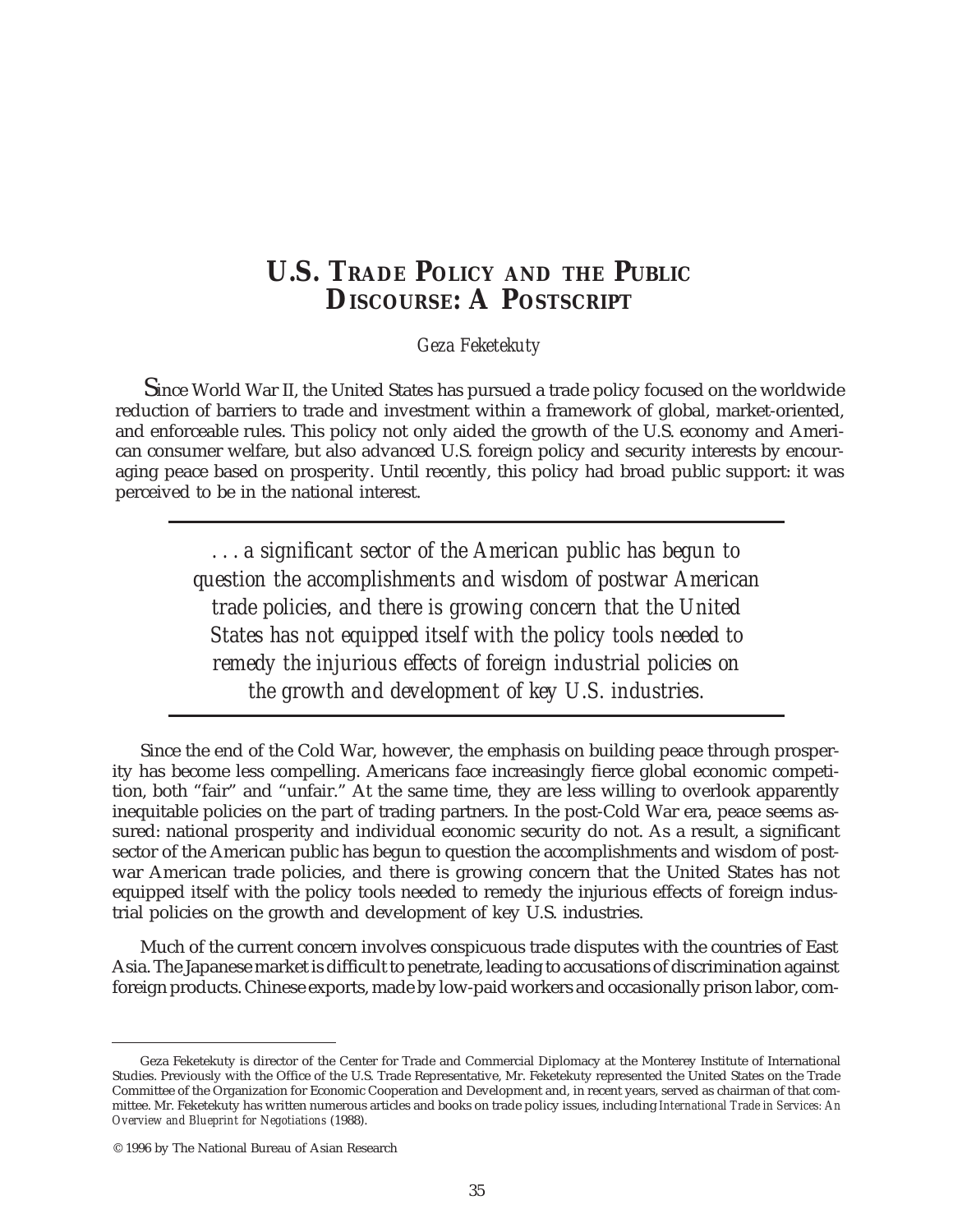pete with American products; and Chinese factories illegally reproduce products developed by America's leading entertainment and software companies. Throughout Asia, governments support export-oriented industries to a greater degree than in the United States. These methods include preferential access to credit, authorization for foreign currency transactions, assistance with research and development, and protection of the local market to increase the local price, thereby subsidizing export sales. Of course, the perceived sources of threat to American economic security lie not only in East Asia. In various parts of the country, Canadian softwood, Mexican immigrants, Indian textiles, and European airplanes also contribute to the public's sense of anxiety.

The United States must undertake a critical and comprehensive review of its trade policies, not only because it needs to chart new strategic objectives after having completed major negotiations such as the North American Free Trade Agreement (NAFTA) and the Uruguay Round of negotiations of the General Agreement on Tariffs and Trade (GATT), but also because the American public is no longer sure that U.S. trade policy adequately serves the national interest.

## **The Post-War Trading System**

The architects of the post-World War II trading system were very much aware of the potential for national economic rivalries to create conflict. Indeed, an overriding consideration in establishing the postwar economic institutions was to reduce the potential for armed conflict among nations—conflict that could arise from friction over preferential access to markets and economic spheres of influence.

The GATT was a key component of this postwar system. It established basic rules of the game whereby countries made mutual reductions in barriers to trade. The rules were very cleverly designed. They encouraged global trade liberalization not only by creating the basis for multilateral negotiations, but also by ensuring that the world trading system would benefit from bilateral bargaining. The GATT encouraged the bilateral negotiation of trade agreements whereby each country sought to reduce foreign barriers to its exports by agreeing to cut some of its own barriers and then, by way of the most-favored-nation principle, assured that the global trading system would benefit from these bilateral bargains. GATT members were required to extend the benefits of bilateral bargains to all other GATT members.

By obligating countries to treat all other countries alike, the GATT encouraged trade liberalization and economic efficiencies. In essence, the GATT helped to tie the economic prosperity of individual countries firmly to the preservation and expansion of a global trading system.

# **The End of the Cold War**

In retrospect, the underlying rationale for the postwar economic architecture was proven correct. Even though much of our attention during the past 50 years was riveted on the East-West and North-South ideological conflicts, it was ultimately the superior economic performance of countries pursuing outward-looking, market-oriented economic policies within the ambit of multilateral economic institutions that led to the end of the Cold War. With very few exceptions, countries around the world have initiated market-oriented reforms and are eager to join the multilateral economic institutions created on the basis of American initiative and leadership after the war. This outward approach has encouraged countries like China to play a more constructive role in the international arena and to be more sensitive to diplomatic pressures than would have been possible had they continued on the path of inward-looking, government-controlled economic planning.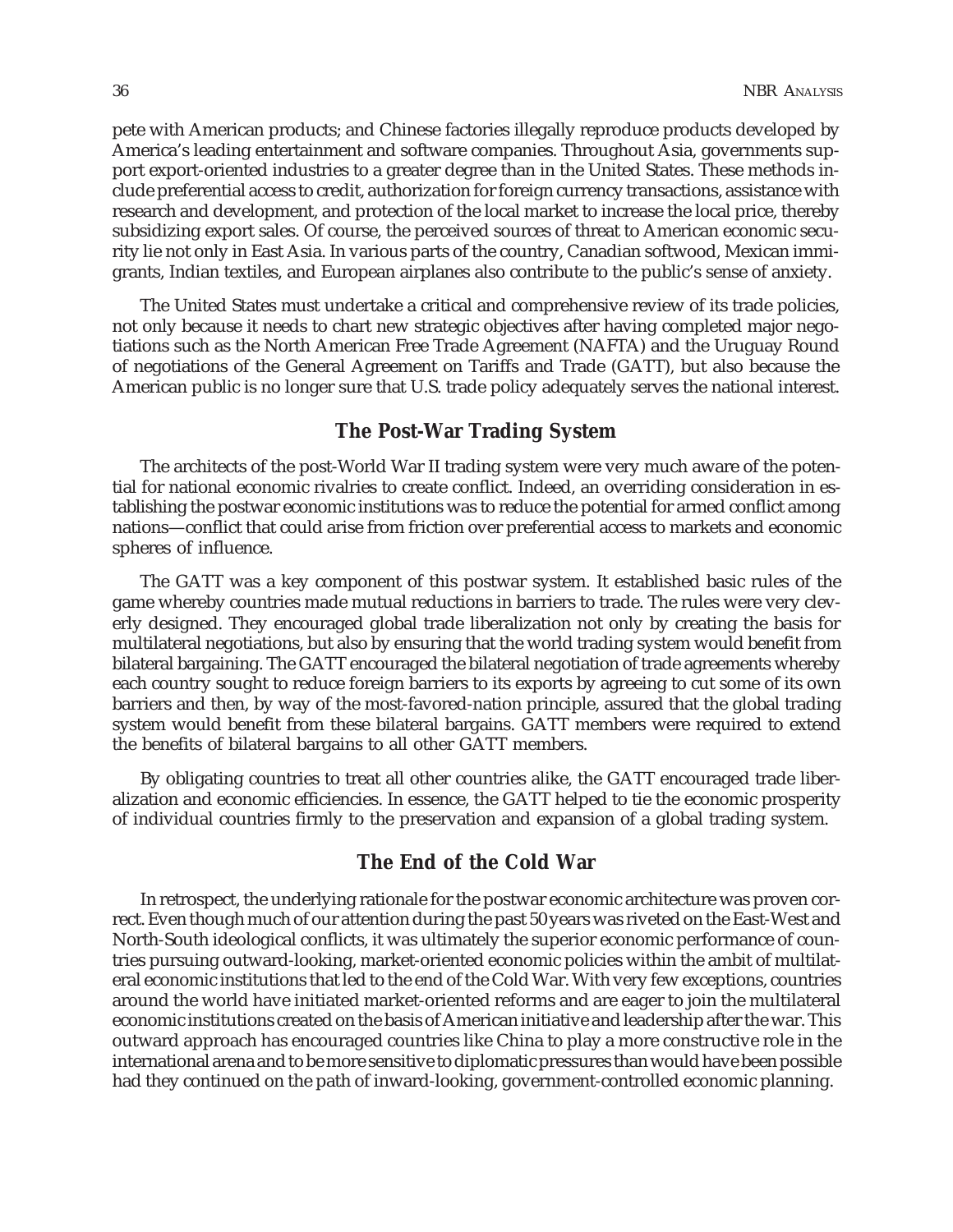*The shortcomings of the global trading system have become increasingly apparent, as the principal focus of international relations has shifted to the economic front and trade agreements have become more important for organizing relationships among states. With global economic competition fiercer than ever, these shortcomings are likely to grow in importance.*

Despite this success, the end of the Cold War has brought new challenges. The shortcomings of the global trading system have become increasingly apparent, as the principal focus of international relations has shifted to the economic front and trade agreements have become more important for organizing relationships among states. With global economic competition fiercer than ever, these shortcomings are likely to grow in importance. They are already contributing to public unease about the basic direction of U.S. trade policy. One result has been a series of highly publicized trade disputes between the United States and governments in East Asia.

## **Public Dissatisfaction with Trade Policies**

Public polls in the United States and the growing use of protectionist rhetoric by politicians and pundits suggest that a significant part of the American public questions the accomplishments and wisdom of postwar American trade policies. Part of the concern stems from an increased sense of economic insecurity. While many people blame their loss of economic security on increases in trade and foreign investment, in fact trade has caused fewer job losses than structural economic factors such as the increased pace of technological change, the shortening of product life cycles, outsourcing, and corporate downsizing. As a result of the fast pace of economic change and the unrelenting competitive pressure on corporations to pursue every avenue for increasing economic efficiency, lifetime employment is a thing of the past. Typical workers today not only have many different employers in their careers, but more than likely will have to change their occupations along the way.

This economic insecurity stemming from the increased pace of economic change has been reinforced by the budgetary pressures created by the relatively generous social welfare systems put in place in the postwar period. In addition, the globalization of production creates a growing sense among workers that they are in competition with billions of workers around the world, many of them willing to work under poor conditions for minuscule wages. Blame often falls upon multinational corporations that attempt to reduce labor costs by outsourcing work to developing countries such as Indonesia or China; or on Asian governments that do not allow labor to organize and, in the worst of cases, condone forced labor. In short, global economic pressure on individual corporations and the concomitant pressure on social welfare budgets create a feeling among many people that they have lost the political power to shape their economic environment.

### **Shortcomings of Existing Trade Agreements**

As mentioned previously, another source of public unease results from shortcomings in existing trade agreements. There is concern that existing agreements have failed to discipline the aggressive use of trade policy tools by a number of countries, especially in East Asia. Of particular worry is that such countries have achieved a high degree of international competitiveness via these "unfair" strategies while simultaneously benefiting significantly from the openness of other markets.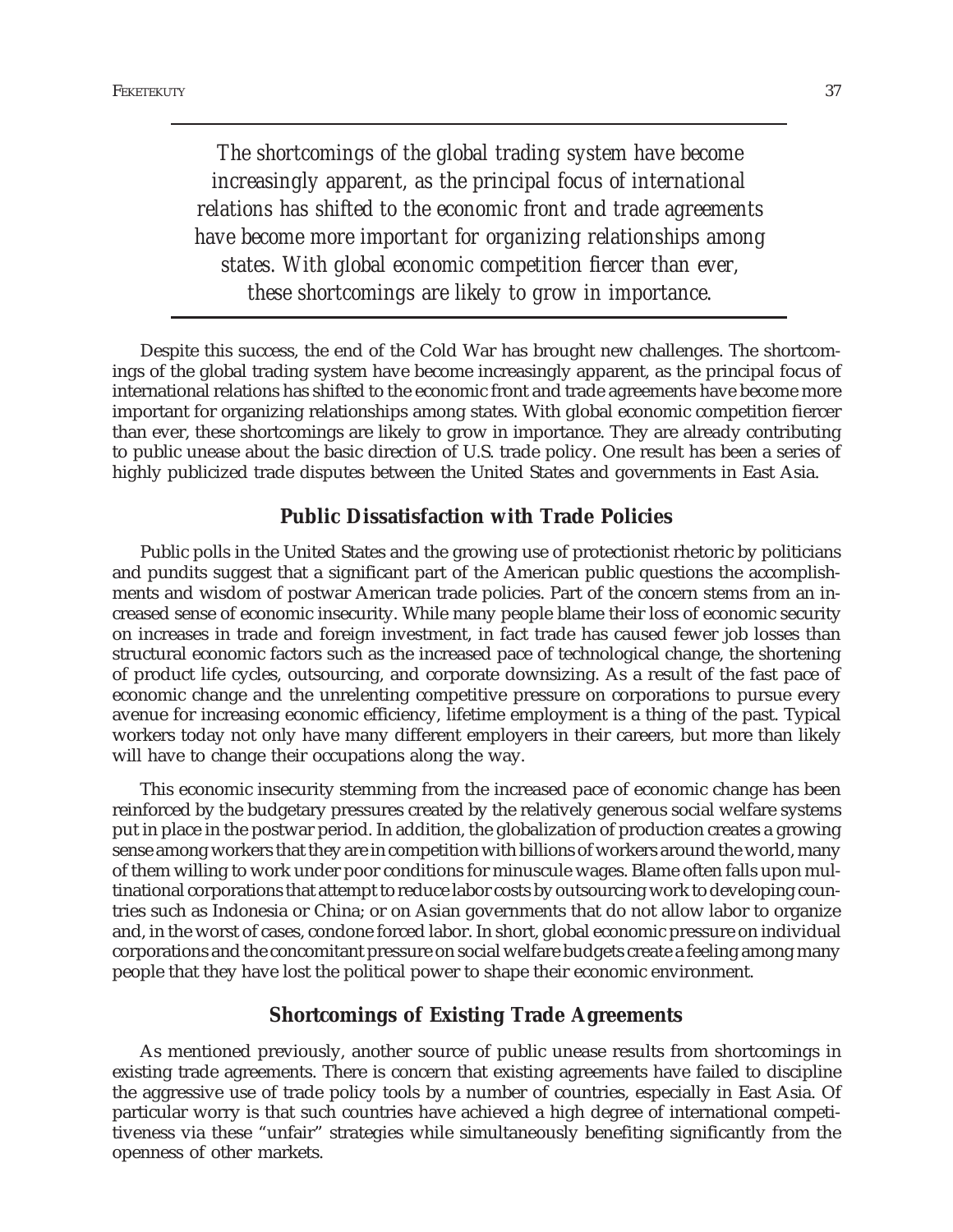Another shortcoming of existing agreements is that they do not provide sufficient pressure and incentive for countries that became signatories as developing countries to bring their commitments in line with their level of economic development. This is the case with respect to a number of East Asian countries such as South Korea and the countries of the Association of Southeast Asian Nations (ASEAN).

A third shortcoming of the existing rules is, unfortunately, also one of the real advantages of these rules—namely that they allow countries to give preferential treatment to each other if they remove substantially all barriers to trade between them. This rule is an advantage insofar as it encourages countries to eliminate all barriers to trade with another country or group of countries. However, it holds the risk of becoming a source of global political instability if it were to trigger a race among major powers for the creation of competing spheres of economic influence in the highly competitive post-Cold War era. In short, these shortcomings weaken support for trade policies that have been the major source of postwar growth.

The end of the Cold War creates the risk that countries will use trade policies and agreements to achieve economic, foreign policy, and national security goals at the expense of other countries. In certain bilateral relations, trade disputes can create the perception that one country is using economic policy to weaken or dominate another. Some Americans accuse Japan of this motive (and vice versa), and Russians and Chinese often accuse the United States of using economic policy to undermine their national power. The possibility arises that trade policies could generate increased friction among nations, friction that could degenerate into armed conflict.

## **A Trade Strategy in the U.S. National Interest**

The United States needs a strategy that will address the concerns of the American people about the inadequacy of existing trade rules as well as build on the strategic opportunities opened up by the end of the Cold War. Such a strategy also needs to include new domestic initiatives designed to address concerns that globalization, automation, and budget pressures have increased economic insecurity for many workers.

A new U.S. trade strategy should establish negotiating priorities that: 1) respond to public concerns about the inadequacies of existing international trade agreements and 2) take advantage of new opportunities resulting from the changed geopolitical environment and favorable economic circumstances created by new product and process technologies and the globalization of the world economy. These priorities should be reflected in proposals for future bilateral, regional, and global negotiations, and for changes in U.S. trade laws that will better equip U.S. trade officials to deal with foreign industrial policies. For example, the United States needs more effective remedies in its own laws for dealing with anti-competitive practices of other countries.

> *This brings us to a fundamental conundrum reflected in the current situation. To regain American public support and to prevent serious conflict in the future will require the negotiation of new trade agreements. Yet the current public ambivalence and discontent with trade policy makes it difficult to mobilize the necessary public support for new trade agreements.*